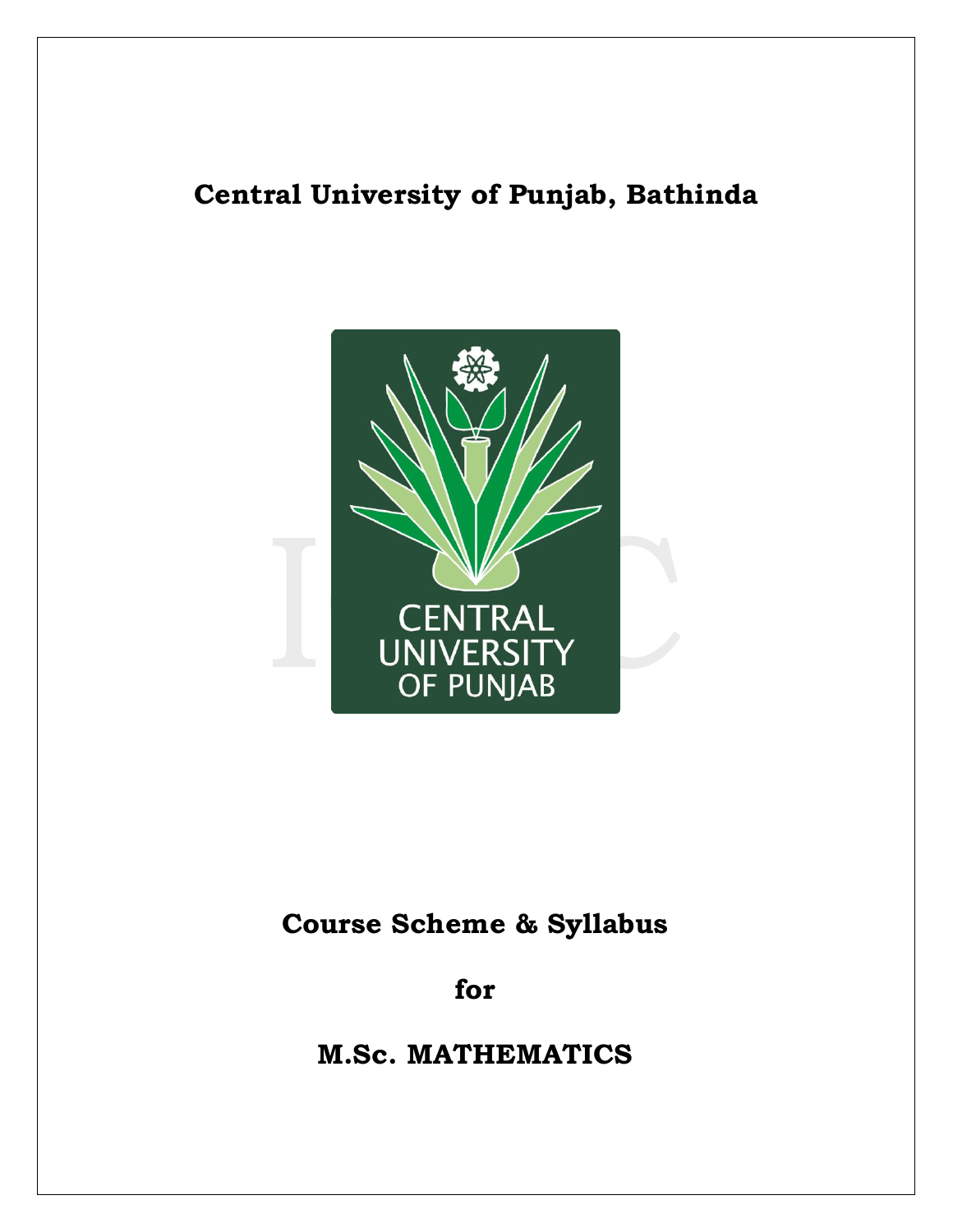### **Scheme of Programme for M.Sc. Mathematics**

| S. No                                                                                              | Course<br>Code | <b>Course Title</b>                                              | L              | T | P            | $cr$           |
|----------------------------------------------------------------------------------------------------|----------------|------------------------------------------------------------------|----------------|---|--------------|----------------|
| 1                                                                                                  | STA.506        | Probability and Distribution Theory                              | 4              |   |              | $\overline{4}$ |
| 2                                                                                                  | MAT.506        | <b>Real Analysis</b>                                             | 4              |   |              | 4              |
| 3                                                                                                  | <b>MAT.507</b> | Topology                                                         | 4              |   |              | 4              |
| 4                                                                                                  | <b>MAT.508</b> | Linear Algebra                                                   | 4              |   |              | 4              |
| 5                                                                                                  | <b>MAT.509</b> | Differential Equations                                           | 4              |   |              | 4              |
| 6                                                                                                  | XYZ            | Inter-Disciplinary Elective -1 (From<br><b>Other Departments</b> | $\overline{2}$ |   |              | $\overline{2}$ |
| 7                                                                                                  | MAT.503        | Basics of Latex                                                  |                |   | $\mathbf{2}$ |                |
| Interdisciplinary courses offered by Mathematics Faculty (For PG<br>students of other Departments) |                |                                                                  |                |   |              |                |
| 8                                                                                                  | <b>MAT.510</b> | Basic Mathematics (IDC)<br>2                                     |                |   |              | $\overline{2}$ |
|                                                                                                    |                | 22                                                               |                |   | 2            | 23             |

### **SEMESTER- I**

*C<sub>A</sub>*: Continuous Assessment: Based on Objective Type Tests (10%) / Assignments (5%)/Term Paper (10%)

*M*<sup>1</sup> : Mid-Term Test-1: Based on Subjective Type Questions (25%)

*M*<sub>2</sub>: <u>Mid-Term Test-2:</u> Based on Subjective Type Questions (25%)

 $E_{\tau}$ : <u>End-Term Exam (Final):</u> Based on Objective Type Questions (25%)

 $T_M$ : Total Marks

C: Core; E: Elective; F: Foundation; VAC: Value Added Course, L: Lectures; T: Tutorial; P: Practical; Cr: Credits.  $I<sub>E</sub>$ : Interdisciplinary elective

TRANSACTION MODE: Lecture/Demonstration/Co Operative learning/ Group discussion/Team teaching/Tutorial/Problem solving/E-team teaching/Selflearning.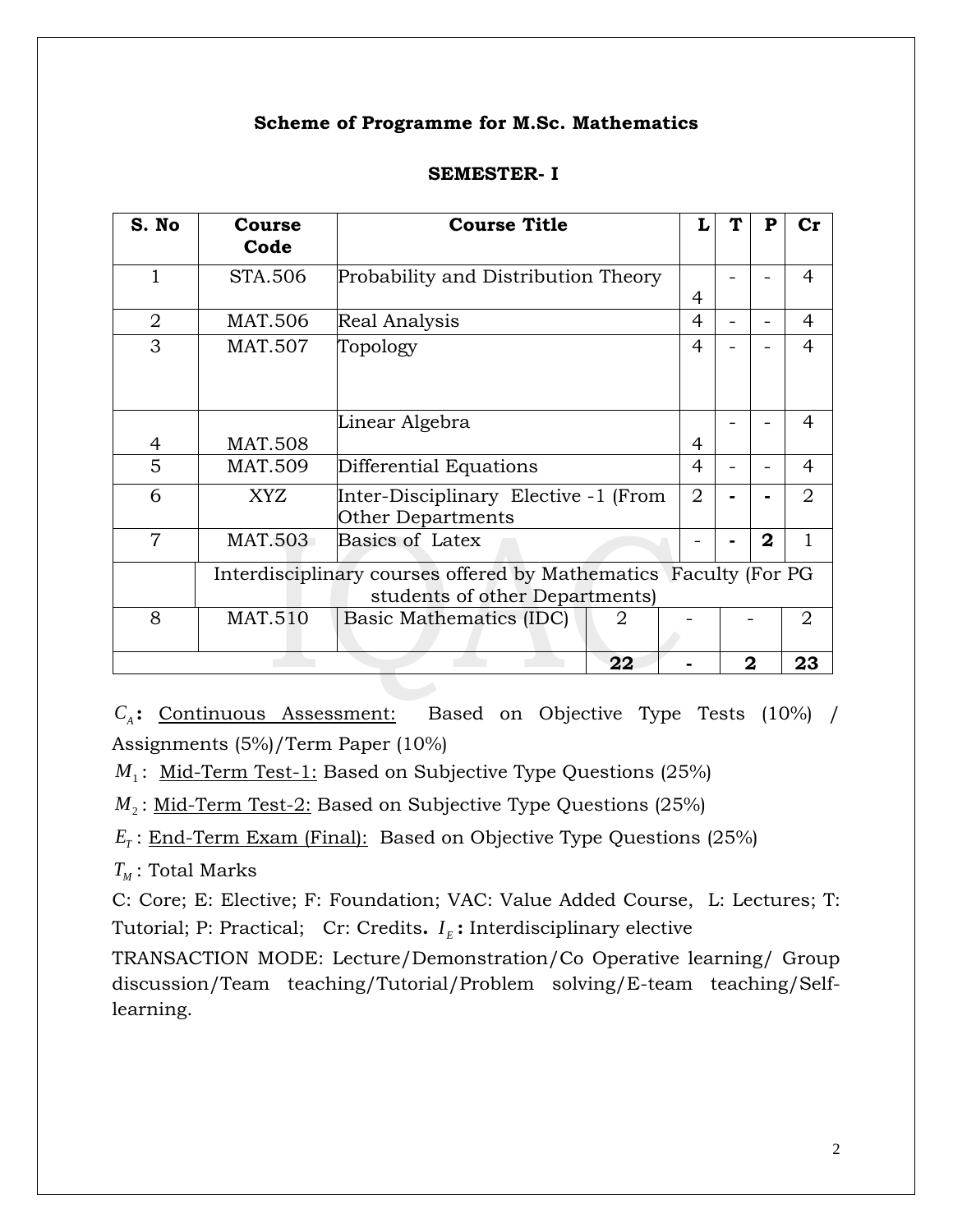| S. No          | <b>Course</b><br>Code                                                     | <b>Course Title</b>                                                                      | Τ.             |          | P              | $\mathbf{Cr}$  |
|----------------|---------------------------------------------------------------------------|------------------------------------------------------------------------------------------|----------------|----------|----------------|----------------|
| $\mathbf{1}$   | <b>MAT.521</b>                                                            | Computer Fundamentals and C<br>Programming                                               | 3              | $\Omega$ | $\Omega$       | 3              |
| $\overline{2}$ | <b>MAT.522</b>                                                            | Computer Fundamentals and C<br>Programming (Practical)                                   | $\Omega$       | $\Omega$ | $\overline{2}$ | $\mathbf{1}$   |
| 3              | MAT.523                                                                   | $Algebra - I$                                                                            | 4              |          |                | 4              |
| $\overline{4}$ | <b>MAT.524</b><br>Measure Theory                                          |                                                                                          | $\overline{4}$ |          |                | $\overline{4}$ |
| $\overline{5}$ | <b>MAT.525</b><br>Differential Geometry of Curves<br>and Surfaces         |                                                                                          | $\overline{4}$ |          |                | $\overline{4}$ |
| 6              | MAT.526                                                                   | Complex Analysis                                                                         |                |          |                | $\overline{4}$ |
| $\overline{7}$ | MAT.527                                                                   | Mechanics                                                                                | $\overline{2}$ |          |                | $\overline{2}$ |
| 8              | Humanities for Science Students<br><b>XYZ</b><br>(From Other Departments) |                                                                                          | 2              |          |                | 2              |
|                |                                                                           | Interdisciplinary course offered by Mathematics faculty for PG students other<br>centres |                |          |                |                |
| 9              | <b>MAT.528</b>                                                            | Linear Programming (IDC)                                                                 |                |          |                | $\overline{2}$ |
|                | <b>MAT.529</b><br><b>Numerical Methods</b><br>(IDC)                       |                                                                                          | $\overline{2}$ |          |                | $\overline{2}$ |
|                |                                                                           |                                                                                          | 23             |          | $\mathbf{2}$   | 24             |

### **SEMESTER- II**

*C<sup>A</sup>* **:** Continuous Assessment: Based on Objective Type Tests (10%) / Assignments (5%)/Term Paper (10%)

*M*<sup>1</sup> : Mid-Term Test-1: Based on Subjective Type Questions (25%)

*M*<sub>2</sub>: <u>Mid-Term Test-2:</u> Based on Subjective Type Questions (25%)

 $E_{\tau}$ : <u>End-Term Exam (Final):</u> Based on Objective Type Questions (25%)

*TM* : Total Marks; C: Core; E: Elective; F: Foundation; L: Lectures; T: Tutorial; P: Practical; Cr: Credits. *I<sub>E</sub>*: Interdisciplinary elective

TRANSACTION MODE: Lecture/Demonstration/ Co Operative learning/ programming/Practical/ Group discussion/Team teaching /Experimentation/ Tutorial/Problem solving/Self-learning.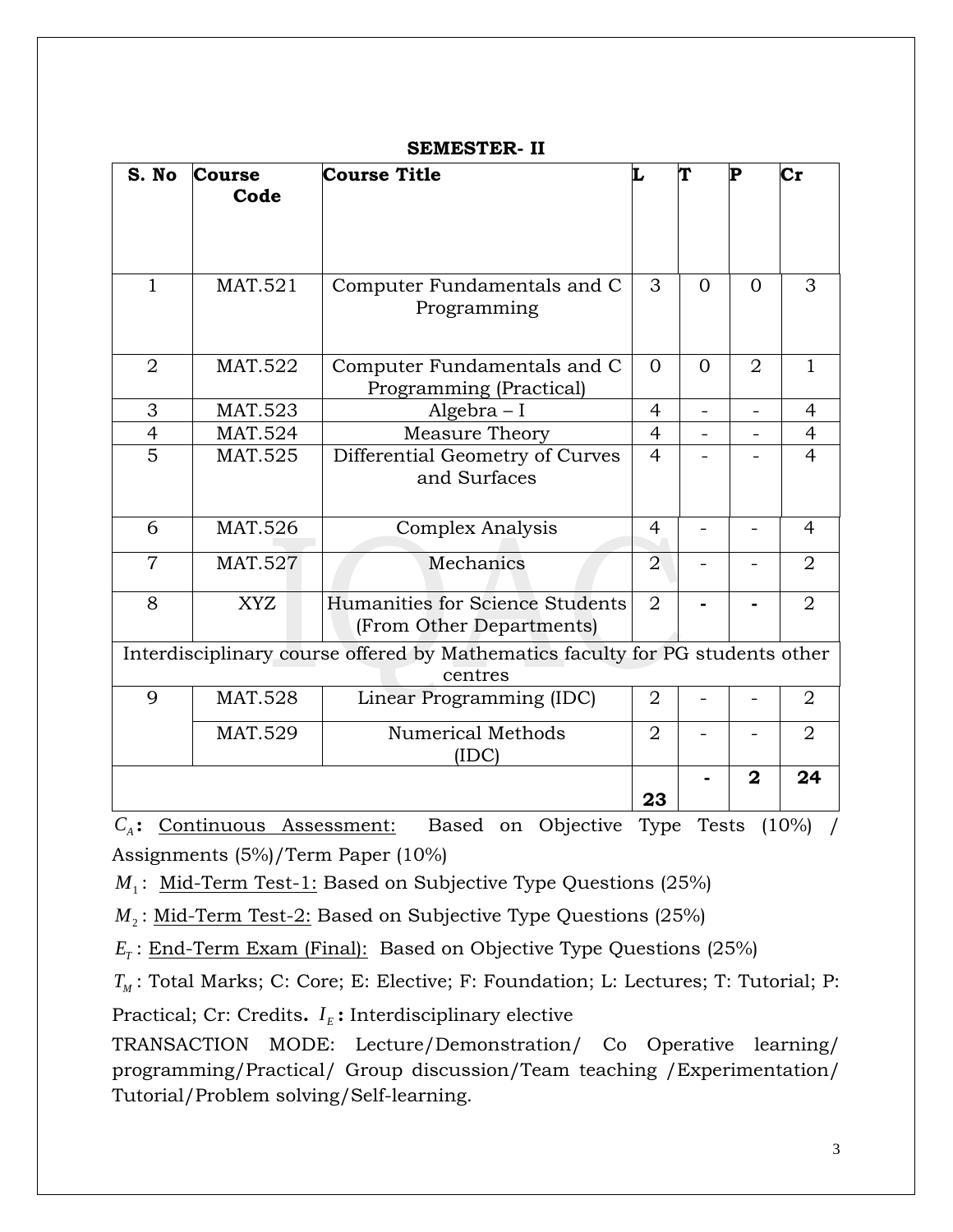### **Semester-III**

| S. No          | <b>Course</b><br>Code                                                    | <b>Course Title</b>                                                                                                                           | L              | T | $\mathbf P$    | $cr$           |
|----------------|--------------------------------------------------------------------------|-----------------------------------------------------------------------------------------------------------------------------------------------|----------------|---|----------------|----------------|
| $\mathbf{1}$   | <b>MAT.560</b>                                                           | Research Methodology                                                                                                                          | $\overline{4}$ |   |                | $\overline{4}$ |
| $\overline{2}$ | MAT.551                                                                  | Algebra-II                                                                                                                                    | 4              |   |                | $\overline{4}$ |
| 3              | MAT.552                                                                  | Calculus of Variation and Integral<br>Equation                                                                                                | $\overline{4}$ |   |                | $\overline{4}$ |
| $\overline{4}$ | <b>MAT.553</b>                                                           | <b>Numerical Analysis</b>                                                                                                                     | 3              |   |                | 3              |
|                | <b>MAT.554</b>                                                           | Numerical Analysis (Practical)                                                                                                                |                |   | $\overline{2}$ | $\mathbf{1}$   |
| 5              | <b>STA.557</b>                                                           | <b>Operations Research</b>                                                                                                                    | $\overline{4}$ |   |                | $\overline{4}$ |
| 6              | <b>MAT.543</b>                                                           | Seminar-I                                                                                                                                     |                |   |                | $\mathbf{1}$   |
| $\overline{7}$ | MAT.555<br><b>MAT.556</b><br>MAT.557<br><b>MAT.558</b><br><b>MAT.559</b> | Differential Topology<br><b>Advanced Complex Analysis</b><br>Advanced Partial Differential Equations<br>Discrete Mathematics<br>Number Theory | $\overline{4}$ |   |                | $\overline{4}$ |
|                |                                                                          |                                                                                                                                               | 21             |   | $\mathbf 2$    | 25             |

*C<sup>A</sup>* **:** Continuous Assessment: Based on Objective Type Tests (10%) / Assignments (5%)/Term Paper (10%)

*M*<sup>1</sup> : Mid-Term Test-1: Based on Subjective Type Questions (25%)

*M*<sup>2</sup> : Mid-Term Test-2: Based on Subjective Type Questions (25%)

 $E_{\tau}$ : <u>End-Term Exam (Final):</u> Based on Objective Type Questions (25%)

 $T_{\scriptscriptstyle M}$ : Total Marks

C: Core; E: Elective; F: Foundation; L: Lectures; T: Tutorial; P: Practical; Cr: Credits.  $I<sub>E</sub>$ : Interdisciplinary elective

TRANSACTION MODE: Lecture/Demonstration/ Co Operative learning/ programming / Practical /Seminar/Group discussion/Team teaching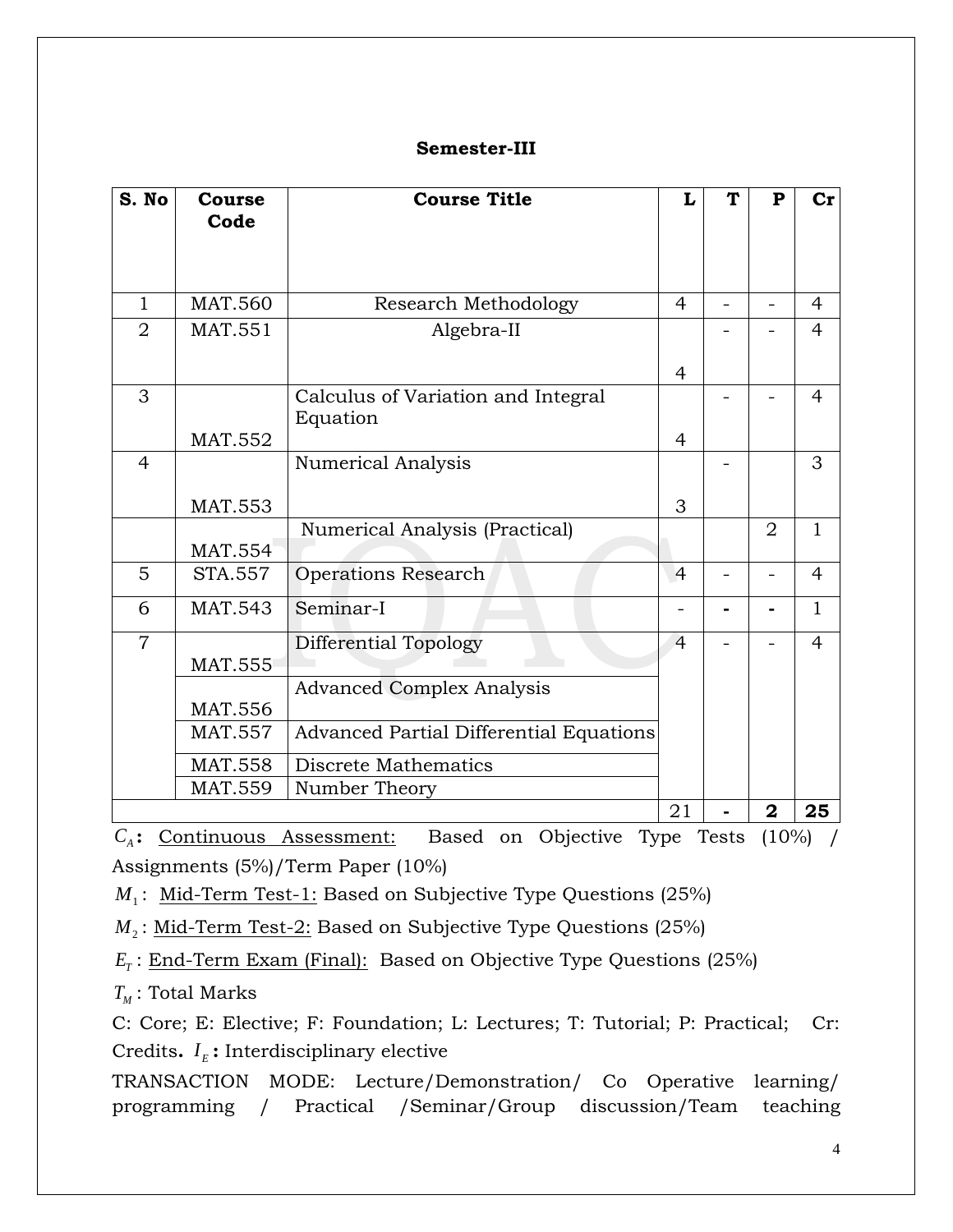# /Experimentation/Tutorial/Problem solving/E-team teaching/Self-learning. **One MOOC course will be offered from 1st Semester to 3rd Semester Semester-IV**

| S. No          | <b>Course</b><br>Code                 | <b>Course Title</b>                                   | L              | ጥ | $\mathbf{P}$ | $cr$           |
|----------------|---------------------------------------|-------------------------------------------------------|----------------|---|--------------|----------------|
|                |                                       |                                                       |                |   |              |                |
| $\mathbf{1}$   | MAT.571                               | <b>Functional Analysis</b>                            | 4              |   |              | $\overline{4}$ |
| $\overline{2}$ | <b>MAT.599</b>                        | Project Work                                          |                |   | 12           | 6              |
| 3              | <b>MAT.544</b>                        | Seminar-II                                            |                |   |              | 1              |
|                | MAT.572                               | Riemannian Geometry                                   | $\overline{4}$ |   |              | $\overline{4}$ |
|                | MAT.573                               | <b>Fluid Mechanics</b>                                |                |   |              |                |
|                | MAT.574                               | Advanced Numerical Analysis                           |                |   |              |                |
| $\overline{4}$ | <b>MAT.575</b>                        | Algebraic Topology                                    |                |   |              |                |
|                | Lie Groups and Lie Algebra<br>MAT.576 |                                                       |                |   |              |                |
|                | MAT.577                               | <b>Finite Element Analysis</b>                        |                |   |              |                |
| 5              | <b>MAT.578</b>                        | <b>Fundamentals of Analysis</b><br>and Linear algebra |                |   | 4            | $\overline{2}$ |
| 6              | <b>MAT.579</b>                        | <b>Fundamentals of Applied</b>                        |                |   | 4            | $\overline{2}$ |
|                |                                       | Mathematics                                           |                |   |              |                |
| $\overline{7}$ | <b>XYZ</b>                            | Value Added Course                                    | $\mathbf{1}$   |   |              | $\mathbf{1}$   |
| 8              | <b>XYZ</b>                            | Value Added Course 2                                  | $\mathbf{1}$   |   |              | 1              |
|                |                                       |                                                       | 10             |   | 20           | 21             |

*C<sup>A</sup>* **:** Continuous Assessment: Based on Objective Type Tests (10%) / Assignments (5%)/Term Paper (10%)

*M*<sup>1</sup> : Mid-Term Test-1: Based on Subjective Type Questions (25%)

 $M_{\scriptscriptstyle 2}$ : <u>Mid-Term Test-2:</u> Based on Subjective Type Questions (25%)

 $E_T$ : End-Term Exam (Final): Based on Objective Type Questions (25%)

 $T_{\scriptscriptstyle M}$ : Total Marks

C: Core; E: Elective; F: Foundation; DEC: Discipline Enrichment Courses, L: Lectures; T: Tutorial; P: Practical; Cr: Credits.  $I<sub>E</sub>$ : Interdisciplinary elective TRANSACTION MODE: Lecture/Demonstration/Project Method/ Co Operative learning/ Seminar/Group discussion/Team teaching /Experimentation/Tutorial/Problem solving/E-team teaching/Self-learning.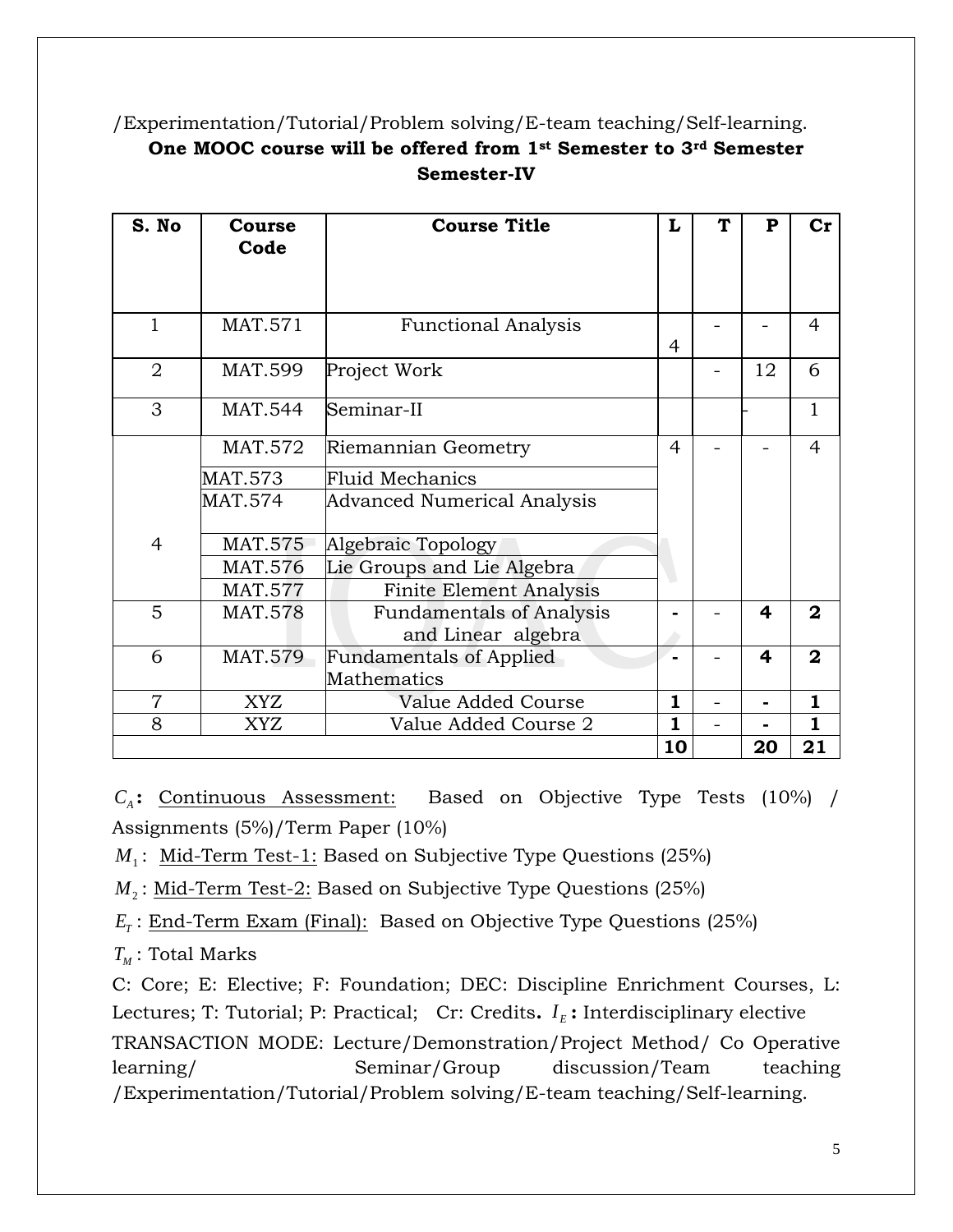# **Semester-I**

# **Course Title: Probability and Distribution Theory L T P Cr Marks Course Code: STA.506 Total Hours: 60**

**Objectives:** The course is designed to equip the students with knowledge of various probability distributions and to develop skills and understanding of various inequalities for further studies.

# Unit I (14 Hours)

Random experiments, sample spaces (finite and infinite), events, algebra of events, three basic approaches to probability, combinatorial problems. Axiomatic approach to probability. Product sample spaces, conditional probability, Bayes' formula.

# Unit II (16 Hours)

Bernoulli trials, random variables (discrete and continuous). Distribution Function and its properties, mean and variance. Discrete Distributions: Bernoulli, binomial, Poisson, hyper-geometric, geometric, negative binomial, uniform. Continuous Distributions: Uniform, normal, exponential, gamma, Beta, Cauchy, Weibull, Pareto, Laplace and Lognormal.

# Unit III (15 Hours)

Bivariate random variable and their joint, marginal and conditional p.m.fs. and p.d.fs, correlation coefficient, conditional expectation. Bivariate normal distributions. Moment generating and probability generating functions. Functions of random variables and their distributions using Jacobian of transformation and other tools. Probability Integral transformation, order statistics and their distributions (continuous case only).

Markov's, Chebychev's, Holder's, Jensen's and Liapounov's inequalities. Convergence in probability and in distribution, Weak law of large numbers. Central limit problem; De-Moivre-Laplace and Lindberg-Levy forms of central limit theorem. Approximating distribution of a function of a statistic (Delta method).

|  | D | larks |
|--|---|-------|
|  |   | ΩC    |

# Unit IV (14 Hours)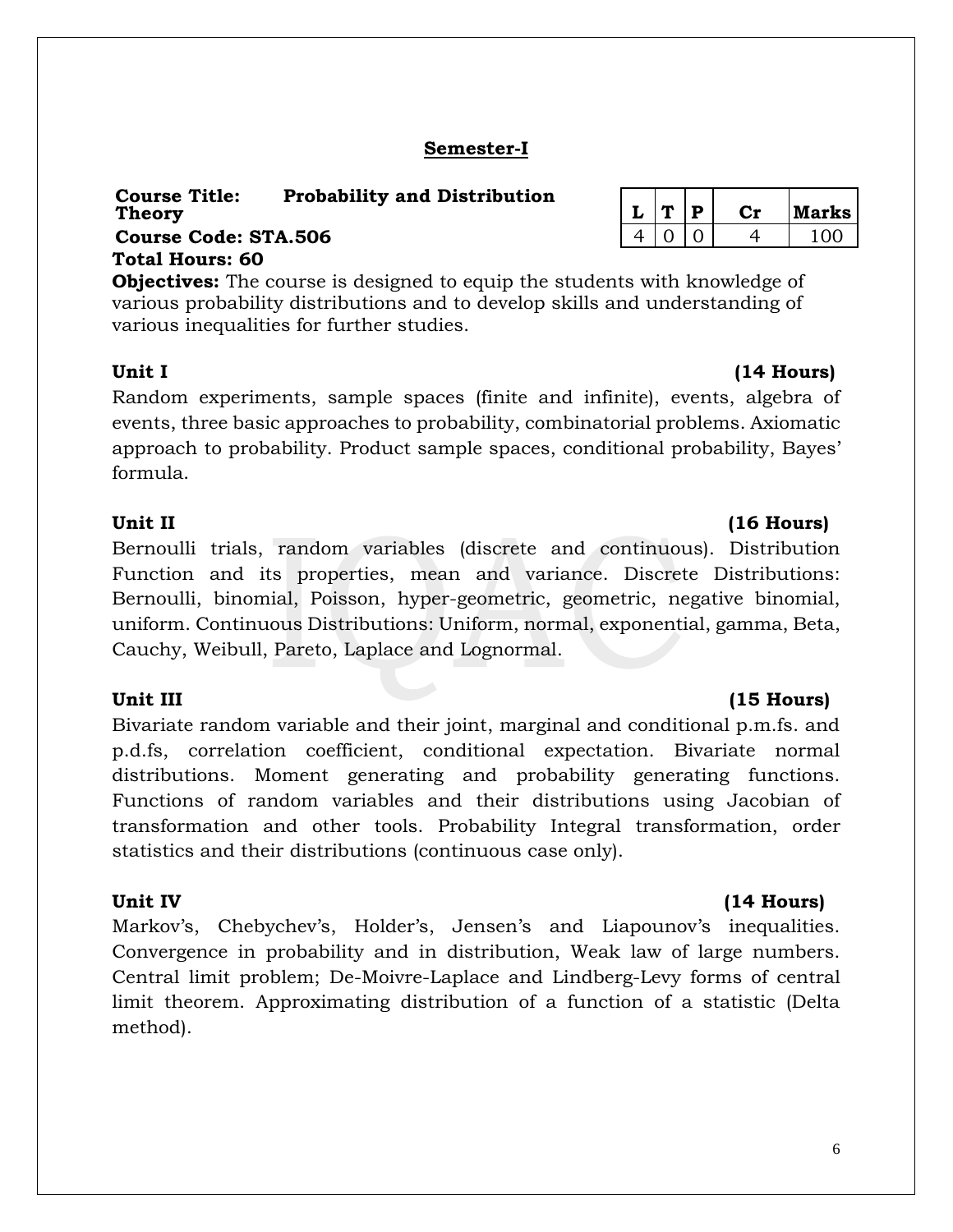### **Recommended Books:**

- 1. V. K. Rohtagi and A. K. M. E. Saleh, *An Introduction to Probability Theory and Mathematical Statistics*, Wiley Eastern, 2010.
- 2. I. Miller and M. Miller, *Mathematical Statistics,* 6th Edition, Oxford & IBH Pub., 1999.
- 3. S. M. Ross, *Introduction to Probability Models*, 11th Edition, 2014.

- 1. E. J. Dudewicz and S. N. Mishra, *Modern Mathematical Statistics*, Wiley International Student Edition, 1988.
- 2. [P. Billingsley,](https://www.google.co.in/search?tbo=p&tbm=bks&q=inauthor:%22Patrick+Billingsley%22) *Probability and Measure*, 4th Edition, John Wiley & Sons, 2012.

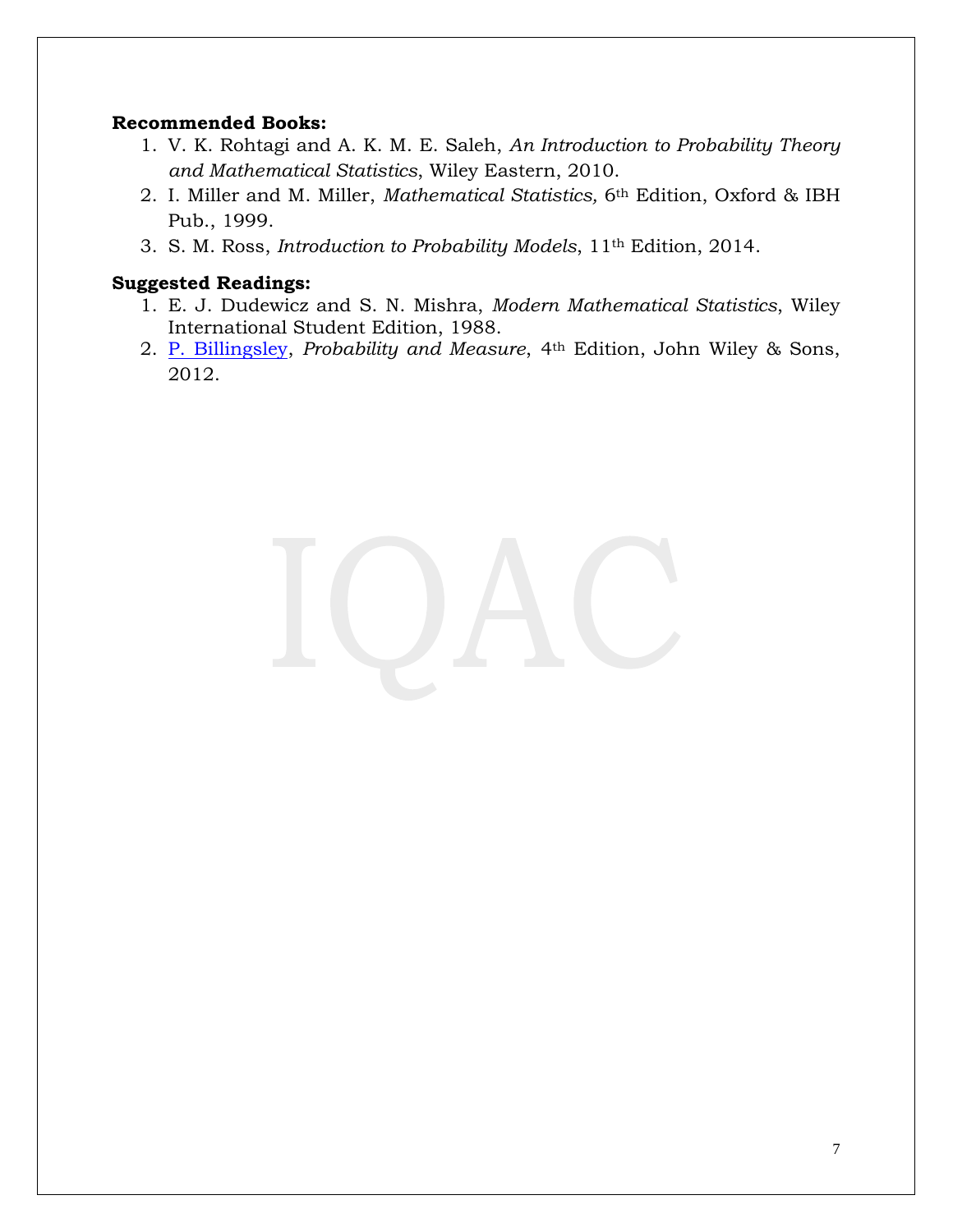**Course Title:** Real Analysis **Course Code:** MAT.506 **Total Lectures:** 60

**Objective:** The aim of this course is to make the students learn fundamental concepts of metric spaces, Riemann-Stieltjes integral as a generalization of Riemann Integral, Sequence and series of functions and some basic theorems.

**Set Theory:** Finite, countable and uncountable sets, Real number system as a complete ordered field, Archimedean property, supremum, infimum

**Metric spaces:** Definition and examples, Open and closed sets, Compact sets, Elementary properties of compact sets, k- cells, Compactness of k-cells, Compact

subsets of Euclidean space  $\mathfrak{R}^k$ , Bolzano Weierstrass theorem, Heine Borel theorem, Perfect sets, Cantor set, Separated sets, Connected sets in a metric space, Connected subsets of real line.

### **Unit-II (15 Hours)**

**Sequences in Metric spaces:** Convergent sequences, Subsequences, Cauchy sequences, Complete metric space, Cantor's intersection theorem, Category of a set and Baire's category theorem. Examples of complete metric space, Banach contraction principle.

**Continuity:** Limits of functions (in Metric spaces), Continuous functions, Continuity and compactness, Continuity and connectedness, Discontinuities, Monotonic functions, Uniform continuity.

**Riemann Stieltje's Integral:** Definition and existence of Riemann Stieltje's integral, Properties of integral. Integration and Differentiation. Fundamental Theorem of Calculus, 1st and 2nd Mean Value Theorems of Riemann Stieltje's integral.

**Sequences and series of functions:** Problem of interchange of limit processes for sequences of functions, Uniform convergence, Uniform convergence and continuity, Uniform convergence and integration, Uniform convergence and differentiation, equicontinuous families of functions, Stone Weierstrass Theorem.

# **Unit-III (15 Hours)**

# **Unit-IV (15 Hours)**

# **L T P Cr Marks**  $4$  0  $1$  0  $4$  100

# **Unit-I (15 Hours)**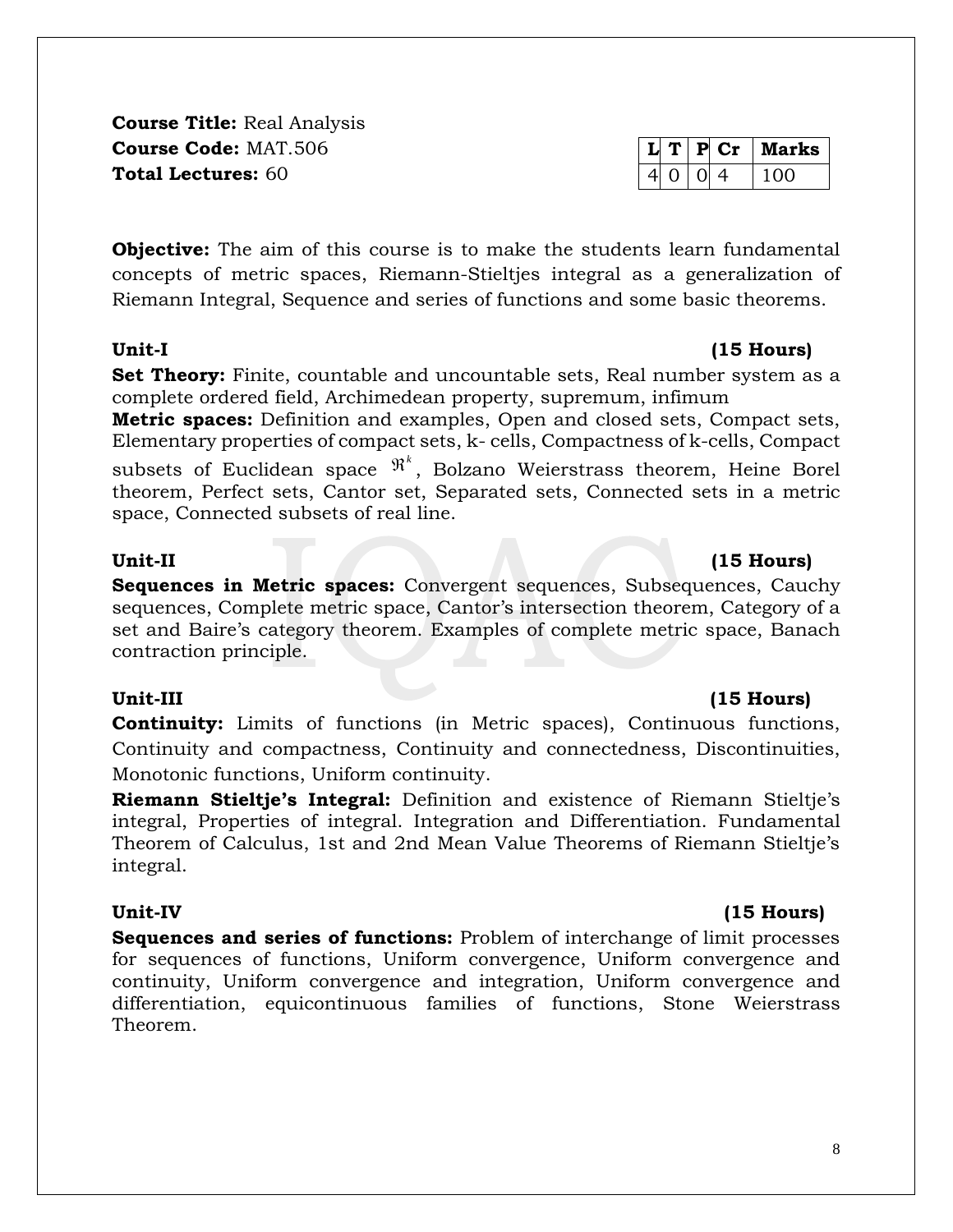### **Recommended Books**

- 1. Walter Rudin, *Principles of Mathematical Analysis,* 3rd Edition, McGraw Hill, Kogakusha, International student Edition, 1976.
- 2. S. C. Malik and S. Arora, *Mathematical Analysis*, New Age International Ltd., UK, 2017.

- 1. E. C. Titchmarsh, *The Theory of functions,* Oxford University Press, Oxford, 2002.
- 2. Tom M. Apostol, *Mathematical Analysis*, Addition –Wesley, USA, 1981.
- 3. Ajit Kumar and S. Kumaresan, *A Basic Course in Real Analysis*, Narosa, Publishing House, New Delhi, 2014.
- 4. R. G. Bartle, *The Elements of Real Analysis*, John Willey and Sons, New York, 1976.

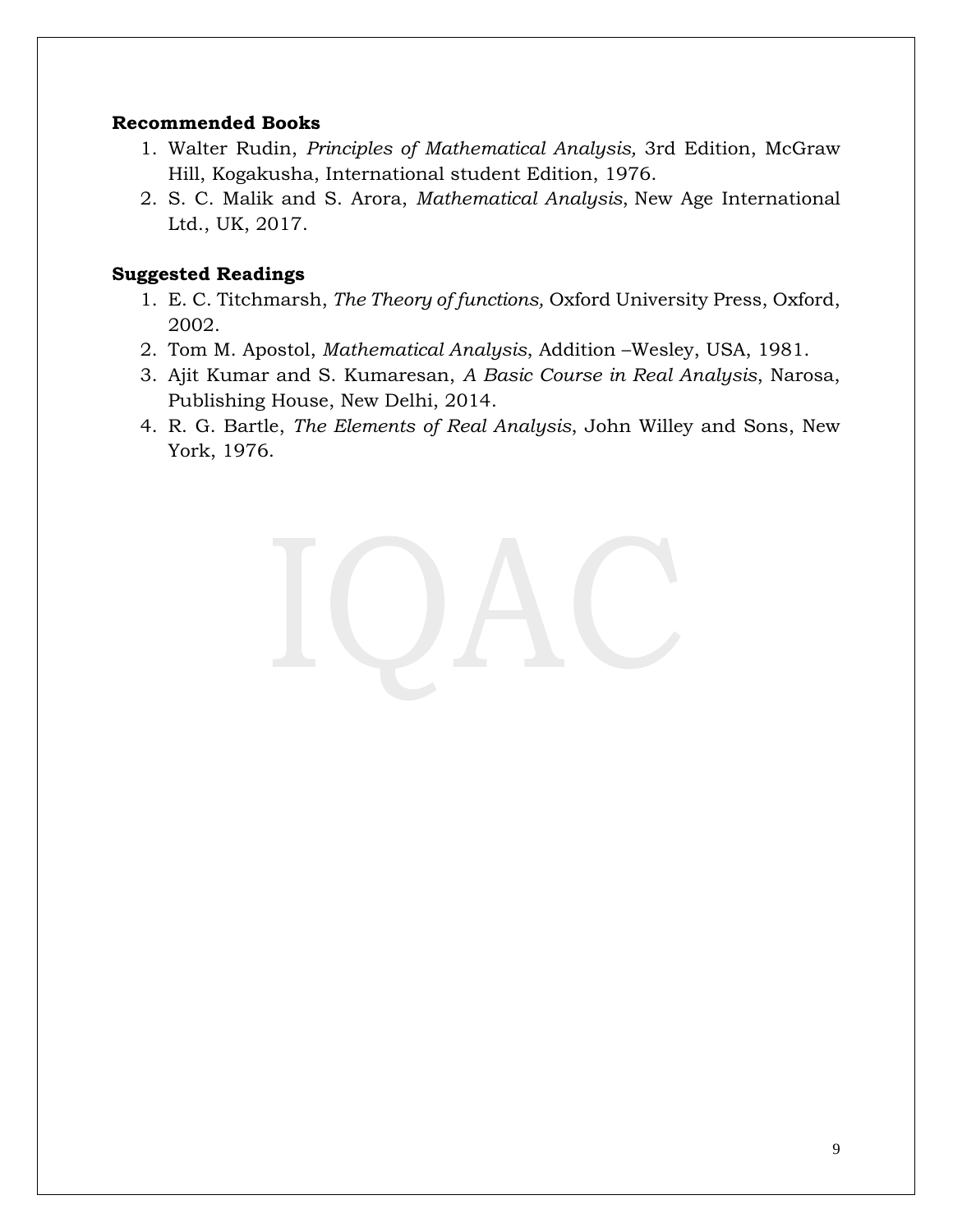**Course Title: Topology Course Code: MAT.507 Total Hours: 60** 

**Objective:** The course is an introductory course on point-set topology. It is designed in such a way that the students will have a working knowledge in general topology and be able to understand more advanced topics like Algebraic Topology, Differential Topology, Riemannian Geometry and allied areas.

### **Unit-I (16 Hours)**

Topological spaces: Open sets, Closed sets, Neighborhoods, Bases, Sub bases, Limit points, Closures, Interiors, Continuous functions, Homeomorphisms. Examples of topological spaces: Subspace topology, Product topology, Metric topology, Topological manifolds. Quotient Topology: Construction of cylinder, Cone, Mobius band and Torus.

# **Unit-II (15 Hours)**

Connected spaces, Connected subspaces of the real line, Components and path components, Local connectedness. Compact spaces, Sequentially compact spaces, Heine-Borel theorem, Compact subspaces of the real line, Limit point compactness, Local–compactness and one point compactification.

# **Unit-III (15 Hours)**

The Countability axioms: Separable spaces, Lindelöf spaces. Separation axioms: Hausdorff spaces, Regularity, Complete regularity, Normality, Urysohn lemma, Urysohn metrization theorem, Tietze extension theorem and Tychnoff theorem.

# **Unit-IV (14 Hours)**

Covering spaces, Local finiteness, Refinement, The Nagata-Smirnov metrization theorem, Paracompactness, Partition of unity, The Smirnov metrization theorem.

# **Recommended Books:**

- 1. J. R. Munkres, *Topology,* Second Edition, Pearson India Education services Pvt. Ltd., 2015.
- 2. M. A. Armstrong, *Basic Topology*, Paperback Edition, Springer, 2004.
- 3. S. Kumaresan, *Topology of Metric Spaces,* second edition*,* Narosa Publishing House New Delhi, 2015.

|  |          | $\mathbf{r}   \mathbf{p}   \mathbf{Cr}  $ Marks |
|--|----------|-------------------------------------------------|
|  | $\Omega$ | 1 በበ                                            |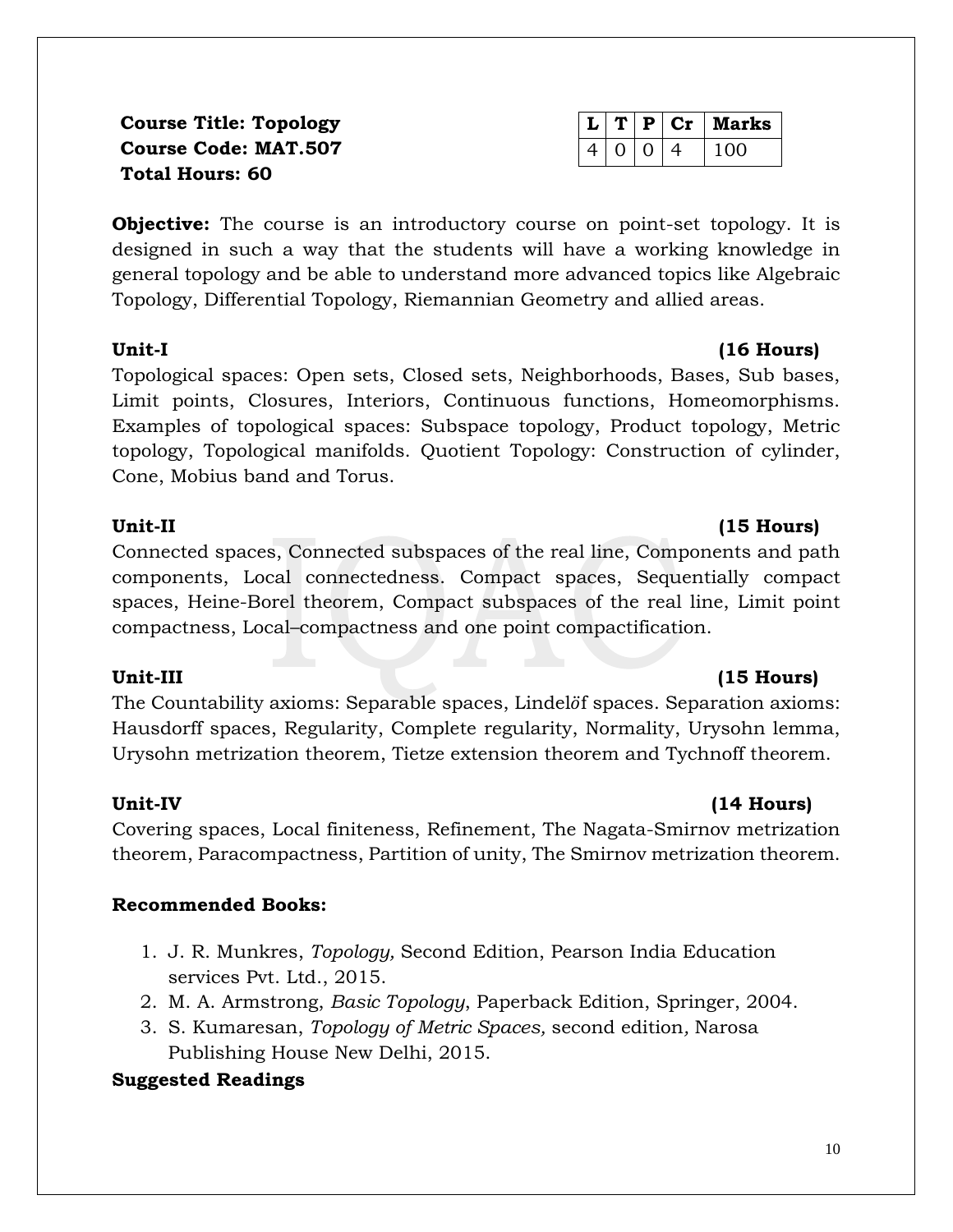- 1. K. D. Joshi, *Introduction to General Topology*, Wiley Eastern, Delhi, 1986.
- 2. M. G. Murdeshwar, *General Topology*, Wiley Eastern, New Delhi, 1983.
- 3. G. F. Simmons, *Introduction to Topology & Modern Analysis*, McGraw Hill, Auckland, 1963.
- 4. James Dugundji, *Topology,* Universal Book Stall, New Delhi, 1990.
- 5. S. Willord, *General Topology,* Philippines: Addison Wesley Publishing Company, 1970.

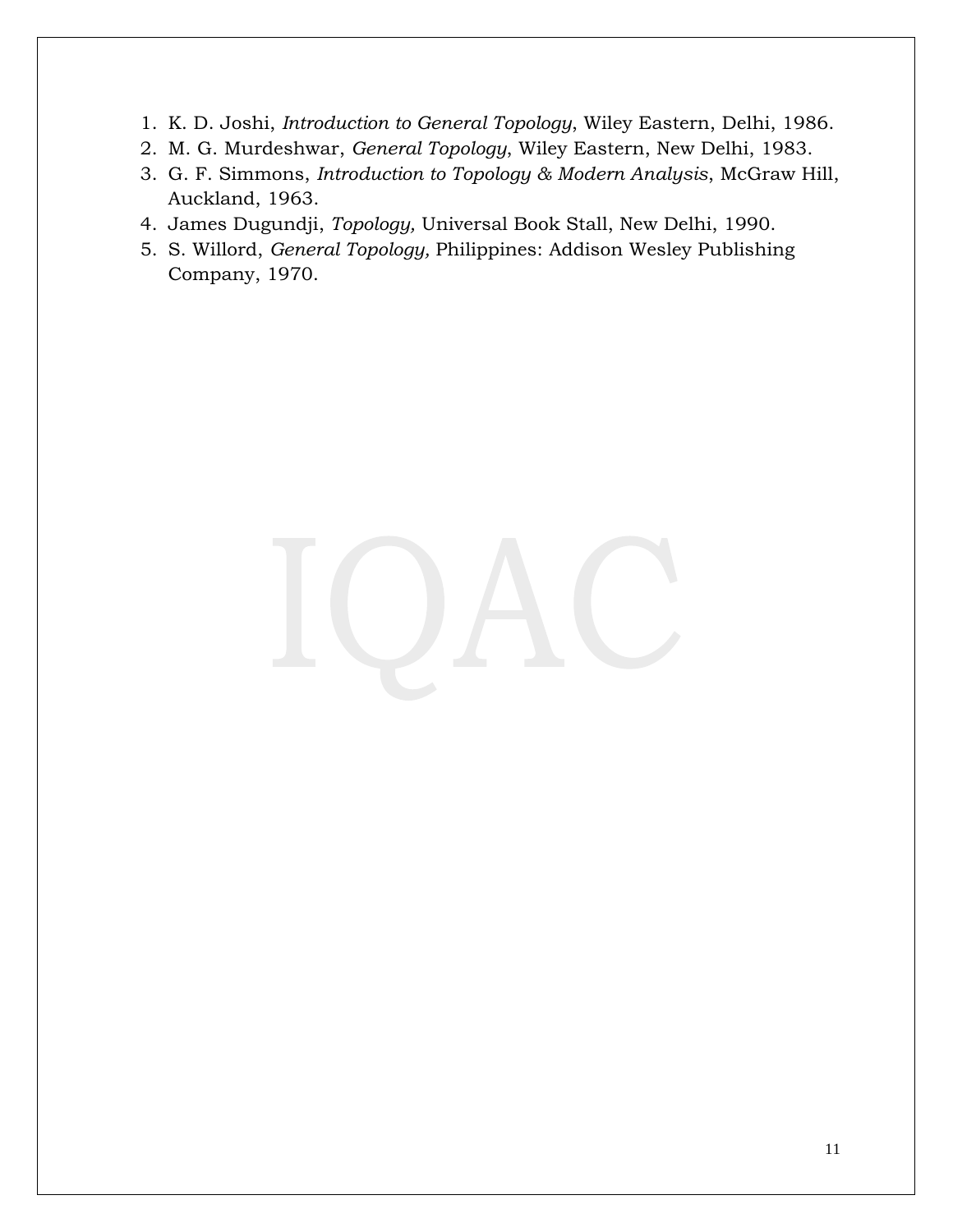**Course Title:** Linear Algebra **Linear Algebra L L T P Cr Marks Course Code:** MAT.508 4 0 4 0 4 100 **Total Hours:** 60

### **Objective**

The main objective is to introduce basic notions in linear algebra that are often used in mathematics and other sciences. The emphasis will be to combine the abstract concepts with examples in order to intensify the understanding of the subject.

Vector spaces, Subspaces, Linear dependence and independence, Basis and dimensions, Coordinates, Linear transformations, Algebra of linear transformations, Isomorphism, Matrix representation of a linear transformation, Change of basis, Rank and nullity of a linear transformation. Linear functionals, Dual spaces, Transpose of a linear transformation.

### Unit I (16 Hours)

Characteristic polynomial and minimal polynomial of a linear transformation, Characteristic values and Characteristic vectors of a linear transformation, Cayley Hamilton theorem, Invariant subspaces, Diagonalization and triangulation of a matrix, Direct sum of subspaces, Invariant Direct sums, Characteristic polynomial and minimal polynomial of block matrices.

### **Unit III (15 Hours)**

Cyclic subspaces and Annihilators, Canonical forms: Jordan canonical forms, rational canonical forms. Quotient spaces, Bilinear forms, Symmetric and skew-Symmetric bilinear forms, Sylvester's theorem, quadratic forms, Hermitian forms. Reduction and classification of quadratic forms.

### Unit IV (14 Hours)

Inner product spaces. Norms and distances, Orthonormal basis, Orthogonality, Schwartz inequality, The Gram-Schmidt orthogonalization process. Orthogonal and positive definite matrices. The Adjoint of a linear operator on an inner product space, Normal and self-adjoint operators, Unitary and orthogonal operators.

### 12

# Unit I (15 **Hours)**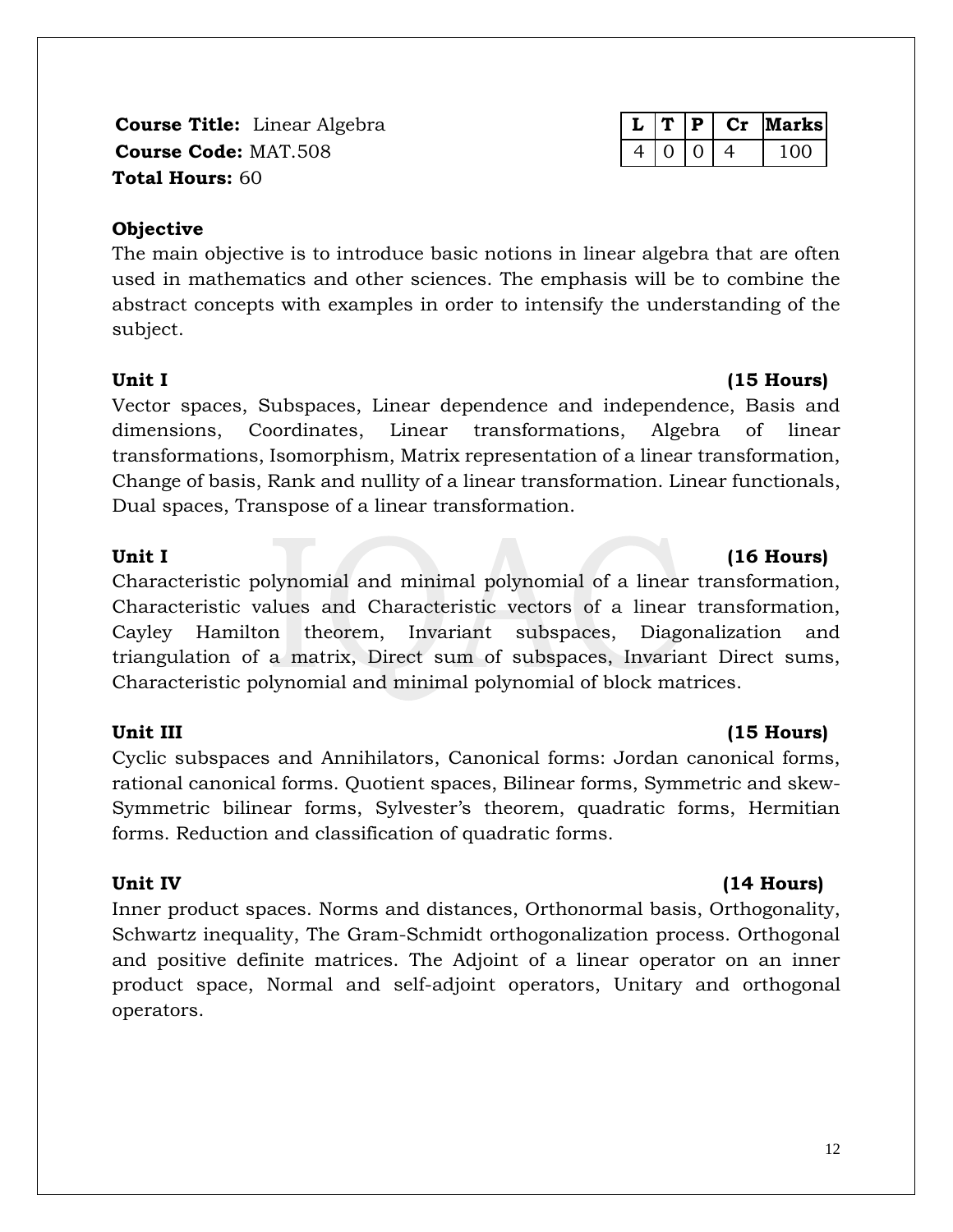### **Recommended Books:**

- 1. K. Hoffman and R. Kunze: *Linear Algebra,* 2nd Edition, Pearson Education (Asia) Pvt. Ltd/ Prentice Hall of India, 2004.
- 2. J. Gilbert and L. Gilbert, *Linear Algebra and Matrix Theory,* Cengage Learning, 2004.

- 1. I. N. Herstein, *Topics in Algebra,* 2nd Edition, Wiley Eastern Limited, New Delhi, 2006.
- 2. P. B. Bhattacharya, S.K. Jain and S.R. Nagpaul, *First Course in Linear Algebra,* Wiley Eastern, Delhi, 2003.
- 3. V. Bist and V. Sahai, *Linear Algebra,* Narosa, Delhi, 2002.

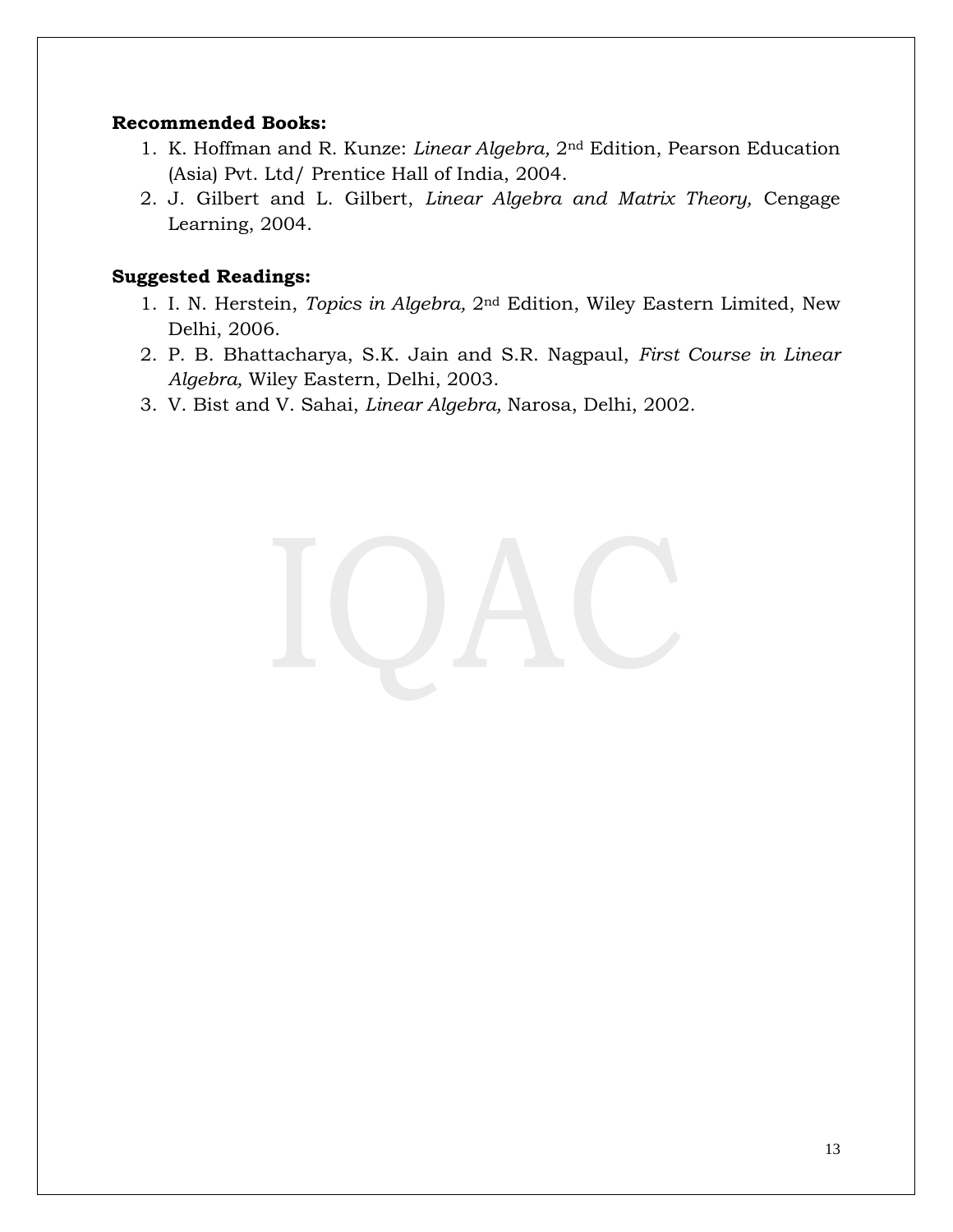**Course Title:** Differential Equations **L T P Cr Marks Course Code:** MAT.509  $\vert 4 \vert 0 \vert 0 \vert 4 \vert 100$ **Total Hours:** 60

# **Objective**

The objective of this course is to equip the students with knowledge of some advanced concepts related to differential equations and to understand some basic approaches to solve the ordinary and partial differential equation.

Initial value problem, boundary value problems, Lipchitz's condition, dependence of solution on initial conditions and on function. Existence and Uniqueness theorem (Picard's Method), non local existence of solutions.

**General theory of homogenous and non-homogeneous linear ODEs:** Solution of Linear homogeneous equations; Wronskian and linear independance, Reduction of the order of equation, Non-Homogeneous equations: Method of undetermined coefficients, Variation of parameters.

**Series Solutions of Second Order Linear Equations:** Ordinary points, Regular and Irregular Singular points of second order linear ODEs, Power series solution near an ordinary point, Cauchy-Euler Equations, Solutions about Singular Points; The Method of Frobenius

# **Unit-III (14 Hours)**

Total differential equations, Simultaneous differential equations, Adjoint and self adjoint equations, Green's function and its applications to boundary value problems, Sturm Liouville's boundary value problems. Sturm comparison and separation theorems, Orthogonal solutions.

Classification of partial differential equations (PDEs), Cauchy's problem and Characteristics for first order PDEs, Lagrange's linear PDEs, Charpit's and Jacobi's method. General solution of higher order linear PDEs with constant coefficients, separation of variables method for Laplace, Heat and wave equations.

# **Unit-II (14 Hours)**

# **Unit-IV (17 Hours)**

### Unit-I (15 Hours)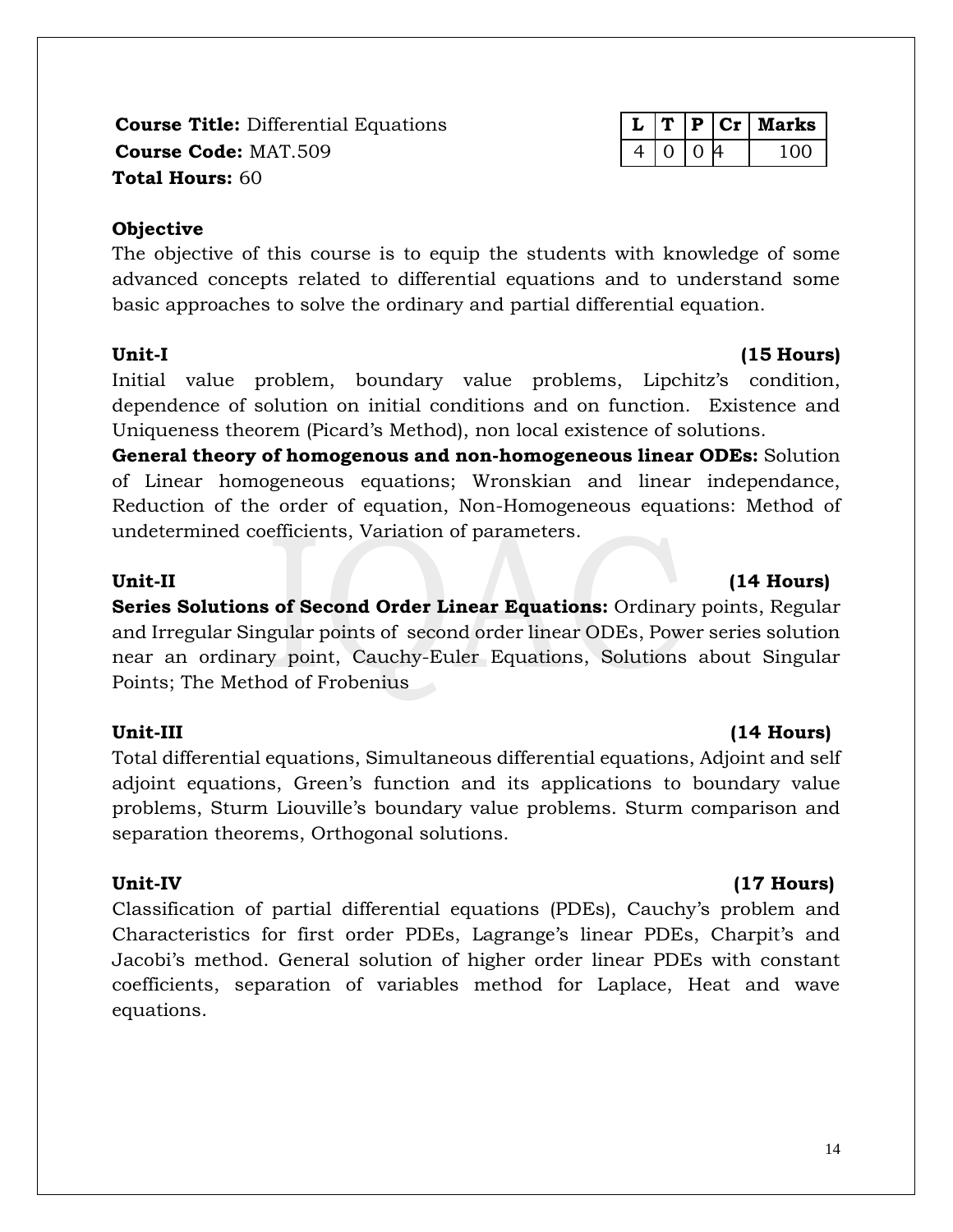# **Recommended Books:**

- 1. L. C. Evans, *Partial Differential Equations. Graduate Studies in Mathematics*, 2nd Edition, American Mathematical Society, Indian Reprint, 2014.
- 2. I. N. Sneddon, *Elements of Partial Differential Equations*, McGraw-Hill, 2006.
- 3. S. L. Ross, *Differential Equations*, 3rd Edition, Wiley, 1984.
- 4. M. D. Raisinghania, *Advanced Differential Equations*, 5th Edition, S. Chand & Company Ltd., New Delhi, 2010.

- 1. E. A. Coddington and N. Levinson Theory of ordinary differential equations. McGraw-Hill Book Company, Inc., New York-Toronto-London, 1955.
- 2. E. B. Williams and C. DiPrima Richard, *Elementary Differential Equations and Boundary Value Problems*, 8th Edition, John Wiley and Sons, New York, 2005.
- 3. W.T. Reid, *Ordinary Differential Equations*, John Wiley and Sons, New York, 1971.

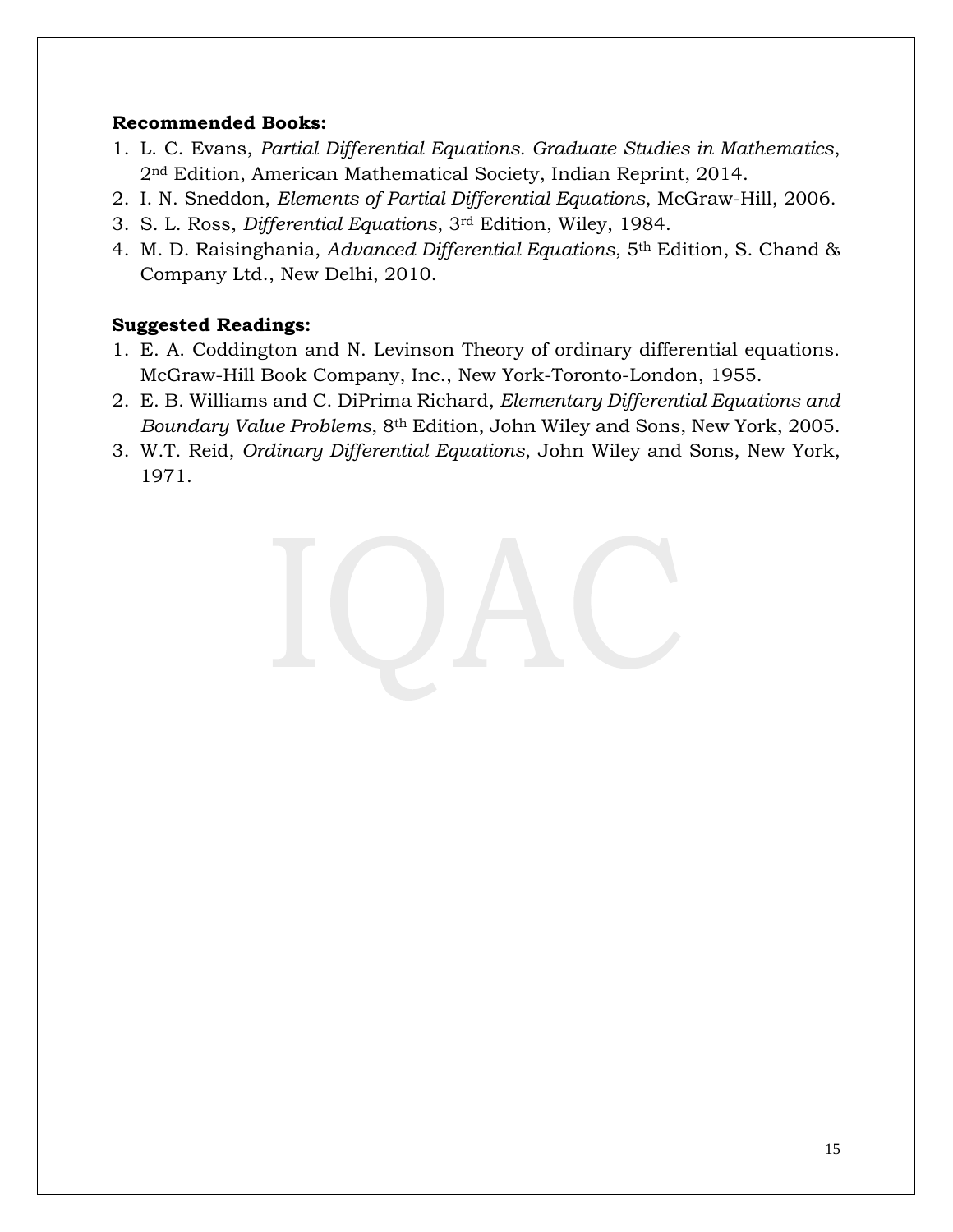# **Course Title: Basics of LaTeX L T P Cr Marks Course Code: MAT.503** 0 0 2 1 25  **Total Hours: 30**

# **Objectives**

The main objective of this course is provide a basic knowledge of LaTex and its various applications in teaching and research.

Installation of the software LaTeX, Understanding LaTeX compilation and LaTeX editors, Basic syntax, Writing mathematical equations, Matrices, Tables, Inclusion of graphics into LaTeX file.

# **Unit-II (8 Hours)**

**Page configurations:** Title, Abstract, Keywords, Chapter, Sections and Subsections, References and their citations, Labeling of equations, Table of contents, List of figures, List of tables, Page numbering, Generating index.

# Unit-III (6 Hours)

**Packages:** amsmath, amssymb, amsthm, amsfonts, hyperrefer, graphic, color, xypic, latexsym, natbib, setspace, multicol, subcaption, url, verbatim, tikz, and geometry.

**Classes:** Article, Report, Book, Letter, Slides, Beamer.

**Applications to:** Writing reports, books, articles/ research papers, thesis, and official letters. Making simple and modern resumes, figures, question papers, and presentations.

# **Recommended Books:**

- 1. L. Lamport. LATEX: A Document Preparation System, User's Guide and Reference Manual. 2nd Edition, Addison Wesley, New York, 1994.
- 2. D. F. Griffiths and D. J. Higham, *Learning LaTex, 2nd Edition,* Philadelphia, Pensylvania, SIAM, 1997.

# **Suggested Readings**:

1. M. Goossens, F. M. Michel, and S. Alexander, The LaTeX companion, 2nd Edition, Addison-Wesley, 1994.

# **Unit-IV (8 Hours)**

# **Unit-I (8 Hours)**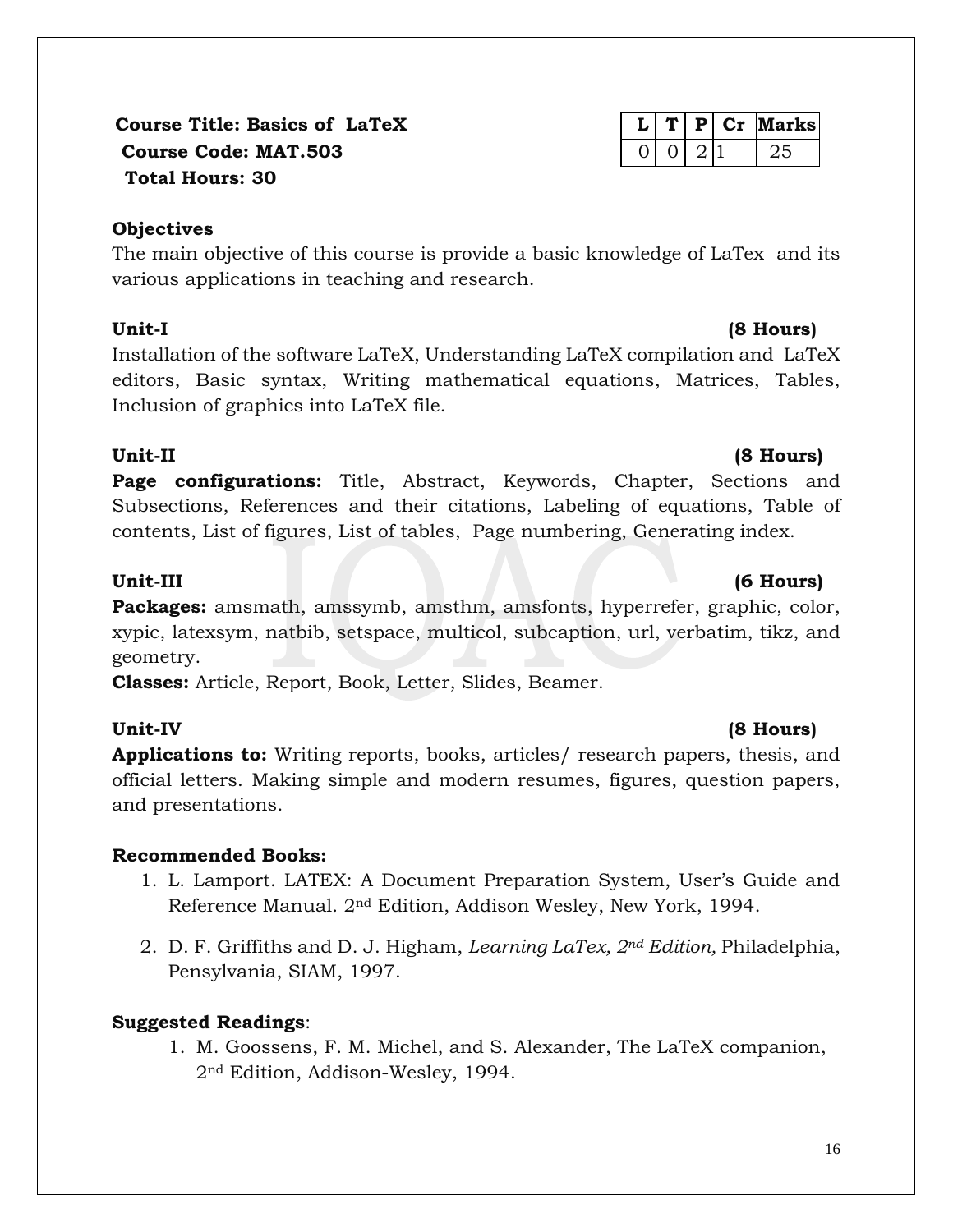**Course Title:** Basic Mathematics (IDC) **Course Code: MAT.510 Total Hours: 30**

|  |  | arks |
|--|--|------|
|  |  |      |

**Objective**: The objective of this course is to provide the understanding of basic mathematical techniques for the post graduate students of the other departments.

**Sets**: Basic Definitions, subsets, power set, set operations. Ordered pairs, Cartesian product of sets.

**Functions and Relations:** Definition of relation, domain, co-domain and range of a relation. Binary relations, equivalence relations, partition. Function as a special kind of relation from one set to another. Domain, co-domain and range of a function. composition, inverse. Real valued function of the real variable, constant, identity, Polynomial, rational, Functions.

# **Unit-II (07 Hours)**

Sequence and series, Arithmetic Progression (A.P), Arithmetic Mean (A.M), Geometric Progression (G.P), general term of a G.P, sum of n terms of a G.P. Arithmetic and Geometric series, infinite G.P. and its sum. Geometric mean (G .M), relation between A.M and G.M.

# **Unit-III (08 Hours)**

Need for complex numbers, especially  $\sqrt{-1}$ , to be motivated by inability to solve every Quadratic equation. Brief description of algebraic properties of complex numbers. Argand plane and polar representation of complex numbers, Statement of Fundamental Theorem of Algebra, n<sup>th</sup> roots of unity.

# **Unit-IV (07 Hours)**

Matrices and types of matrices, Operations on Matrices, Determinants of Matrix and Properties of Determinants, Minors and Cofactor and Adjoint of a square matrix, Singular and non-singular Matrices, Inverse of a Matrix, Eigen values and Eigen vectors, Cayley Hamilton theorem.

# **Recommended Books:**

- 1. [R.K. Jain](http://www.goodreads.com/book/show/4260548-advanced-engineering-mathematics) and [S.R.K. Iyengar,](http://www.goodreads.com/book/show/4260548-advanced-engineering-mathematics) *[Advanced Engineering Mathematics](http://www.goodreads.com/book/show/4260548-advanced-engineering-mathematics)*, 8th Edition, Narosa Publications, 2002.
- 2. G. B. Thomas and R. L. Finney, *Calculus and Analytic Geometry*, 11th edition, Pearson India, 2015.

# **Unit-I (08 Hours)**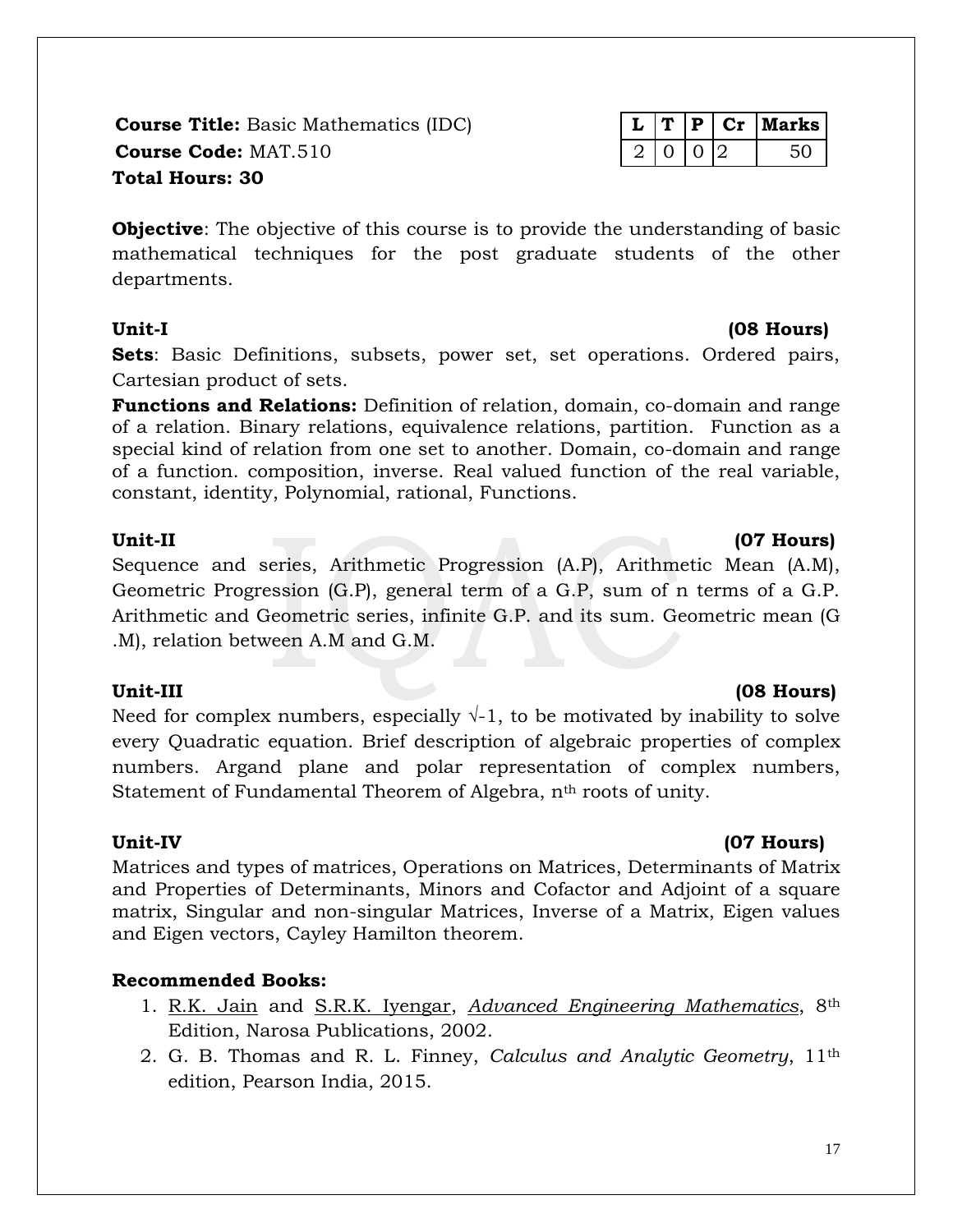# **Suggested Reading Books:**

- 1. E. Kreyszig, *Advanced Engineering Mathematics*, 9th edition, John Wiley & Sons, Inc., 2006.
- 2. P. K. Jain, *Mathematics: Text book for class XI*, NCERT, 2006.

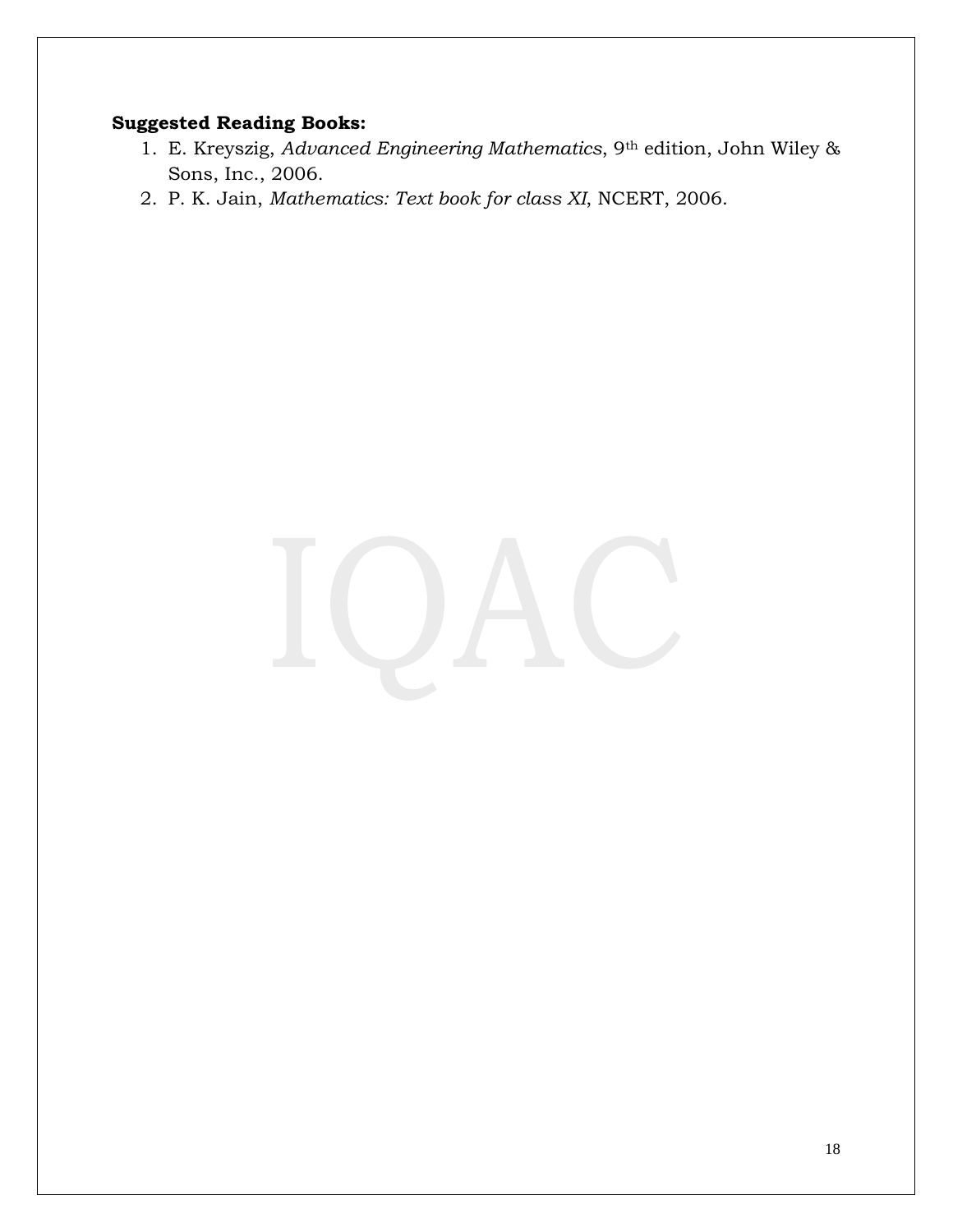19

# **Semester-II**

**Course Title:** Computer Fundamentals and C Programming  $|L|T|P|Cr$  **Marks Course Code:** MAT.521 3 0 0 3 75 **Total Hours:** 45

**Objectives:** The aim of this course is to provide adequate knowledge of fundamentals of computer along with problem solving techniques using C programming. This course provides the knowledge of writing modular, efficient and readable C programs. Students also learn the utilization of arrays, structures, functions, pointers, file handling and their applications.

### **Unit-I (10 Hours)**

**Computer Hardware:** Definitions, Historical overview, Technological advancement in computers, Shape of today's computer, Computer as a system. CPU, Primary memory, Secondary storage devices, Input and output devices,

### **Unit-II (11 Hours)**

**Computer Software:** Significance of software in a computer system, Categories of software – System software, Application software, Compiler, Interpreter, Utility program, Binary arithmetic for integer and fractional numbers, Operating System and its significance.

Introduction to the algorithm, Flowcharts, Problem-solving methods, Need of programming languages.

**C Programming**: Historical development of C, C character set, Identifiers and keywords, Data types, Declarations, Statement and symbolic constants, Inputoutput statements, Preprocessor commands, Operators, Expressions, Library functions, Decision making and loop control statements

**C Programming**: Functions, Storage Classes, Arrays, Strings, Pointers, Structure and Union, File handling.

# **Recommended Books:**

1. P. Norton, *Introduction to Computers*, Tata McGraw Hill, 2008. 2. B. W. Kernighan and D.M. Ritchie, *The C Programming Language*, 2nd Edition, PHI, New Delhi, 2011.

# **Unit-III (12 Hours)**

# Unit-IV (12 Hours)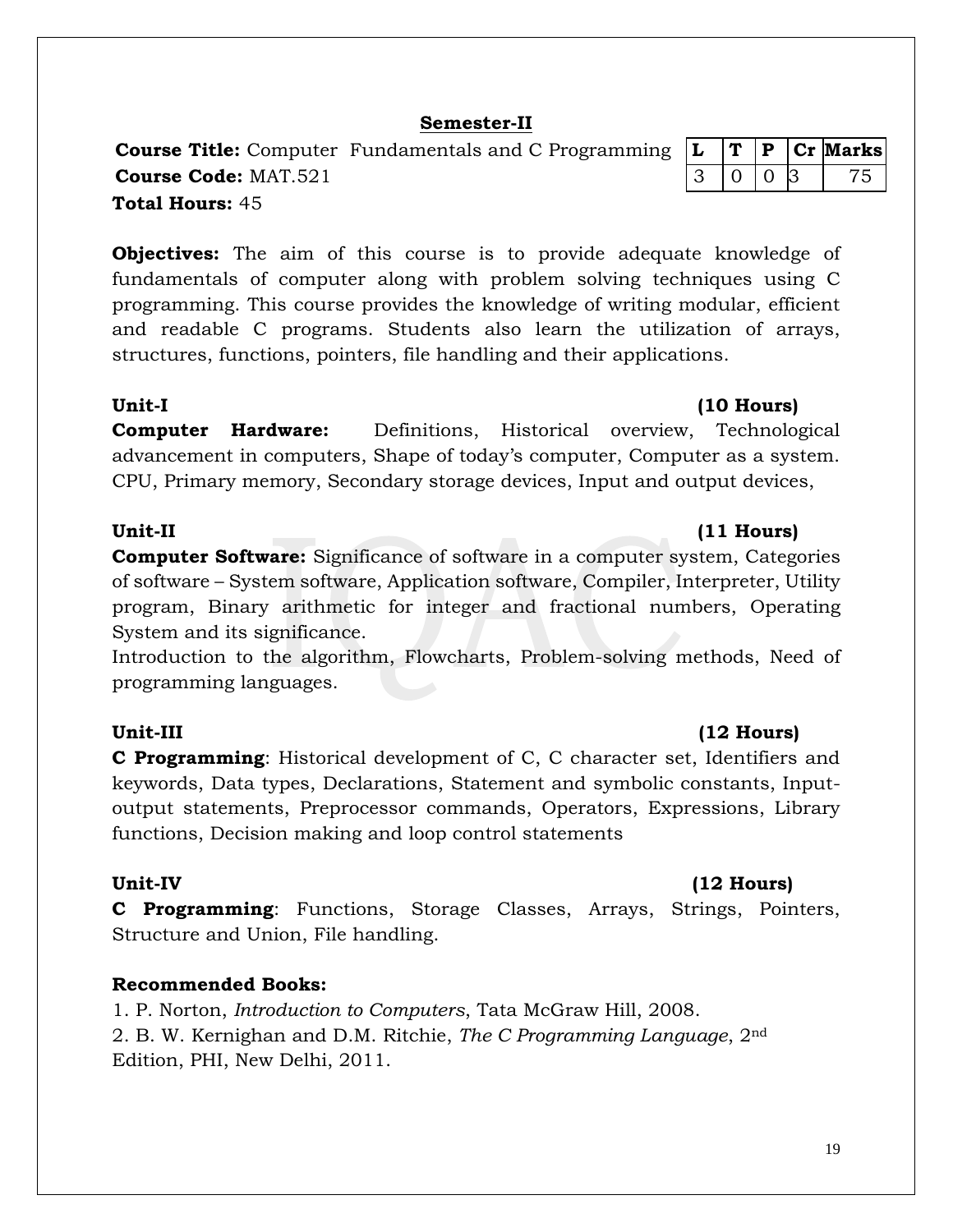# **Suggested Readings:**

1. Y. Kanetkar, *Let Us C*, 13th Edition, BPB Publications, 2013.

2. V. Rajaraman, *Fundamentals of Computers*, PHI, 2004.

3. G.B. Shelly, T.J. Cashman and M.E. Vermaat, *Introduction to Computers*, Cengage India Pvt

Ltd, 2008.

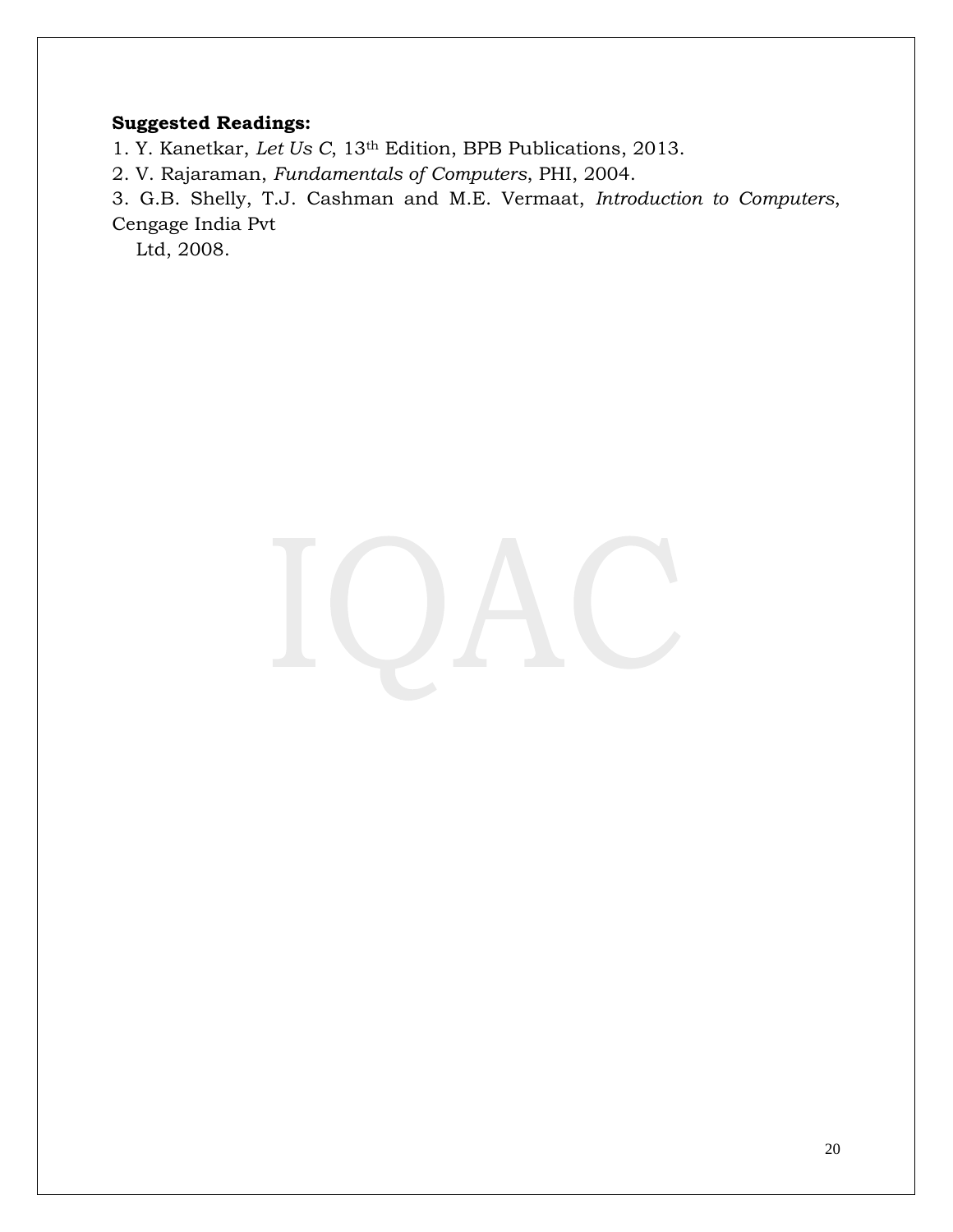**Course Title:** Computer Fundamentals and

C Programming (PRACTICAL) **L T P Cr Marks**

**Course Code:** MAT.522 0 0 2 1 25

# **Total Hours:** 30

Laboratory experiments will be set in context with the materials covered in the theory.

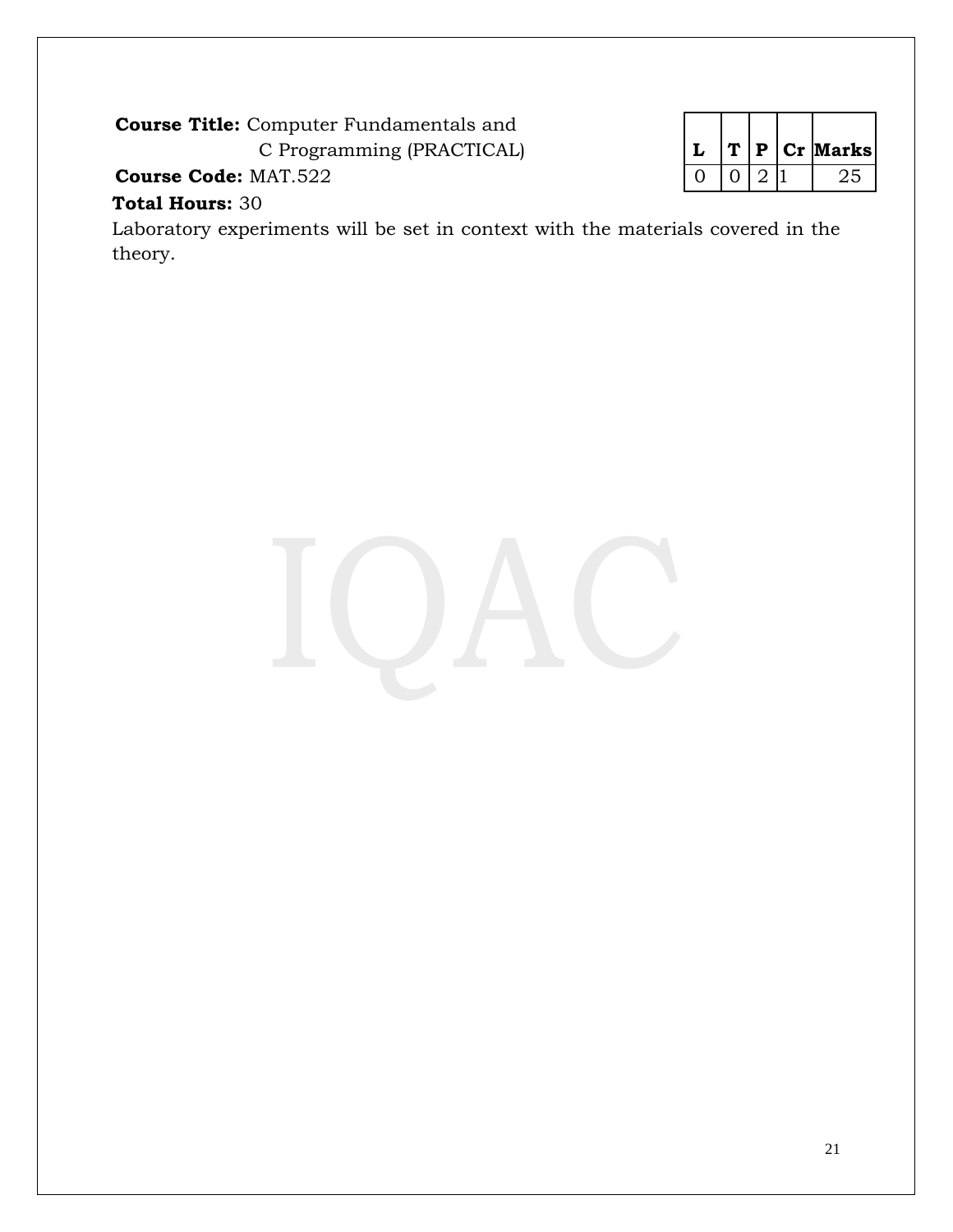**Course Title:** Algebra – I **Course Code: MAT.523 Total Hours:** 60

# **Objective:**

This course provides the foundation required for more advanced studies in Algebra and other branches of mathematics. The aim is also to develop necessary prerequisites for course Algebra-II.

Fundamental theorem of arithmetic, divisibility in Z, congruences, Chinese Remainder Theorem, Euler's Ø- function, primitive roots.

**Group Theory:** Review of basic concepts of Groups, Subgroups, Normal subgroups, Quotient groups, Homomorphism, Cyclic groups, Permutation groups, Even and odd permutations, Conjugacy classes of permutations, Alternating groups, Cayley's Theorem, Class equations.

# Unit II (15 Hours)

Normal and Subnormal series, Composition series, Solvable groups, Nilpotent groups. Direct products, Fundamental theorem for finite Abelian groups, Sylow theorems and their applications, Survey of some finite groups, Groups of order  $p^2$ , pq (p and q primes)

**Ring theory:** Review of rings, Elementary properties of Rings, Zero Divisors, Nilpotent and idempotent elements, Characteristic of rings, Ideals, Ring homomorphism, Maximal and prime ideals, Nilpotent and nil ideals, Zorn's Lemma.

Polynomial rings in many variables, Factorization of polynomials in one variable over a field. Unique factorization Domains. Euclidean and Principal ideal Domains. Gauss lemma, Eisenstein's irreducibility criterion, Unique factorization in  $R[x]$ , where R is a Unique factorization domain.

# **Recommended Books:**

- 1. J. A. Gallian, *Contemporary Abstract Algebra,* Narosa Publishing House, New Delhi, 2008.
- 2. I. N. Herstein, *Topics in Algebra*, 2nd Edition, Wiley Eastern Limited, New Delhi, 2006.

|  | D | $-100$ | Marks |
|--|---|--------|-------|
|  |   |        |       |

# **Unit III (14 Hours)**

# Unit IV (16 Hours)

### 22

# **Unit I (15 Hours)**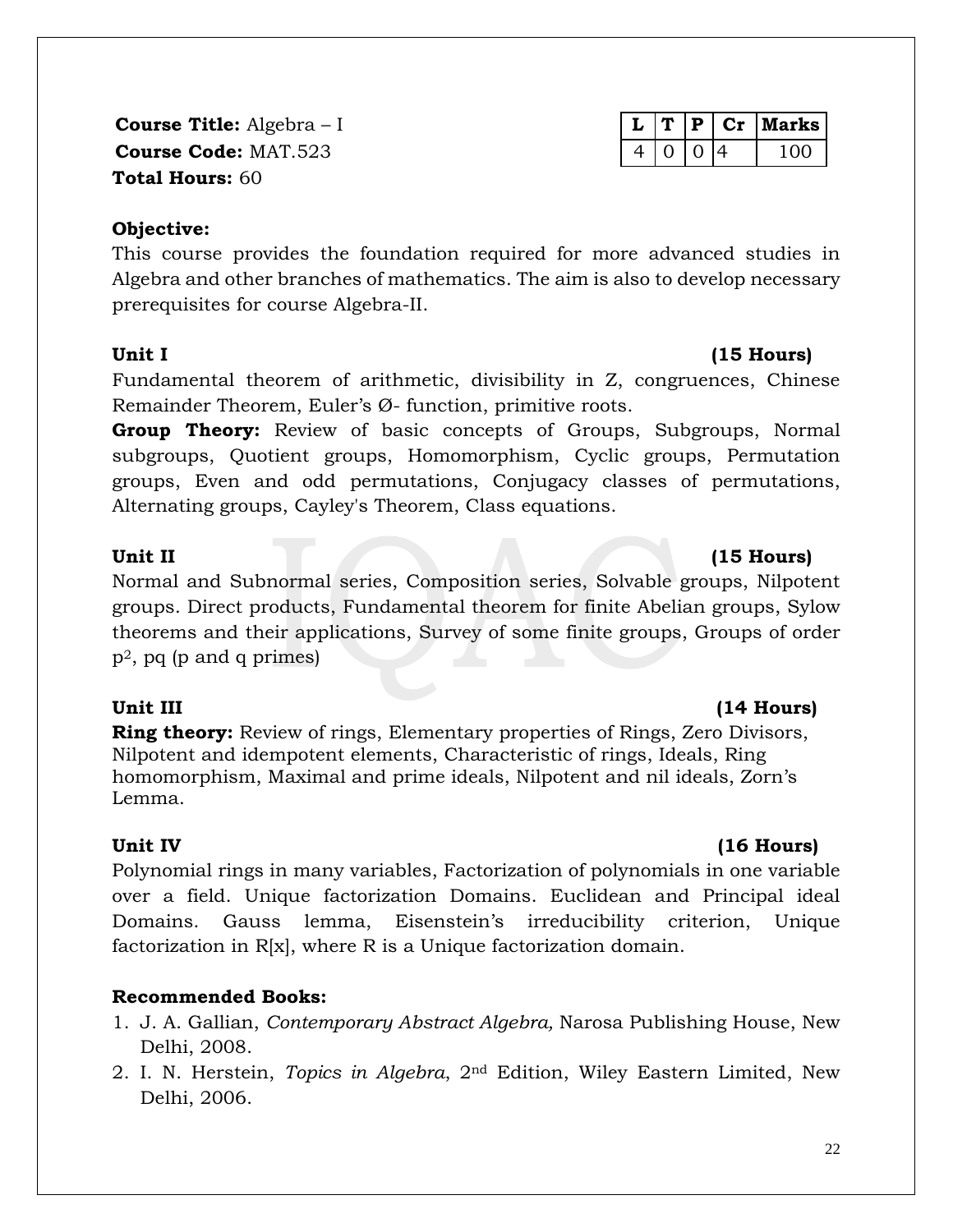3. P. B. Bhattacharya, S.K. Jain and S.R Nagpal, *Basic Abstract Algebra*, Cambridge University Press, New Delhi, 2003.

- 1. T. W. Hungerford, *Algebra*, Springer, New York, 1974.
- 2. M. Artin, *Algebra,* 2nd Edition, Prentice Hall of India, Delhi, 2011.
- 3. S. Surjeet and Q. Zameeruddin, *Modern Algebra,* 8th Edition, Vikas Publishing House, New Delhi, 2006.

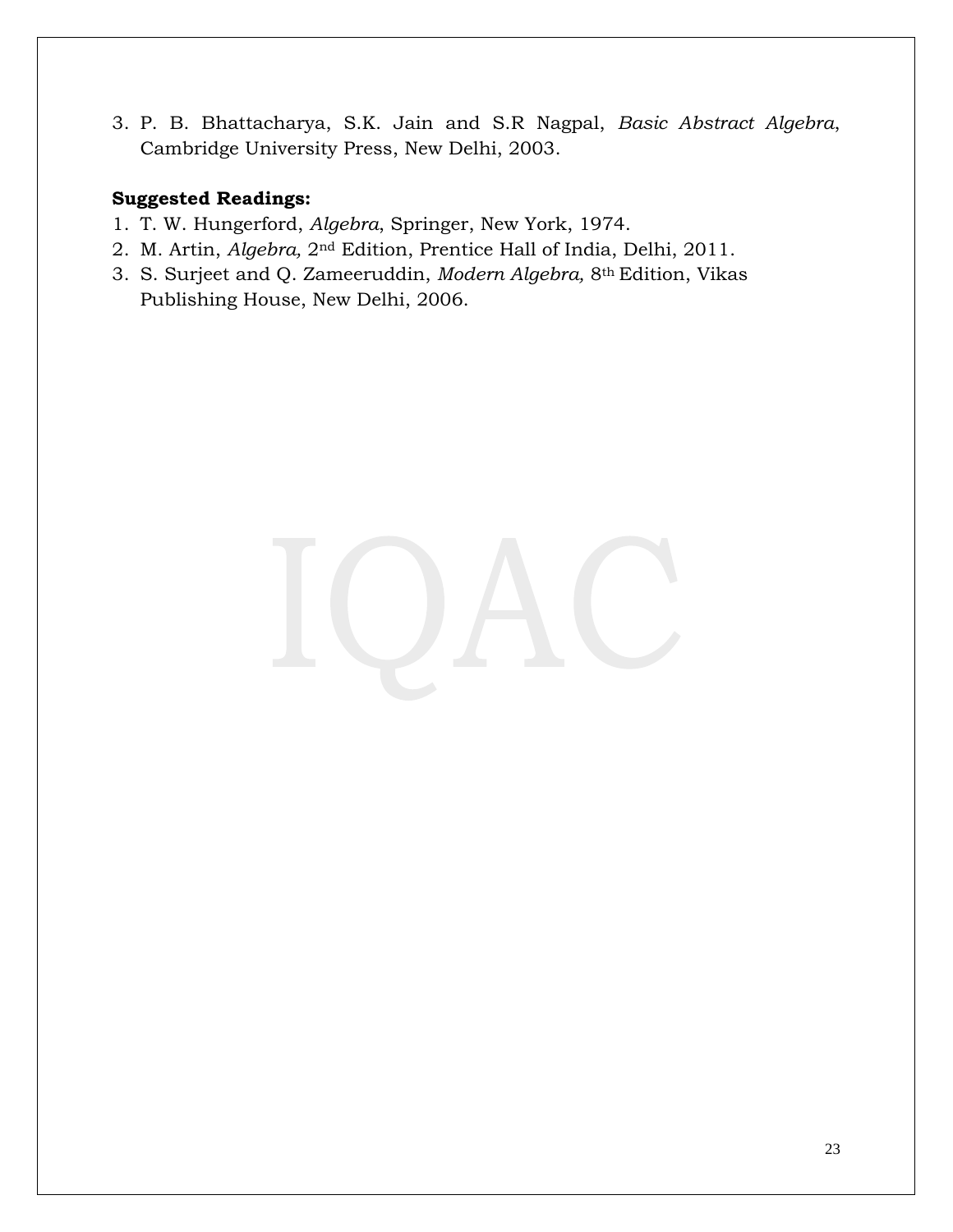**Course Title:** Measure Theory **Course Code:** MAT.524 **Total Hours:** 60

**Objective:** The objective of this course is to introduce the fundamentals of measure theory in an abstract setting after having studied Lebesgue measure on real line so that students can understand more advanced topics in mathematics as well as statistics.

Semi-algebras, Algebras, Monotone class, σ -algebras, Measure and outer measures, Caratheödory extension process of extending a measure on semialgebra to generated σ -algebra, Completion of a measure space.

# **Unit-II (15 Hours)**

Borel sets, Lebesgue outer measure and Lebesgue measure on R, Translation invariance of Lebesgue measure, Characterizations of Lebesgue measurable sets, Countable additivity, Continuity of measure and Borel-Cantelli Lemma, Existence of a non-measurable set, Measurability of Cantor set.

# **Unit-III (15 Hours)**

Measurable functions on a measure space and their properties, Borel and Lebesgue measurable functions, Simple functions and their integrals, Littlewood's three principle and Egoroff's Theorem (statement only), Lebesgue integral on R and its properties.

Bounded convergence theorem, Fatou's lemma, Lebesgue monotone convergence theorem, Lebesgue dominated convergence theorem, countable additivity and continuity of integration, uniform integrability: the Vitali convergence theorem. Functions of bounded variations: Jorden's theorem,  $L^p$  spaces, Young's inequality, Minkowski's and Hölder's inequalities, Riesz-Fischer theorem (statement only).

# **Recommended Books:**

- 1. H.L. Royden, *Real Analysis*, Macmillan, New York, 1988.
- 2. G.de Bara, *Measure Theory and Integration*, Ellis Horwood Limited, England, 2003.
- 3. P. R. Halmos, *Measure Theory*, 14th Edition, Springer, New York, 1994.

# **Unit-IV (15 Hours)**

# **Unit-I (15 Hours)**

|  | D | Marks |
|--|---|-------|
|  |   | 100   |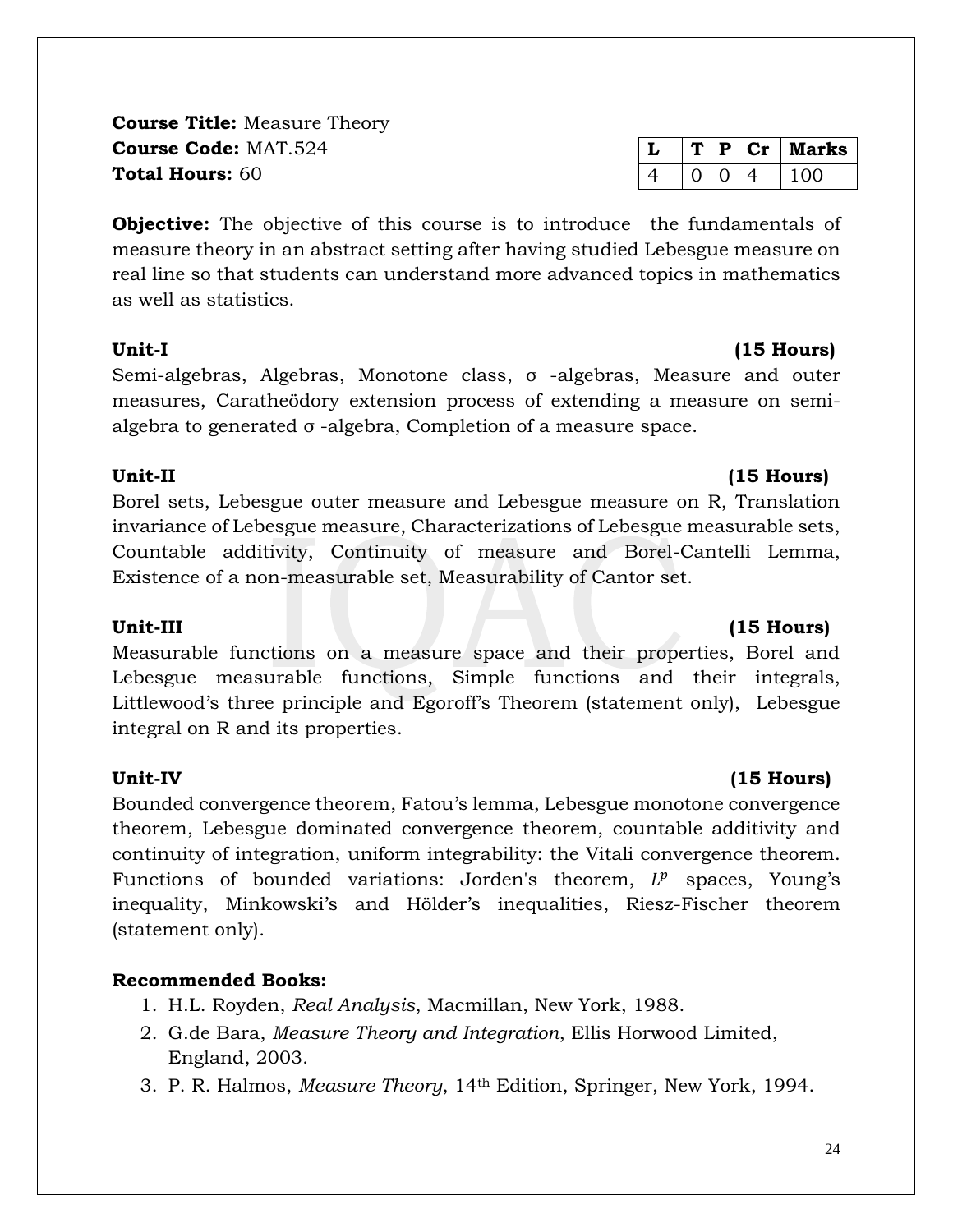- 1. I. K. Rana, *An Introduction to Measure and Integration,* 2nd Edition, Narosa Publishing House, New Delhi, 2005.
- 2. B. Krishna and A. Lahiri, *Measure Theory*, Hindustan Book Agency, 2006.
- 3. Terence Tao, *An Introduction To Measure Theory*, American Mathematical Society, Rhode Island, 2012.
- 4. G.B. Folland, *Real Analysis,* 2nd Edition, John Wiley, New York, 1999.

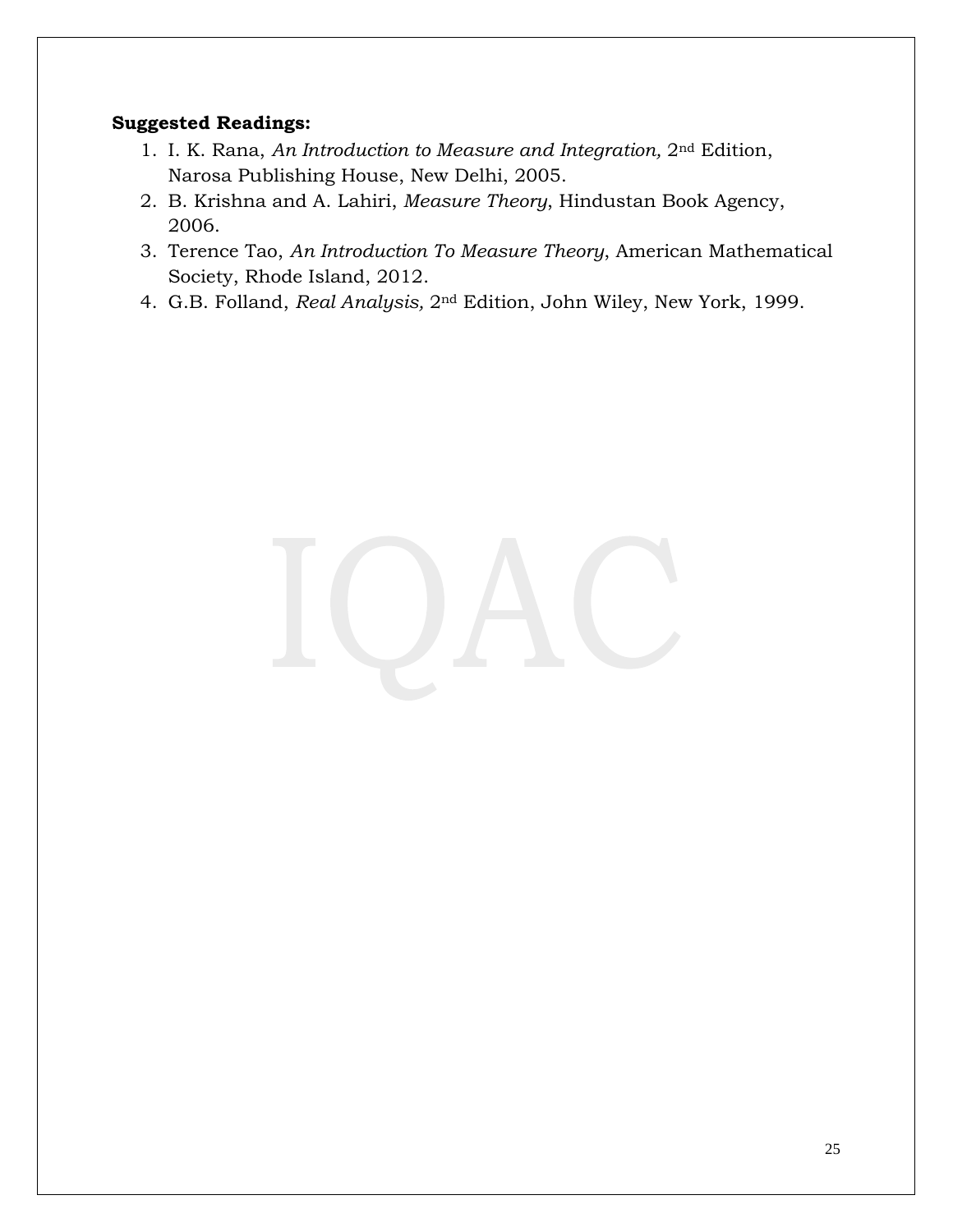26

### **Course Title:** Differential Geometry of Curves and Surfaces **Course Code:** MAT.525 **Total Hours:** 60

**Objective:** To introduce students to the local and global theory of curves and surfaces so that they can embark on further studies and research in topics like Differential Topology, Algebraic Topology, Riemannian Geometry and allied areas.

Curves in plane and space: Parameterized curves, Tangent vector, Arc length, Reparametrization, Regular curves, Curvature and torsion of smooth curves, Frenet-Serret formulae, Arbitrary speed curves, Frenet approximation of a space curve. Osculating plane, Osculating circle, Osculating sphere, Involutes and evolutes, Bertrand curves, Spherical indicatrices, Helices, Fundamental theorem of space curves.

# **Unit-II (15 Hours)**

Isomeries of ℝ<sup>3</sup>, Congruence of curves. Surfaces in ℝ<sup>3</sup>: Definition and examples, Smooth surfaces, Tangent, Normal and orientability. Examples of surfaces: Generalized cylinder and generalized cone, Ruled surfaces, Surface of revolution and Quadric surfaces. First fundamental form, Isometries of surfaces, Conformal mapping of surfaces, Surface area, Equi-areal maps and theorem of Archemedes,

# **Unit-III (15 Hours)**

Second fundamental form, Curvature of curves on a surface, Normal and principal curvatures, Meusnier's theorem, Euler's theorem, Weingarten equations and Weingarten matrix, Geometric interpretation of principal curvatures, Umbilical points. Gaussian and mean curvature, Pseudo sphere, Flat surfaces, Surfaces of constant mean curvature, Gaussian curvature of compact surfaces, Gauss map and its properties.

Geodesics: Definition and basic properties, Geodesic equations, Geodesics on a surfaces of revolution, Clairaut's theorem, Geodesics as shortest paths, Geodesic coordinates, Gauss Theorema Egregium, Gauss equations, Codazzi-Mainardi equations, Compact surfaces of constant Gaussian curvature.

# **Unit-I (15 Hours)**

# **Unit-IV (15 Hours)**

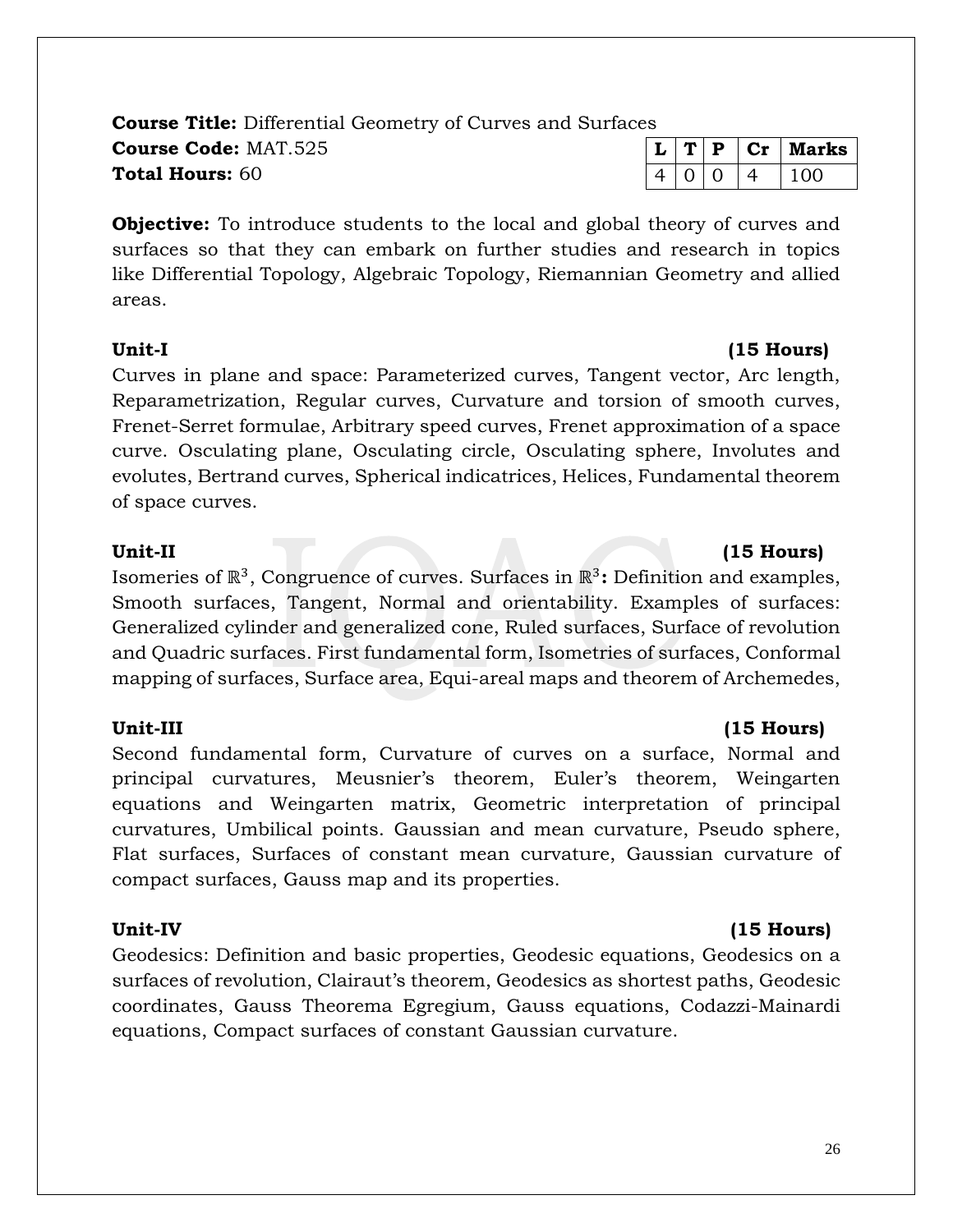### **Recommended Books:**

- 1. A. Pressley, *Elementary Differential Geometry*, Second Edition, Undergraduate Mathematics Series, Springer-Verlag London Ltd., 2010.
- 2. M. P. Do Carmo, *Differential Geometry of Curves and Surfaces*, Revised and Updated Second Edition, Prentice-Hall Inc., Englewood Cliffs, New Jersey, 2016.
- 3. B. O' Neill, *Elementary Differential Geometry*, Revised Second Edition, Academic Press, 2006.

- 1. C. B *a* r, *Elementary Differential Geometry*, Cambridge University Press, 2001.
- 2. A. Gray, E. Abbena, and S. Salamon, *Modern Differential Geometry of Curves and Surfaces with Mathematica*, Third edition, CRC Press, 2006.
- 3. R. S. Millman & G. D. Parkar, *Elements of Differential Geometry*, Englewood Cliffs, N.J. : Prentice Hall, 1977.
- 4. T. J. Willmore, *An Introduction to Differential Geometry*, First Edition, Dover Publications, Inc., Mineola, New York, 2012.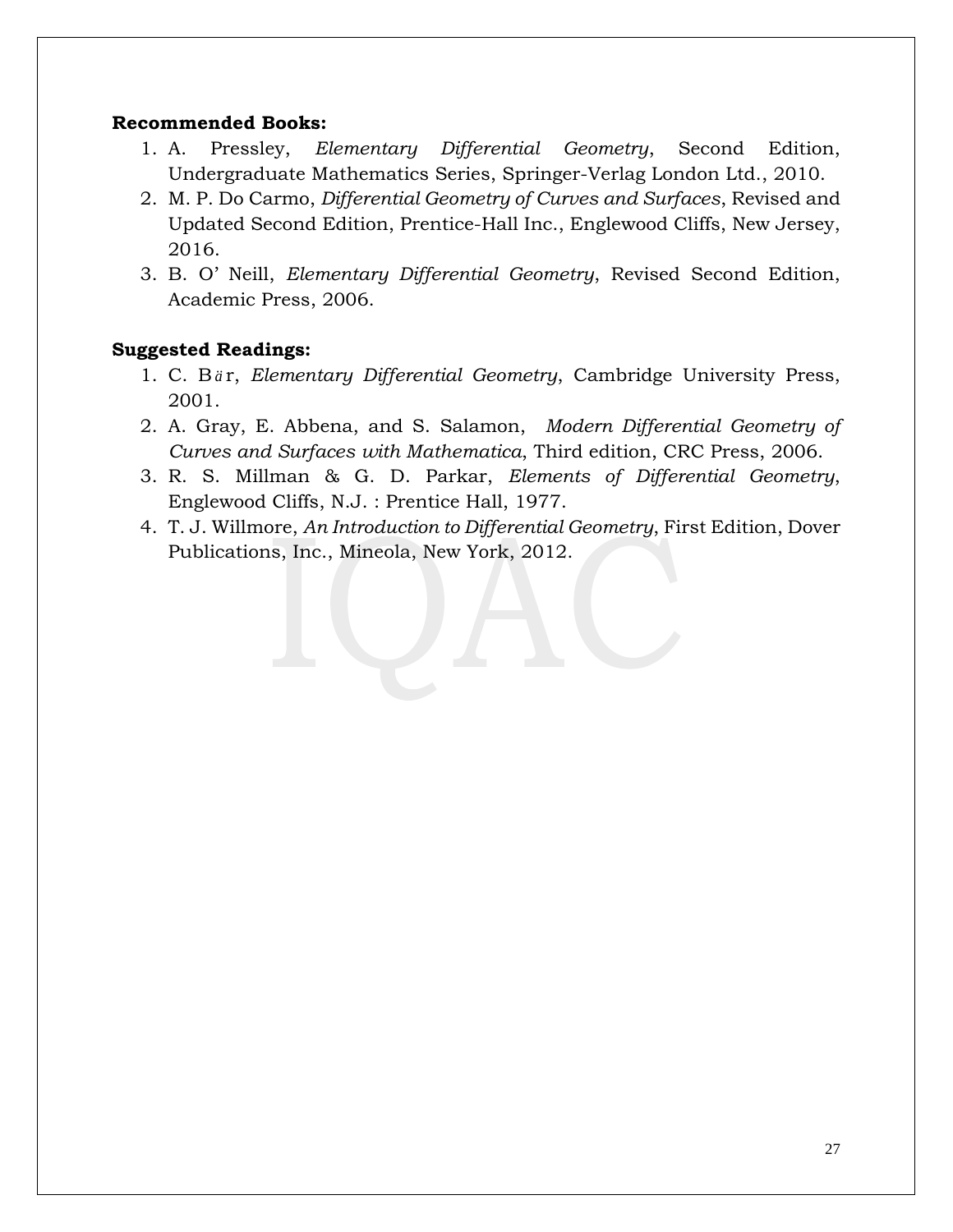**Course Title:** Complex Analysis **L T P Cr Marks Course Code:** MAT.526 4 0 0 4 100 4 100 **Total Lectures:** 60

**Objective**: This course is aimed to provide an introduction to the theories for functions of a complex variable. It begins with the exploration of the algebraic, geometric and topological structures of the complex number field. The concepts of analyticity, Cauchy-Riemann equations and harmonic functions are then introduced. Students will be equipped with the understanding of the fundamental concepts of complex variable theory.

# **Unit-I (15 Hours)**

Review of complex number system, algebra of complex numbers, complex plane, function of a complex variable, limit, continuity, uniform continuity, differentiability, analytic function, Cauchy- Riemann equations, harmonic functions and harmonic conjugate.

# Unit-II (15 Hours)

Complex line integral, Cauchy's theorem, Cauchy-Goursat theorem, Cauchy's integral formula and its generalized form, Index of a point with respect to a closed curve, Cauchy's inequality. poisson's integral formula, Morera's theorem. Liouville's theorem, Contour integral, power series, Taylor's series, higher order derivatives, Laurent's series.

Singularities of analytic functions, Fundamental theorem of algebra, zeroes of analytic function, poles, residues, residue theorem and its applications to contour integrals, branches of many valued functions with arg z, log z, and  $z^{\wedge}$ {a}. Maximum modulus principle, Schwarz lemma, open mapping theorem.

Meromorphic functions, the argument principle, Rouche's theorem, Mobius transformations and their properties and classification, definition and examples of conformal mappings.

# **Recommended Books:**

1. Theodore W. Gamelin, *Complex Analysis*. UTM, Springer-Verlag 2001.

2. L. V. Ahlfors, *Complex Analysis*, 3rd Edition, Tata McGraw-Hill, 1979.

# **Unit-III (15 Hours)**

# **Unit-IV (15 Hours)**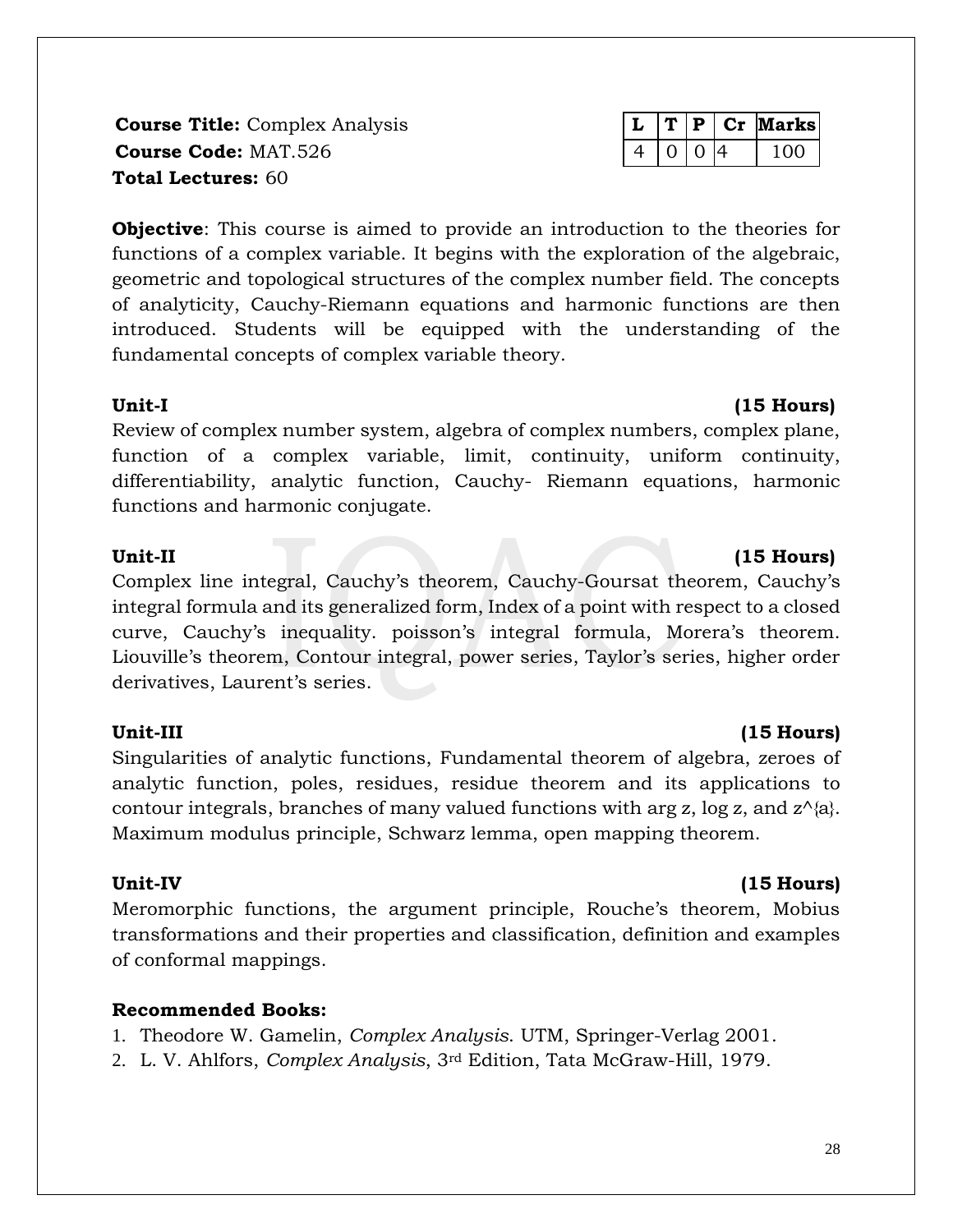3. S. Ponnusamy, *Foundations of Complex Analysis*, 2nd Edition, Narosa Publishing House, 2007.

# **Suggested Readings:**

*1.* W. Tutschke and H.L. Vasudeva, *An Introduction to Complex Analysis, Classical and* 

*Modern Approaches*, 1st Edition, CRC Publications, 2004.

2. R. V. Churchill & J. W. Brown, *Complex Variables and Applications*, 8th Edition, Tata McGraw-Hill, 2014.

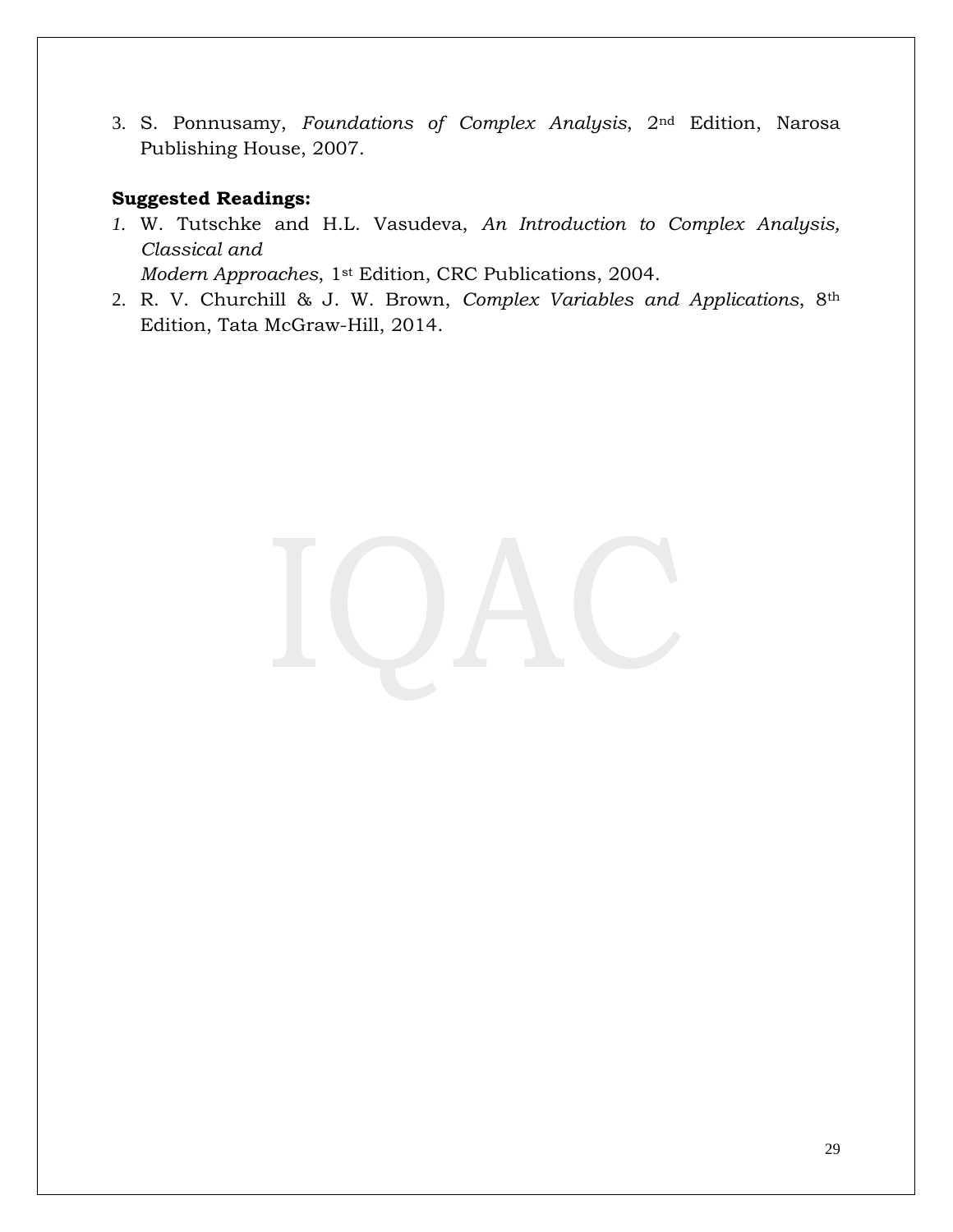**Course Title:** Mechanics **L T P Cr Marks Course Code:** MAT.527 2 0 2 3 0 2 50 **Total Hours:** 30

### **Objectives:**

This course is designed for the M.Sc. students, but it is also useful for science or engineering students in related areas. The main goal of the course is to introduce the concept of mechanics and its applications and to learn the fundamentals of this important topic.

### **Unit-I (08 Hours)**

General force system, equipollent force system, equilibrium conditions, reduction of force systems, couples, moments and wrenches, necessary and sufficient conditions of rigid bodies, general motion of rigid body.

# **Unit-II (07 Hours)**

Moments and products of inertia and their properties, moving frames of references and frames in general motion, Euler's dynamical equations, motion of a rigid body with a fixed point under no force.

# **Unit-III (08 Hours)**

D'Alembert's principle, Lagrange's equations, from D'Alembert's principle, procedure for formulation of Lagrange's equations, applications of Lagrangian formulation. Hamilton's principle, techniques of calculus of variations.

Generalized momentum and cyclic coordinates, conservation of linear momentum, conservation of angular momentum, Hamiltonian function H and conservation of energy: Jacobi's integral, Hamilton's equations, Hamilton's equations in different coordinate systems.

# **Recommended Books:**

- 1. K. Sankra Rao, *Classical Mechanics*, 1st Edition, Prentice Hall of India, 2005.
- 2. M.R. Speigal, *Theoretical Mechanics*, 1st Edition, Schaum Outline Series, 1967.
- 3. N.C. Rana and P.S. Joag, *Classical Mechanics,* 1st Edition, Tata McGraw-Hill, New Delhi, 1991.

# **Unit-IV (07 Hours)**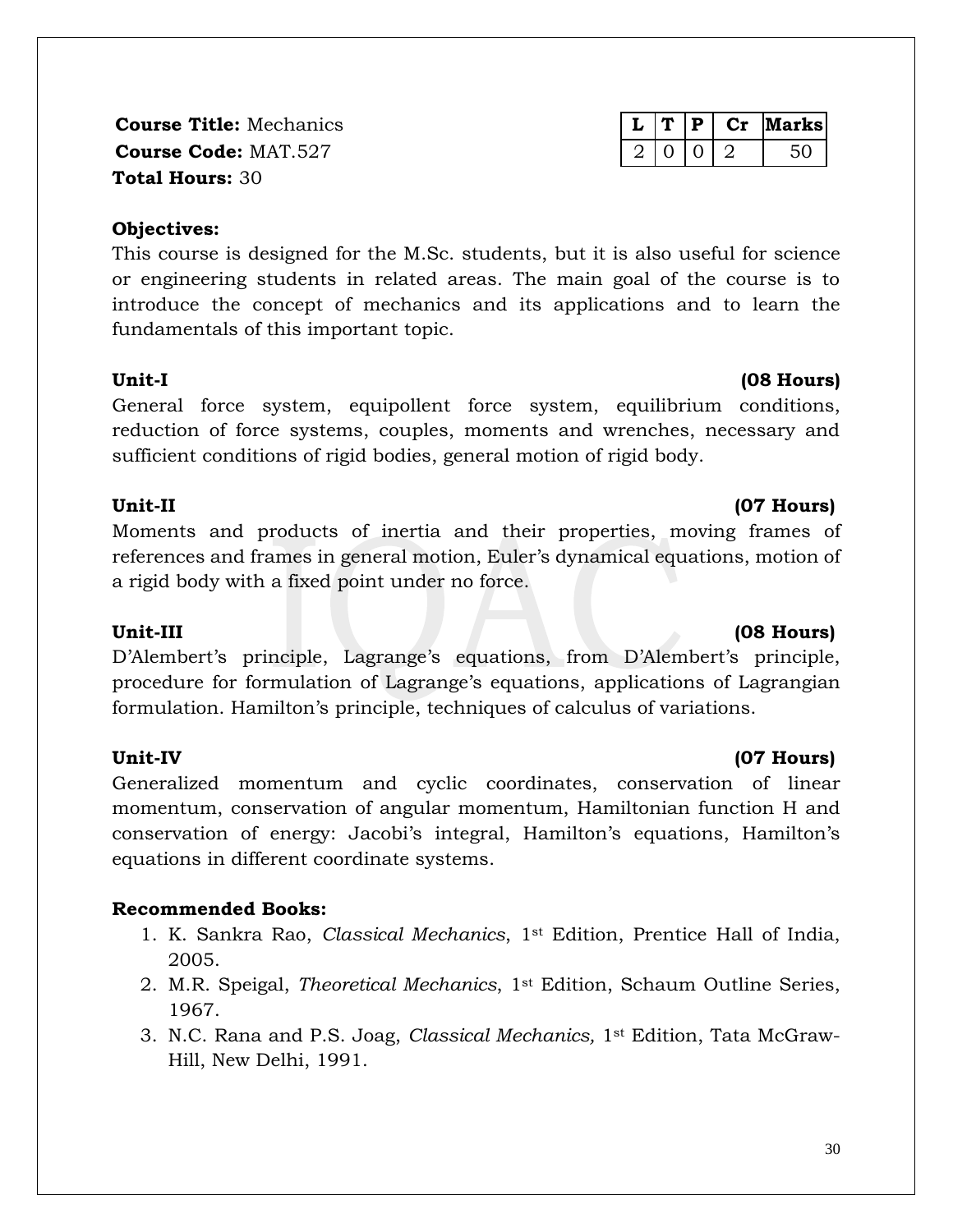4. J.C. Upadhyaya, *Classical Mechanics,* 2nd Edition, Himalaya Publishing House, Pvt. Ltd., New Delhi, 2017.

- 1. F. Gantmacher, *Lectures in Analytic Mechanics*, MIR Publishers, Moscow, 1975.
- 2. P.V. Panat, *Classical Mechanics*, Narosa Publishing House, New Delhi, 2005.
- 3. Louis N. Hand and Janet D. Finch, *Analytical Mechanics,* 1st Edition, Cambridge University Press, 1998.
- **4.** D.E Rutherford, *Classical Mechanics*, 3rd Edition, Oliver & Boyd Ltd., 1964.

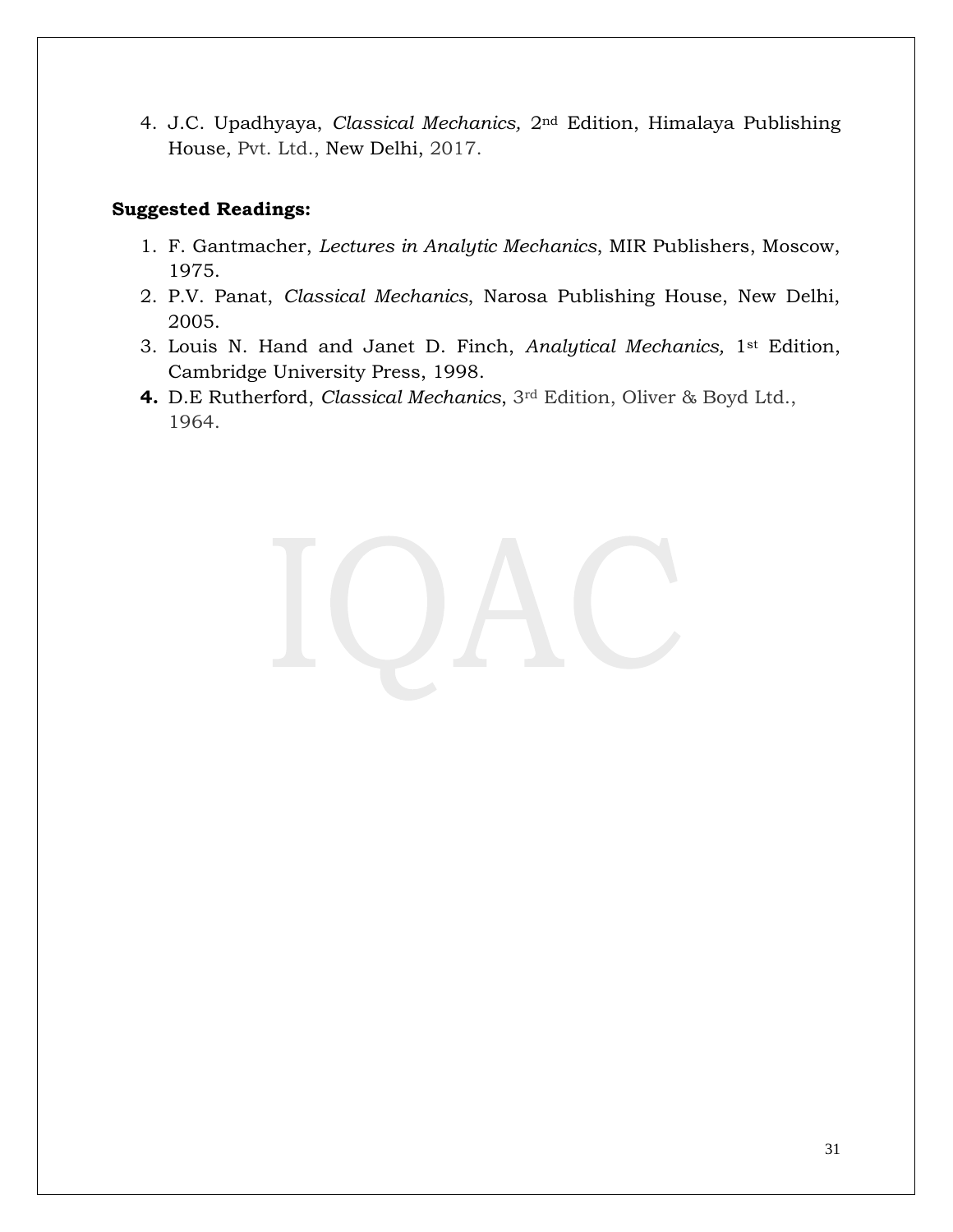**Course Title:** Linear Programming (IDC) **L T P Cr Marks Course Code:** MAT.528 2 0 0 2 50

# **Total Hours:** 30

**Objective**: The objective of this course is to provide the understanding of Linear Programming for the post graduate students of the other departments.

Formulation of linear programming problems (LPP). Graphical solution to LPPs. Cases of unique and multiple optimal solutions. Unbounded solutions and infeasibility and redundant constraints.

# **Unit-II (08 Hours)**

Feasible solution, basic feasible solutions, Optimal solution, Convex sets, Solution of LPP with Simplex methods. The dual problem. Formulation of the dual.

# **Unit-III (08 Hours)**

**Transportation and Assignment Problem:** Transportation problems, Formulation of transportation problem, Feasible and optimal solution of transportation problems. Assignment problems.

### **Unit-IV (06 Hours)**

**Theory of games:** Introduction to basic concepts of game theory including strategic Games.

# **Recommended Books:**

- 1. H. A. Taha, *Operations Research - An Introduction,* Macmillan Publishing Company Inc., New York, 2006.
- 2. K . Swarup, P. K. Gupta and Man Mohan, *Operations Research*, Sultan Chand & Sons, New Delhi, 2001.

# **Unit-I (08 Hours)**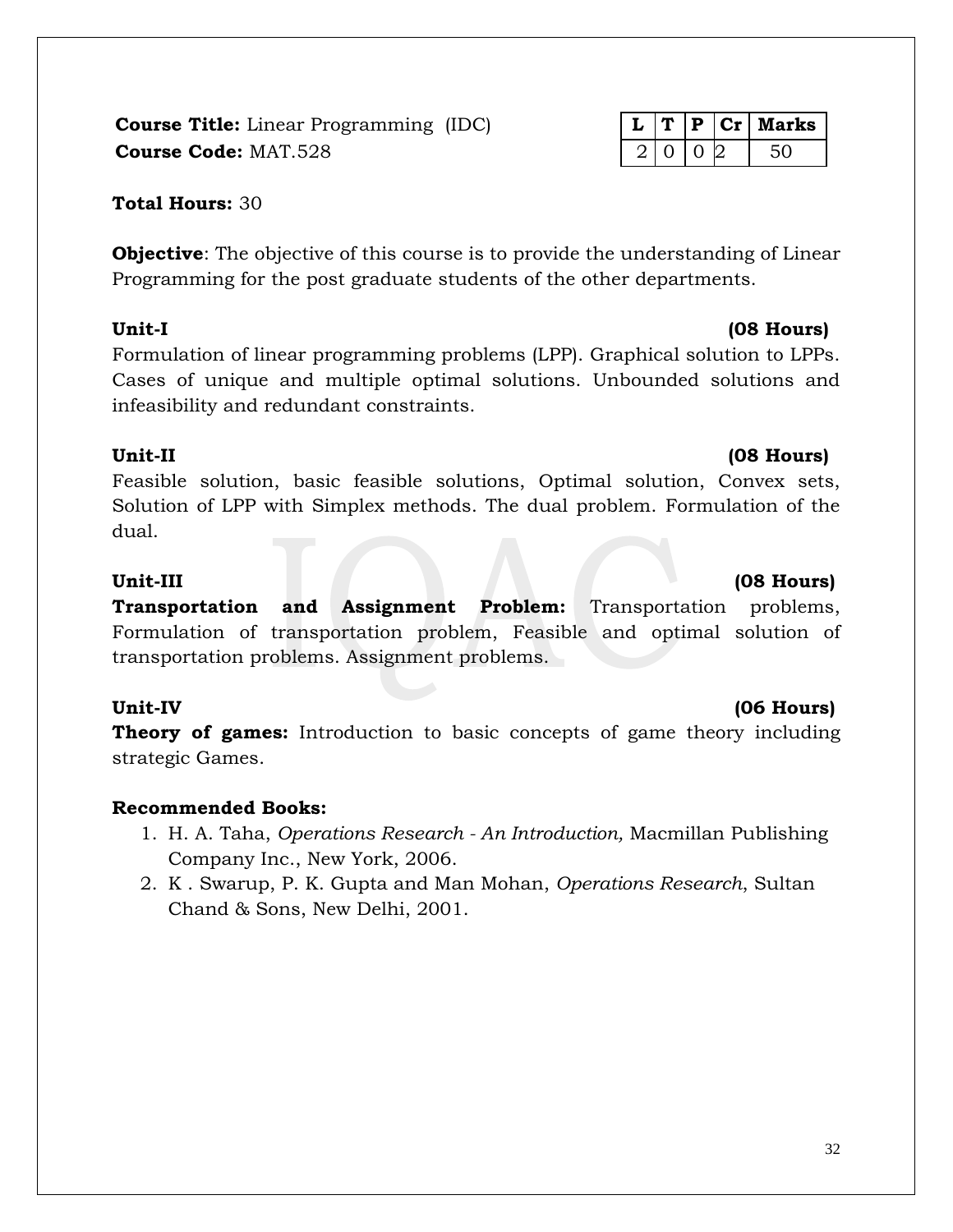33

**Course Title:** Numerical Methods (IDC) **L T P Cr Marks Course Code:** MAT.529 2 2 0 2 30 2 50 **Total Lectures:** 30

**Objective**: The objective of this course is to provide the understanding and use of numerical methods for the postgraduate students of other departments.

**Error Analysis:** Relative error, Truncation error, Roundoff error, Order of approximation, Order of convergence, Propagation.

# **Unit-II (08 Hours)**

**Roots of Nolinear Equations:** Bisection method, Secant method, Newton Raphson method, Convergence and order of convergence.

**Linear Systems of Equations:** Gauss elimination and Gauss-Seidel methods. **Interpolation**: Lagrange's Method, Newton's polynomials.

**Solution of Differential Equations:** Euler's method, Heun's method, Taylor series method, Runge Kutta method.

# **Recommended Books:**

1. C. F. Gerald and P. O. Wheatly, *Applied Numerical Analysis*, 7th Edition, Pearson LPE, 2009.

2. R. S. Gupta, *Elements of Numerical Analysis*, 2nd Edition, Cambridge University Press, 2015.

3. M. K. Jain, S.R.K. Iyengar and R.K. Jain, *Numerical Methods for Scientific and Engineering* 

 *Computation*, 6th Edition, New Age International, New Delhi, 2015.

# **Suggested Reading:**

1. K. Atkinson, *An Introduction to Numerical Analysis,* 2nd Edition, John Wiley & Sons, 2012.

2. J. I. Buchaman and P. R. Turner, *Numerical Methods and Analysis,* Prentice-Hall, 1988.

3. S. S. Sastry, *Introduction Methods of Numerical Analysis*, 4th Edition, Prentice-Hall, 2005.

# **Unit-III (08 Hours)**

# Unit-IV (07 Hours)

# **Unit-I (07 Hours)**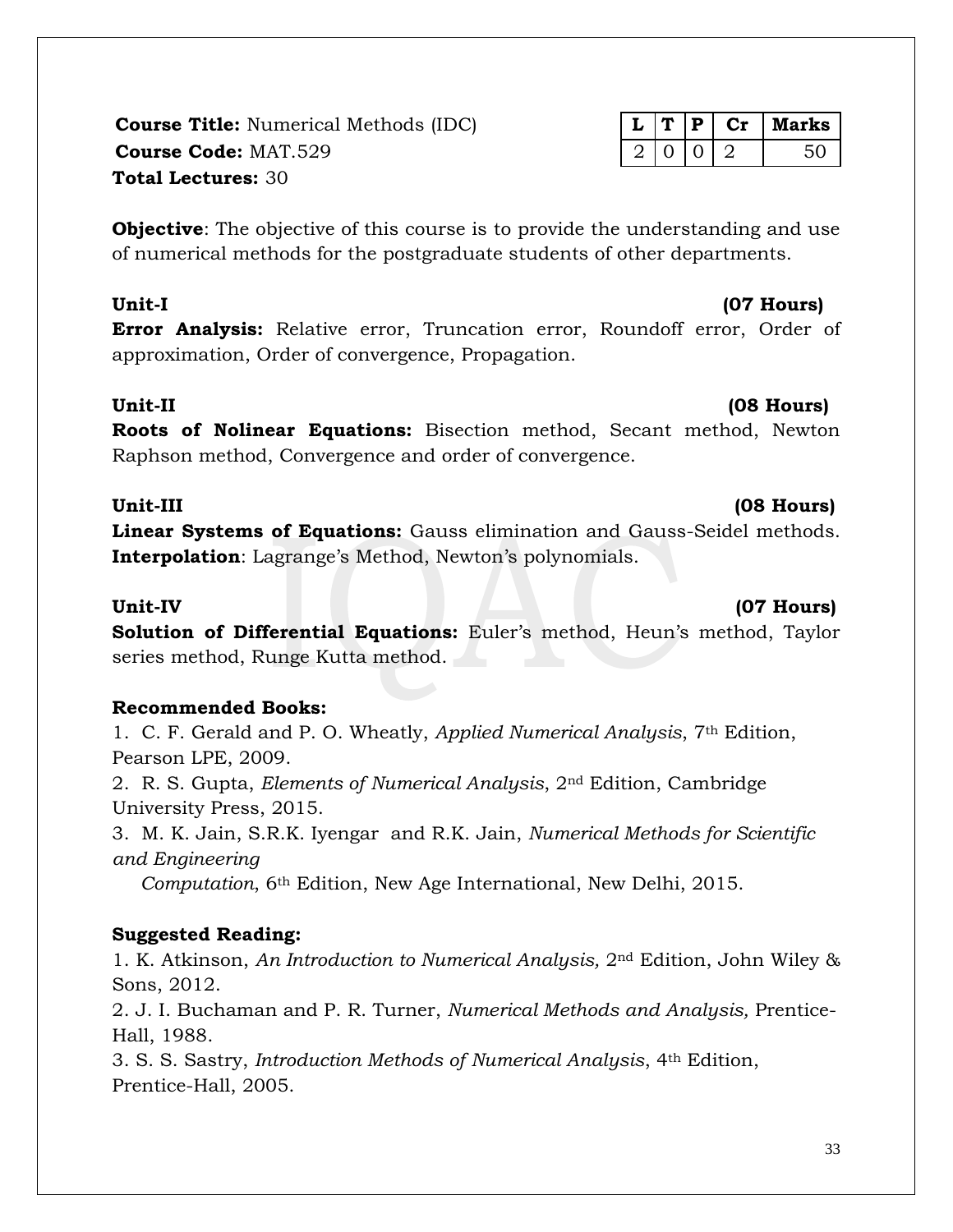# **Semester-III**

**Course Title:** Research Methodology **L T P Cr Marks Course Code:** MAT.502 4 10 10 4 100 **Total Hours:** 60

### **Objectives**

The objective of this course is to equip the students with knowledge of some basic as well as advanced concepts related to research. The course covers preparation of research plan, reading and understanding of scientific papers, scientific writing, research proposal writing, ethics, plagiarism etc.

# **Unit-I (14 Hours)**

**Introduction:** Meaning, Objectives, Characteristics, Significance, and Types of Research; Research Approaches, Research Methods vs. Research Methodology, Research Process, and Criteria of Good Research.

### **Unit-II (16 Hours)**

**Literature Survey and Review:** Meaning of Literature Survey and Review, Sources of Literature, Methods of Literature Review, and Techniques of Writing the Reviewed Literature. **Formulating Research Problem:** Understanding a Research Problem, Selecting the Research Problem, Steps in Formulation of a Research Problem, Formulation of Research Objectives, and Construction of Hypothesis.

# **Unit-III (14 Hours)**

**Research Design**: Meaning of and Need for Research Design, Characteristics of a Good Research Design, Different Research Designs, Basic Principles of Experimental Designs, Data Collection, Processing, and Interpretation.

**Report Writing:** Types of Reports – Technical and Popular Reports, Significance of Report Writing, Different Steps in Writing Report, Art of Writing Research Proposals, Research Papers, Project Reports, and Dissertations/Thesis; Basics of Citation and Bibliography/Reference Preparation Styles; Report Presentation: Oral and Poster Presentations of Research Reports.

# **Recommended Books**:

# Unit-IV (16 **Hours)**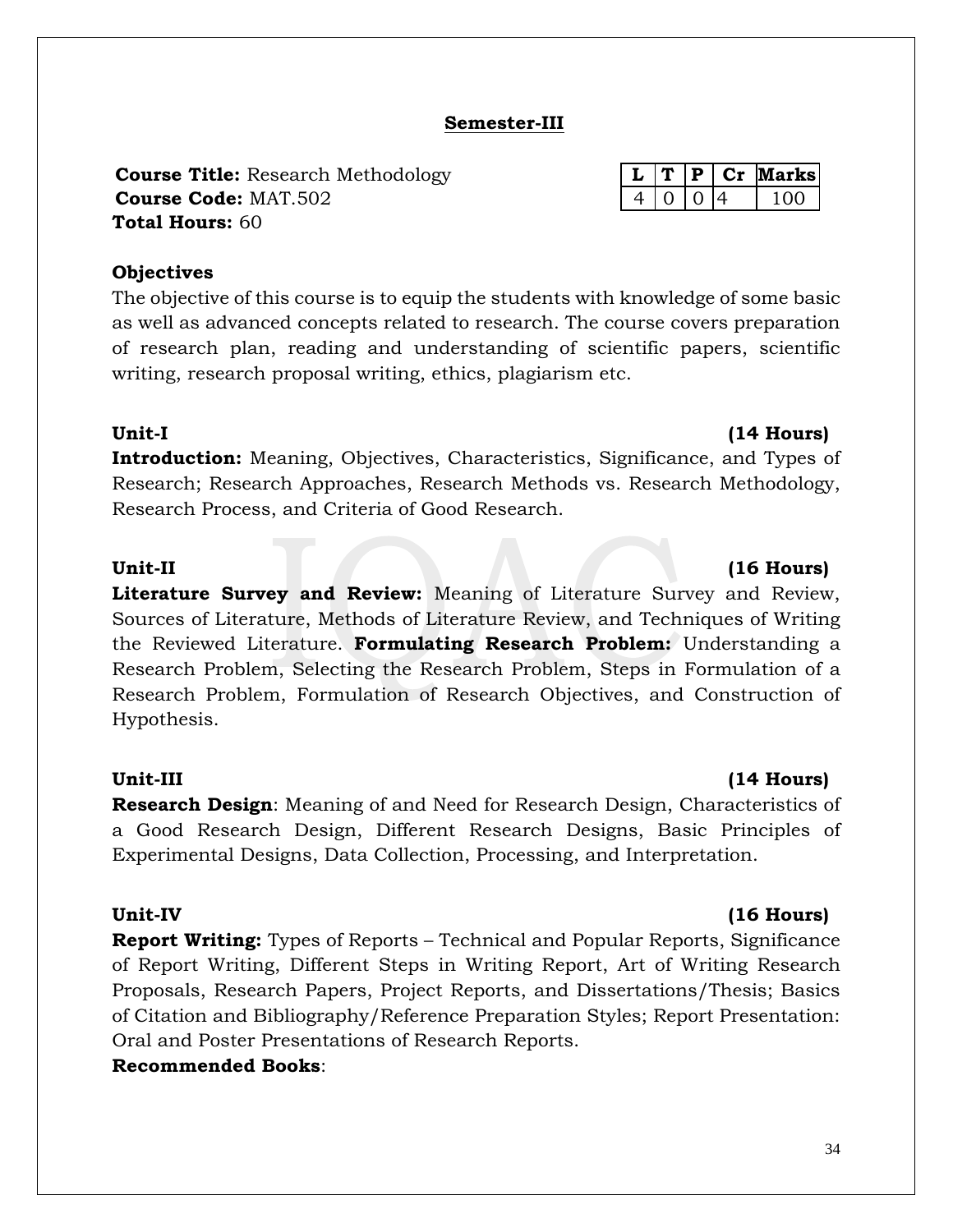- 1. Kothari, C.R. and G. Garg (2014): *Research Methodology*: Methods and Techniques, 3rd ed., New Age International Pvt. Ltd. Publisher
- 2. Kumar, R. (2014): *Research Methodology – A Step-By-Step Guide for Beginners*, 4th ed., Sage Publications

- 1. Anderson, J. (2001): *Thesis and Assignment Writing*, 4th ed., Wiley, USA
- 2. Dawson, Catherine, (2014): *Practical Research Methods,* New Delhi, UBS Publishers' Distributors.
- 3. Gray, David E. (2004): *Doing Research in the Real World*. London, UK: Sage Publications.

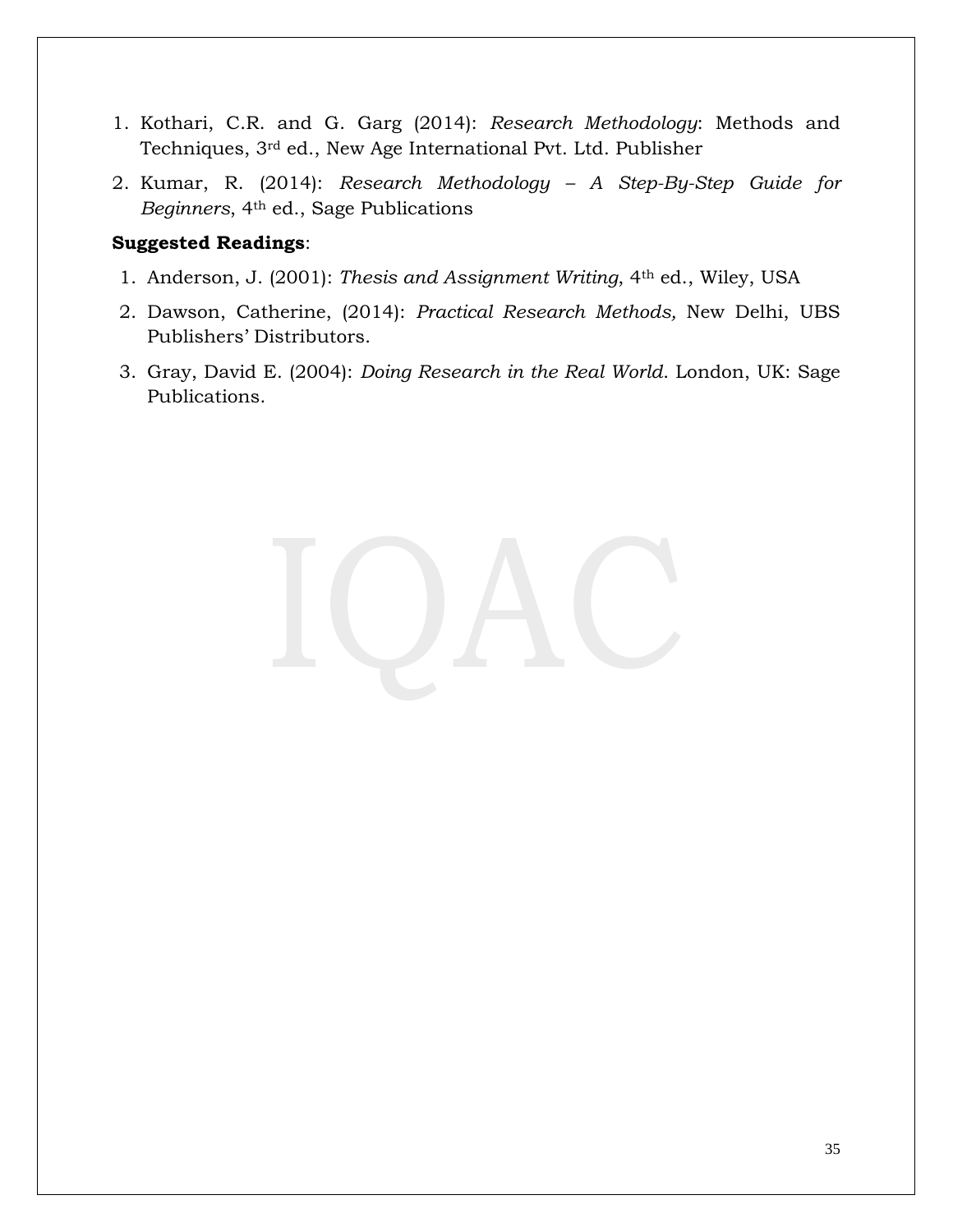36

**Course Code:** MAT.551 4 0 0 4 100 **Total Hours:** 60

# **Objective**

This course is a advance course in Algebra for students who wish to pursue research work in Algebra.

**Field Theory:** Basic concepts of field theory, Extension of fields, algebraic and transcendental extensions. Algebraically closed fields, Splitting fields, Separable and inseparable extensions, Normal extension, Multiple roots, Finite fields, Perfect fields.

# **Unit-II (15 Hours)**

**Modules:** Definition and Examples, Submodules, Direct sum of submodules, Free modules, Difference between modules and vector spaces, Quotient modules, Homomorphism, Simple modules, Modules over PID

**Galios Theory:** Automorphism groups, Fixed fields, Galois extensions, The fundamental theorem of Galois theory, Cyclotomic extensions, and Cyclic extensions,

# **Unit-IV (16 Hours)**

Applications of cyclotomic extensions and Galois theory to the constructability of regular polygons, Solvability of polynomials by radicals.

# **Recommended Books:**

- 1. P.B. Bhattacharya, S.K. Jain and S.R. Nagpaul, *First Course in Linear Algebra,* Wiley Eastern, Delhi, 2008.
- 2. M. Artin, *Algebra,* 2nd Edition, Prentice Hall of India, Delhi, 2011.
- 3. D. S. Dummit and R. M. Foote, *Abstract Algebra*, 3rd Edition, John Wiley, USA, 2011.

# **Suggested Readings:**

- 1. J. Gilbert and L. Gilbert, *Linear Algebra and Matrix Theory,* Academic Press, California, 2004.
- 2. I. N. Herstein, *Topics in Algebra,* 2nd Edition, Wiley Eastern Limited, New Delhi, 2006

# **Course Title:** Algebra–II **L T P Cr Marks**

# **Unit-I (15 Hours)**

# Unit-III (14 Hours)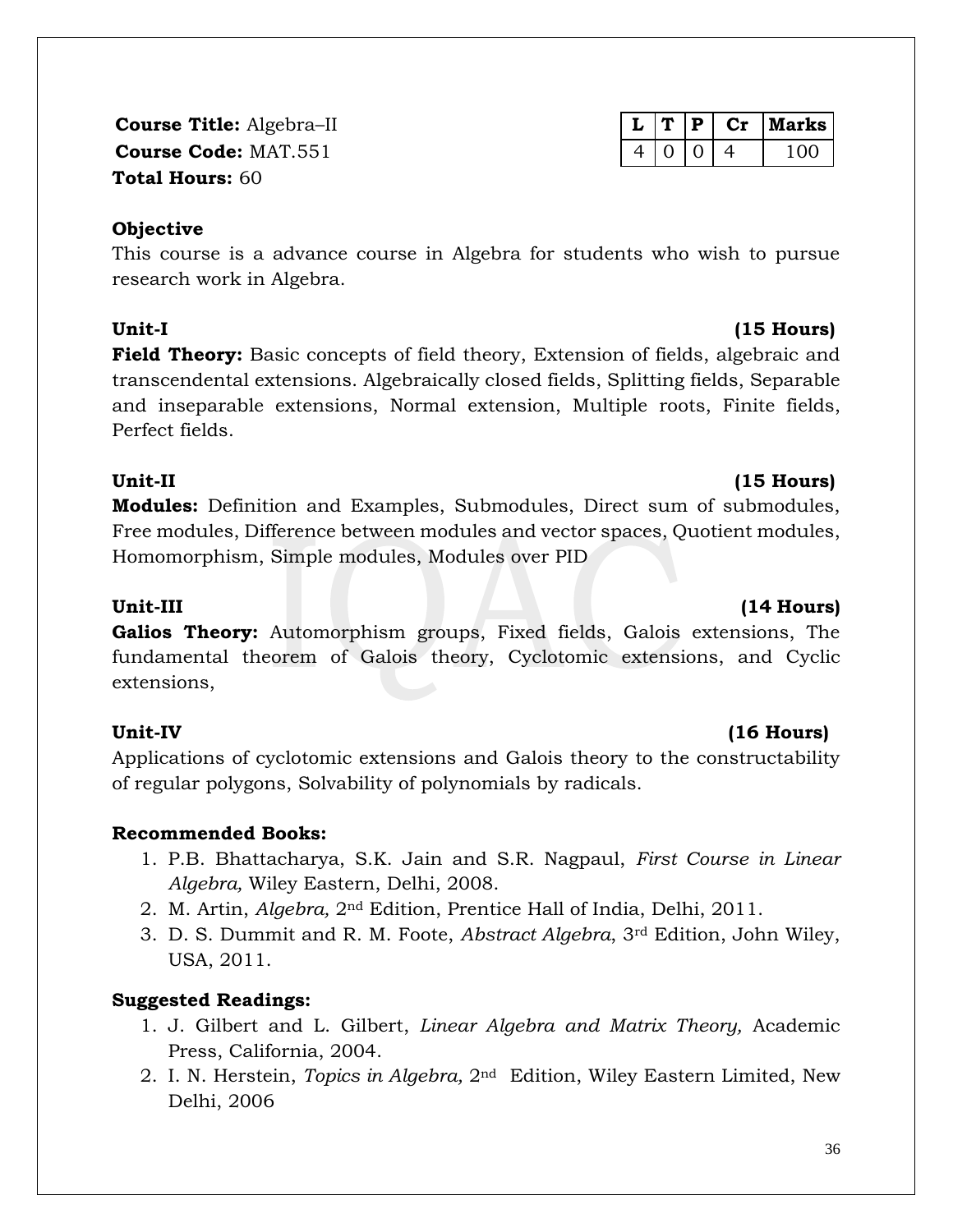- 3. V. Bist and V. Sahai, *Linear Algebra,* Narosa, Delhi, 2002.
- 4. J. P. Escofier, *Galois Theory*, Springer-Verlag, New York, 2000.
- 5. I. N. Stewart, *Galois Theory,* Chapman and Hall, USA, 2003.
- 6. B. Hartley and T. O. Hawkes, *Rings*, *Modules and Linear Algebra*, Chapman and Hall, USA, 1970.
- 7. C. Musili, *Rings and Modules,* 2nd Revised Edition, Narosa Publishing House, New Delhi, 1994.

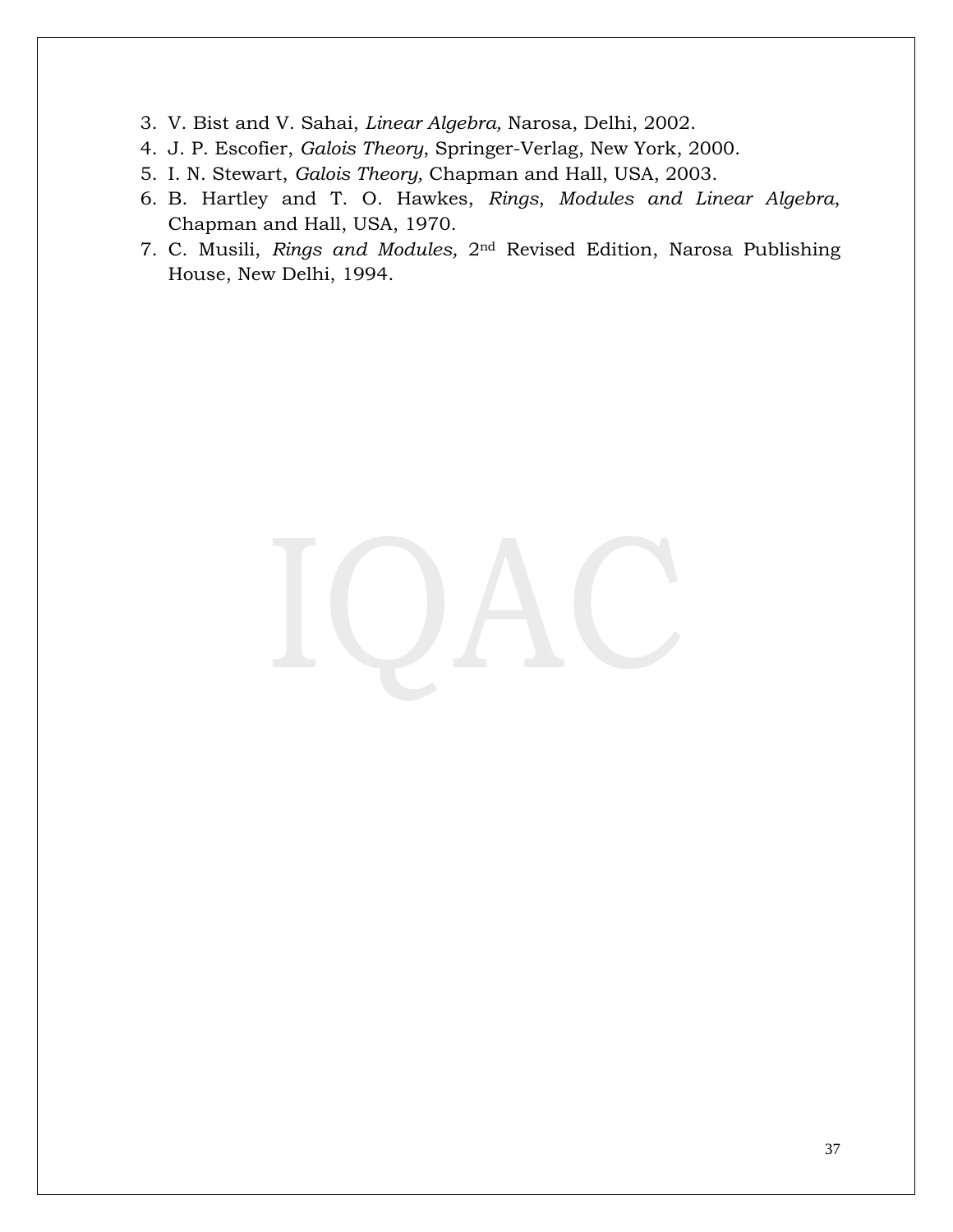**Course Title:** Calculus of Variation and Integral Equations **L T P Cr Marks Course Code:** MAT.552  $\vert 4 \vert 0 \vert 0 \vert 4 \vert 100$ **Total Hours:** 60

### **Objective**

The objectives of the course calculus of variations and integral equations is to develop knowledge of the basic tenets of the theory of integral equations and mastery of the respective solutions of problems and exercises, knowledge of the main provisions of the calculus of variations and the ability to use the concepts and methods of the theory in solving problems arising in theoretical and mathematical physics.

Functional, variation of functional and its properties, fundamental lemma of calculus of variation, Euler's-Lagrange equation of single independent and single dependent variable and application. necessary and sufficient conditions for extrema. Brachistochrone problem, functional involving higher order derivatives.

### Unit-II (15 Hours)

Sturm-Liouville's theorem on extremals, one sided variations, Hamilton's principle, Hamilton's canonical equation of motion, The principle of least action, Langrange's equations from Hamilton's principle. variational methods, for boundary value problems in ODE's & PDE's, isoperimetric problems.

Volterra equations: Integral equations and algebraic system of linear equations. L<sup>2</sup> kernels and functions of Volterra equation. Volterra equations of first and second kind. Volterra integral equation and linear differential equation.

Fredholm Equations: solution by the method of successive approximations. Solution of Fredholm integral equation for degenerate kernel, solution by the successive approximations, neumann series and resolvent kernel.

### **Recommended books:**

- 1. R. P. Kanwal, *Linear integral equations*, Birkhauser, Boston, 1996.
- 2. M.D. [Raisinghania,](https://www.schandpublishing.com/author-details/-dr-md-raisinghania/548) *Integral equations and boundary value problems,* 9th Edition, S. Chand Publishing, New delhi, 2016.

**Suggested Readings:**

## **Unit-I (15 Hours)**

## **Unit-III (15 Hours)**

### **Unit-IV (15 Hours)**

### 38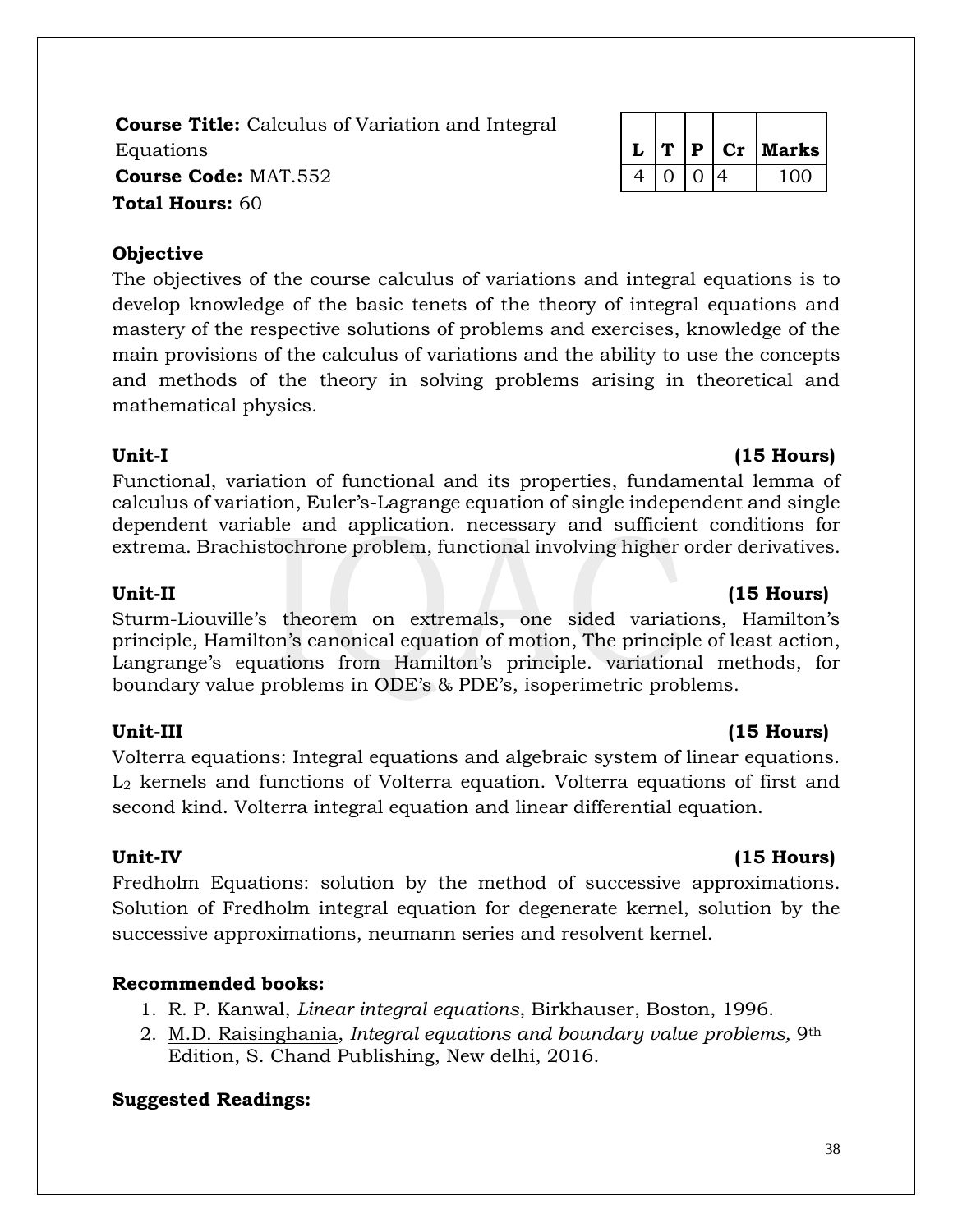- 1. J. L. Synge and B.A. Griffith, *Principle of Mechanics,* McGraw-Hill Book Company, 1970.
- 2. H. Goldstein, *Classical Mechanics,* 2nd Edition, Narosa Publishing House, 1980.
- *3.* Rakesh Kumar and Nagendra Kumar, *Differential Equations and Calculus of Variations,*

CBS Publishers and Distributors Pvt Ltd, 2013.

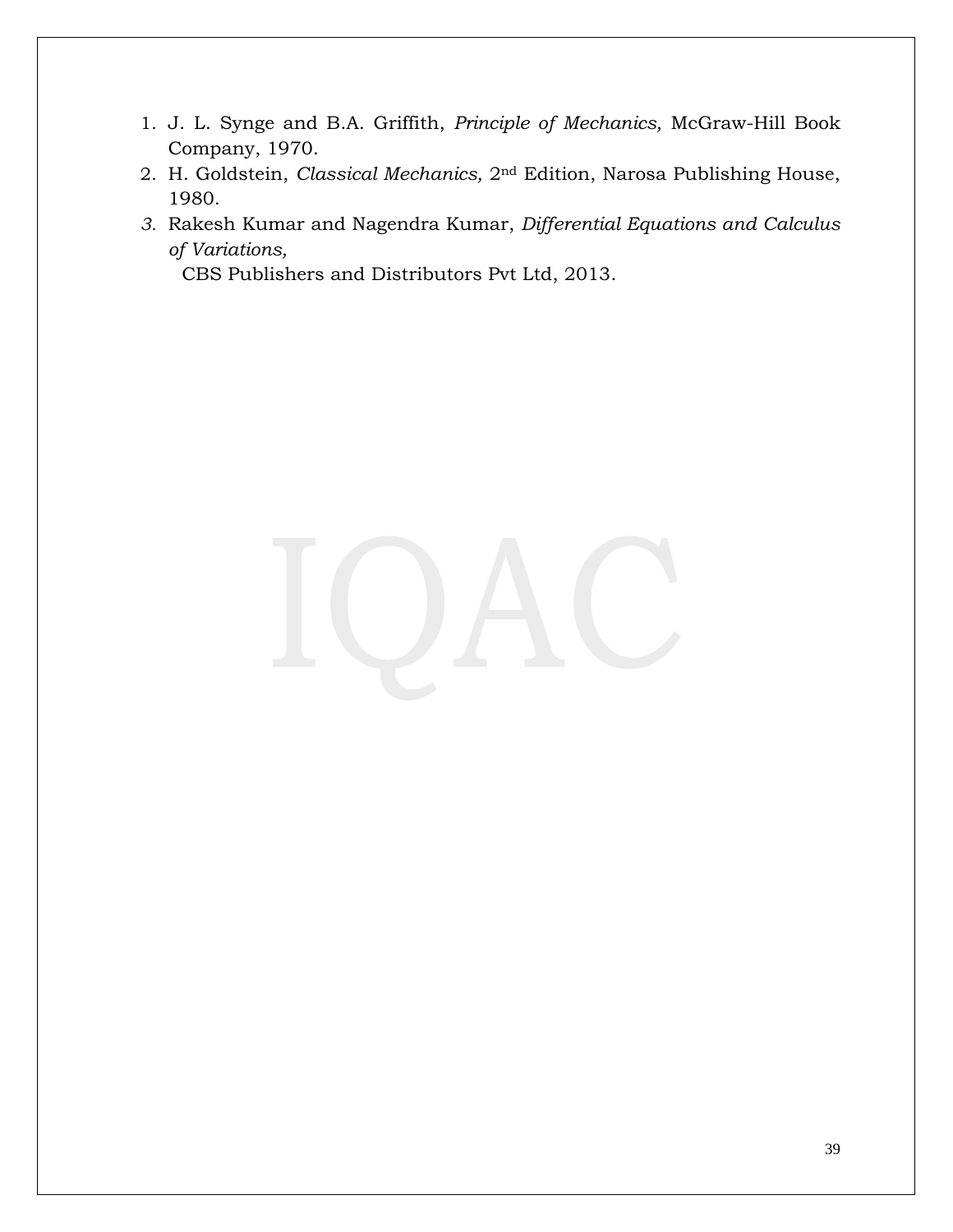**Course Title:** Numerical Analysis

**Course Code: MAT.553 Total Hours:** 45

## **Objective:**

The aim of this course is to teach the applications of various numerical techniques for a variety of mathematical problems occurring in science and engineering. At the end of the course, the students will be able to understand the basic concepts of errors, and numerical methods for the solutions of nonlinear equations, linear systems, interpolation and approximations, numerical integration and differential equations.

**Error Analysis:** Definition and sources of errors, Propagation of errors, Sensitivity and conditioning, Stability and accuracy, Floating-point arithmetic and rounding errors.

**Numerical Solutions of Algebraic Equations**: Bisection method. Fixed-point iteration, Newton's method, Secant method, Convergence and order of convergence

### **Unit-II (12 Hours)**

**Linear Systems of Equations:** Gauss elimination and Gauss-Jordan methods, Jacobi and Gauss- Seidel iteration methods.

**Polynomial Interpolation:** Interpolating polynomial, Lagrange and Newton divided difference interpolation, Error in interpolation, Finite difference formulas, Hermite Interpolation.

## **Unit-III (11 Hours)**

**Spline and Approximation:** Cubic Spline, Least square method, Pảde approximation

**Eigen Value Problems:** Power method.

**Numerical Differentiation and Integration:** Numerical differentiation with finite differences, Trapezoidal rule, Simpson's 1/3 - rule, Simpson's 3/8 rule, Error estimates for Trapezoidal rule and Simpson's rule, Gauss quadrature formulas.

### 40

|  | D | Cr | <b>Aarks</b> |
|--|---|----|--------------|
|  |   |    |              |

## **Unit-I (11 Hours)**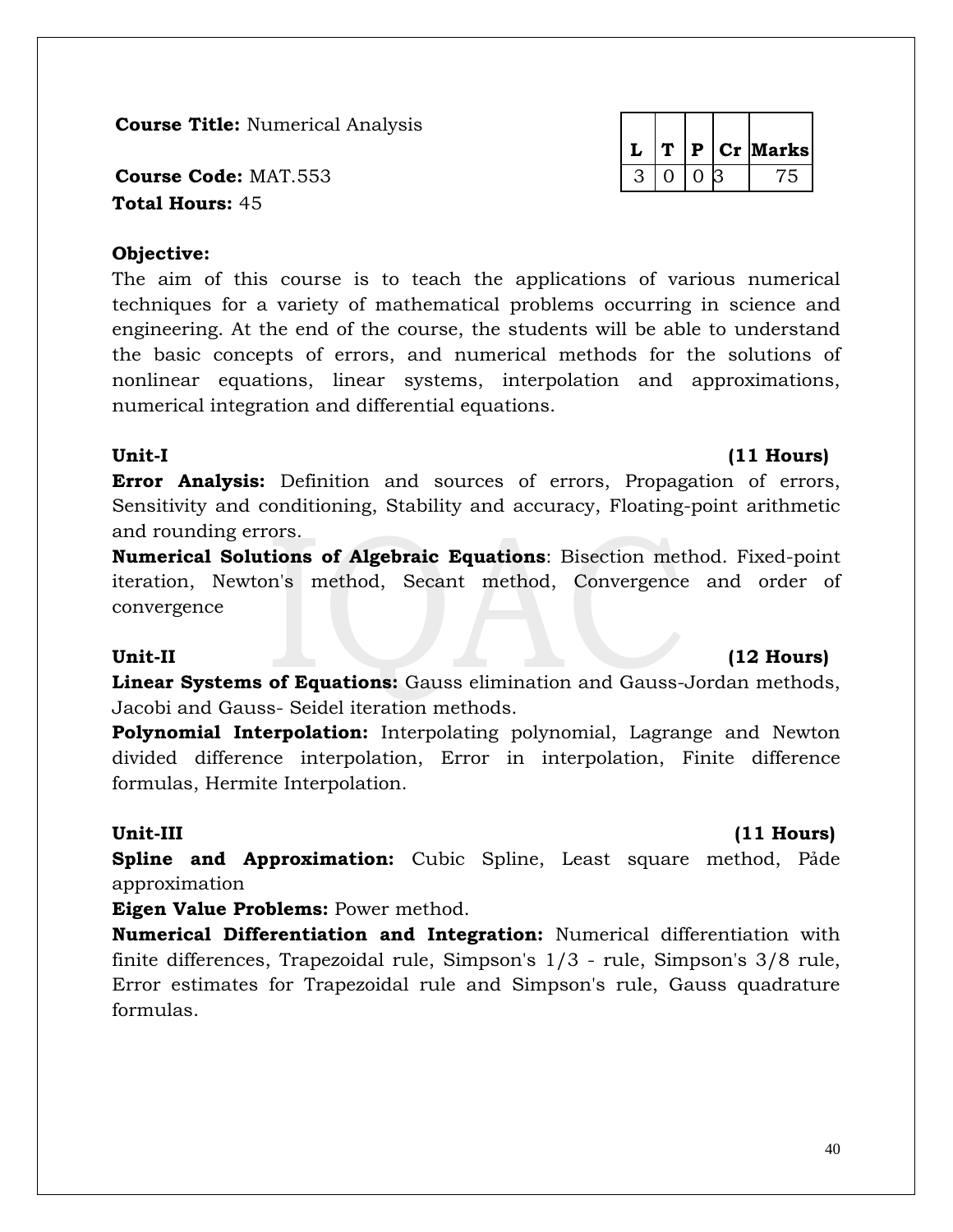### **Unit-IV (11 Hours)**

**Numerical Solution of Ordinary Differential Equations:** Solution by Taylor series, Picard method of successive approximations, Euler's method, Modified Euler method, Runge- Kutta methods. Finite difference method for boundary value problems.

## **Recommended Books:**

1. M. K. Jain, S.R.K. Iyengar and R.K. Jain, *Numerical Methods for Scientific and Engineering Computation*, 6th Edition, New Age International, New Delhi, 2015.

2. R.L. Burden and J. D. Faires, *Numerical Analysis*, 9th Edition, Cengage Learning, 2011.

## **Suggested Readings:**

1. S. S. Sastry, *Introductory Methods of Numerical Analysis*, 4th Edition, PHI, 2015.

2. C. F. Gerald and P. O. Wheatly, *Applied Numerical Analysis*, 7th Edition, Pearson LPE, 2009.

3. R. S. Gupta, *Elements of Numerical Analysis*, 2nd Edition, Cambridge University Press, 2015.

4. K. Atkinson, *An Introduction to Numerical Analysis*, 2nd Edition, John Wiley & Sons, 1989.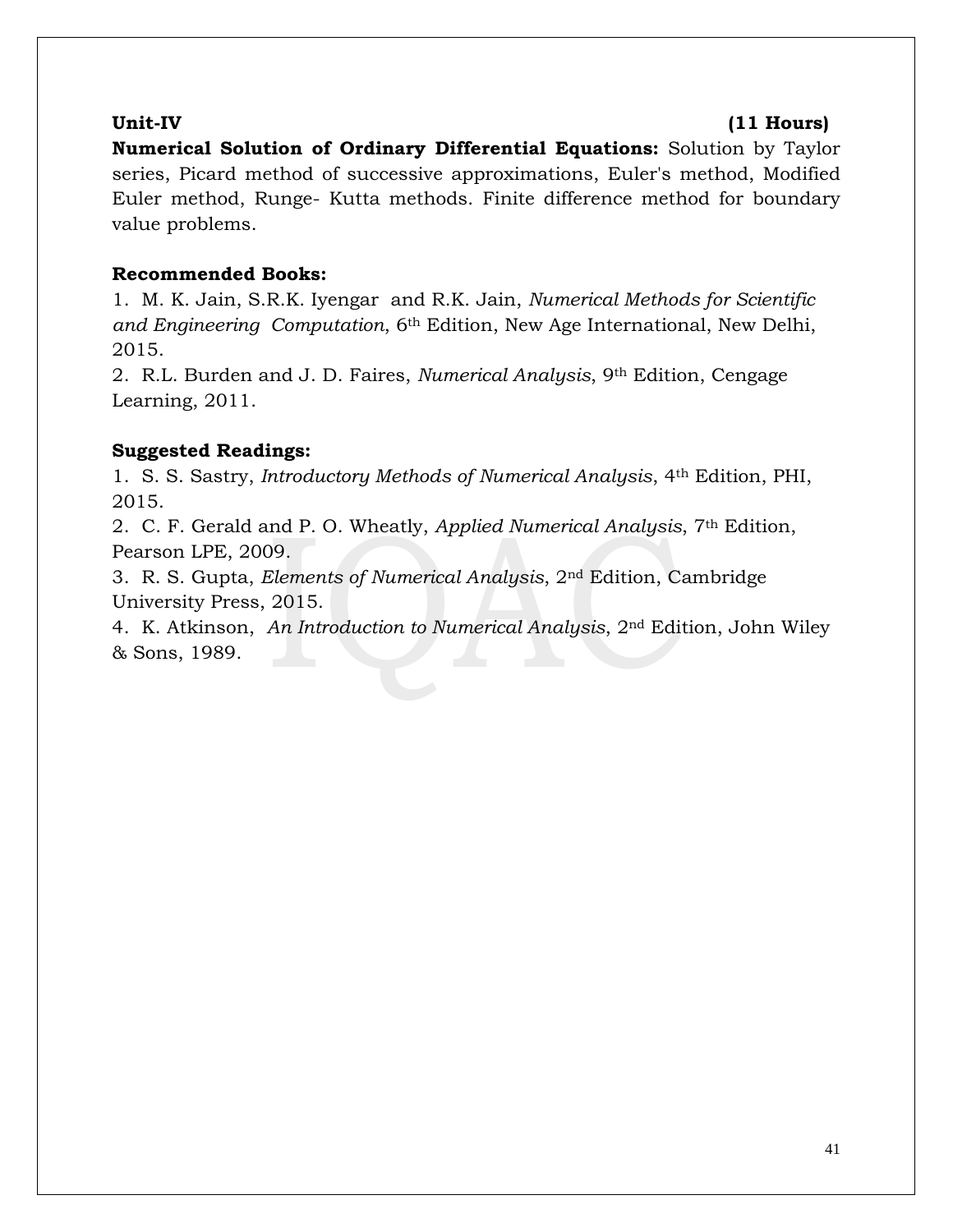**Course Title:** Numerical Analysis (Practical)

**Course Code:** MAT.554 **Total Hours: 30** 

|   | T | $\mathbf{P}$   | $\mathbf{C}\mathbf{r}$ | Marks |
|---|---|----------------|------------------------|-------|
| ∩ | O | $\overline{2}$ |                        | 25    |

## **Objective**

Laboratory experiments will be set in context with the materials covered in theory in C/C++/MATLAB. The students will be able to do programming in C/C++/MATLAB for basic numerical methods of each unit in numerical analysis course MAT.553.

**Laboratory Work:** Programming exercises on numerical methods using C/C++/MATLAB languages.

- 1. To detect the interval(s) which contain(s) root of equation f(x)=0 and implement bisection method to find the root of  $f(x)=0$  in the detected interval.
- 2. To compute the root of equation f(x)=0 using Secant method.
- 3. To find the root of equation  $f(x)=0$  using Newton-Raphson and fixed point iteration methods.
- 4. To compute the intermediate value using Newton's forward difference interpolation formula.
- 5. To apply Lagrange method for a data set.
- 6. To construct divided difference table for a given data set and hence compute the intermediate values.
- 7. To solve a linear system of equations using Gauss elimination (without pivoting) method.
- 8. To solve a linear system of equations using the Gauss-Seidel method.
- 9. To find the dominant eigenvalues and associated eigenvector by Rayleigh power method.
- 10. To integrate a function numerically using trapezoidal and Simpson's rule.
- 11. To solve the initial value problem using Euler method.
- 12. To solve the initial value problem using modified Euler's method.
- 13. To solve the initial value problem using 2nd and 4th order Runge-Kutta methods.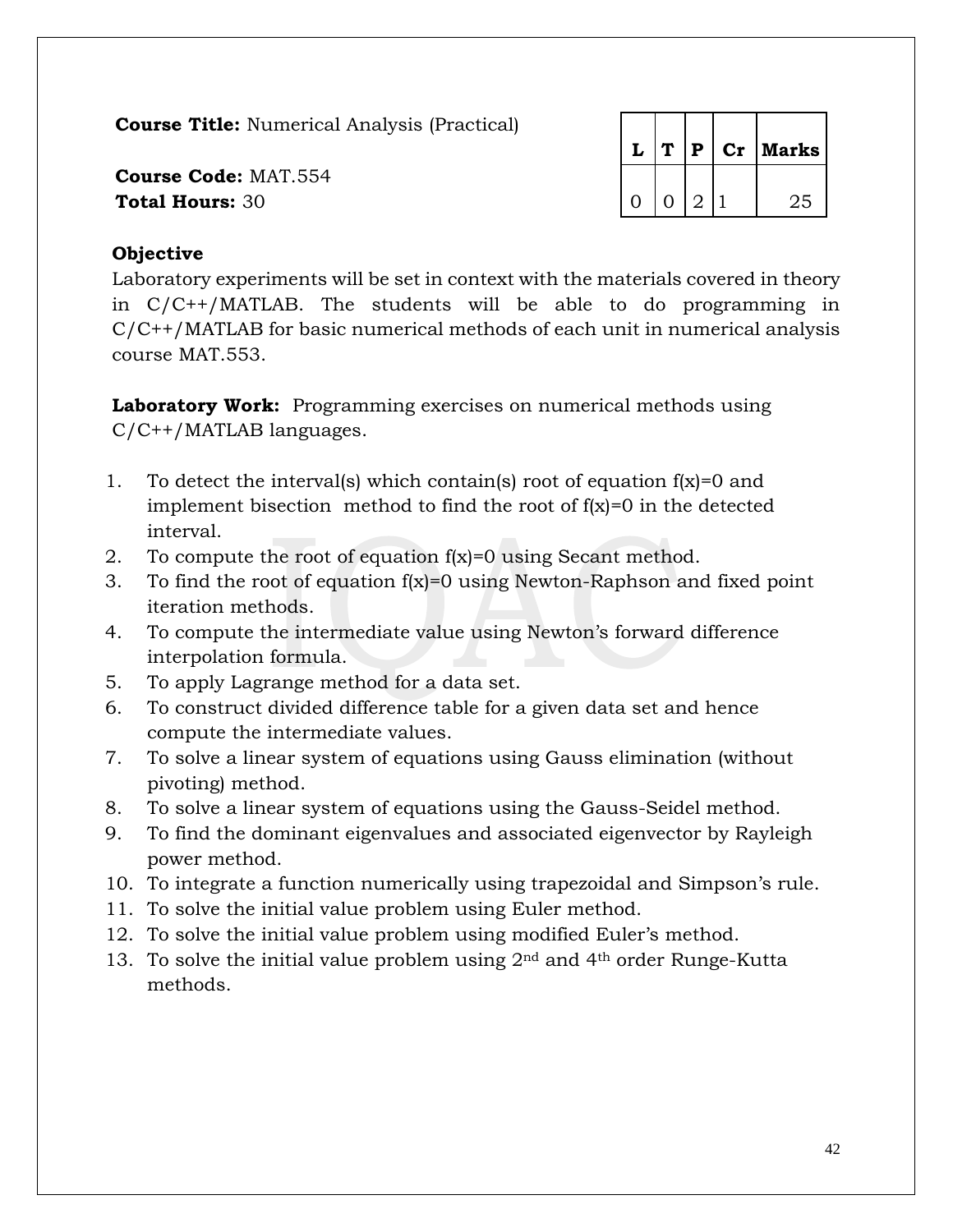**Course Title:** Operations Research

**Course Code:** STA.557  $\begin{array}{|c|c|c|c|c|c|} \hline \end{array}$  4 0 0 4 100 **Total Hours:** 60

## **Objective:**

The objective of this course is to acquaint the students with the concept of convex sets, their properties, Linear and nonlinear programming problems. The results, methods and techniques contained in this paper are very well suited to the realistic problems in almost every area

## **Unit-I (14 Hours)**

Mathematical formulation of linear programming problem, Linear Programming and examples, Convex Sets, Hyper plane, Open and Closed half-spaces, Feasible, Basic Feasible and Optimal Solutions, Extreme Point & graphical methods. Simplex method, Big-M method, Two phase method, Determination of Optimal solutions, Unrestricted variables.

## Unit-II (16 **Hours)** (16 **Hours)**

Duality theory, Dual linear Programming Problems, Fundamental properties of dual problems, Complementary slackness, Unbounded solution in Primal. Dual Simplex Algorithm, Sensitivity analysis: Discrete changes in the cost vector, requirement vector and Co-efficient matrix.

The General transportation problem, Duality in transportation problem, Loops in transportation tables, Solution of transportation problem, Test for optimality, Degeneracy, Transportation algorithm (MODI method), Minimization transportation problem. Assignment Problems: Mathematical formulation of assignment problem, Hungarian method for solving assignment problem, Traveling salesman problem.

Elementary queuing and inventory models: Steady-state solutions of Markovian queuing models:  $M/M/1$ ,  $M/M/1$  with limited waiting space,  $M/M/C$ ,  $M/M/C$ with limited waiting space, M/G/1.

|  |                |   | $L   T   P   Cr  $ Marks |
|--|----------------|---|--------------------------|
|  | 0 <sup>1</sup> | Δ |                          |

## **Unit-III (16 Hours)**

## **Unit -IV (14 Hours)**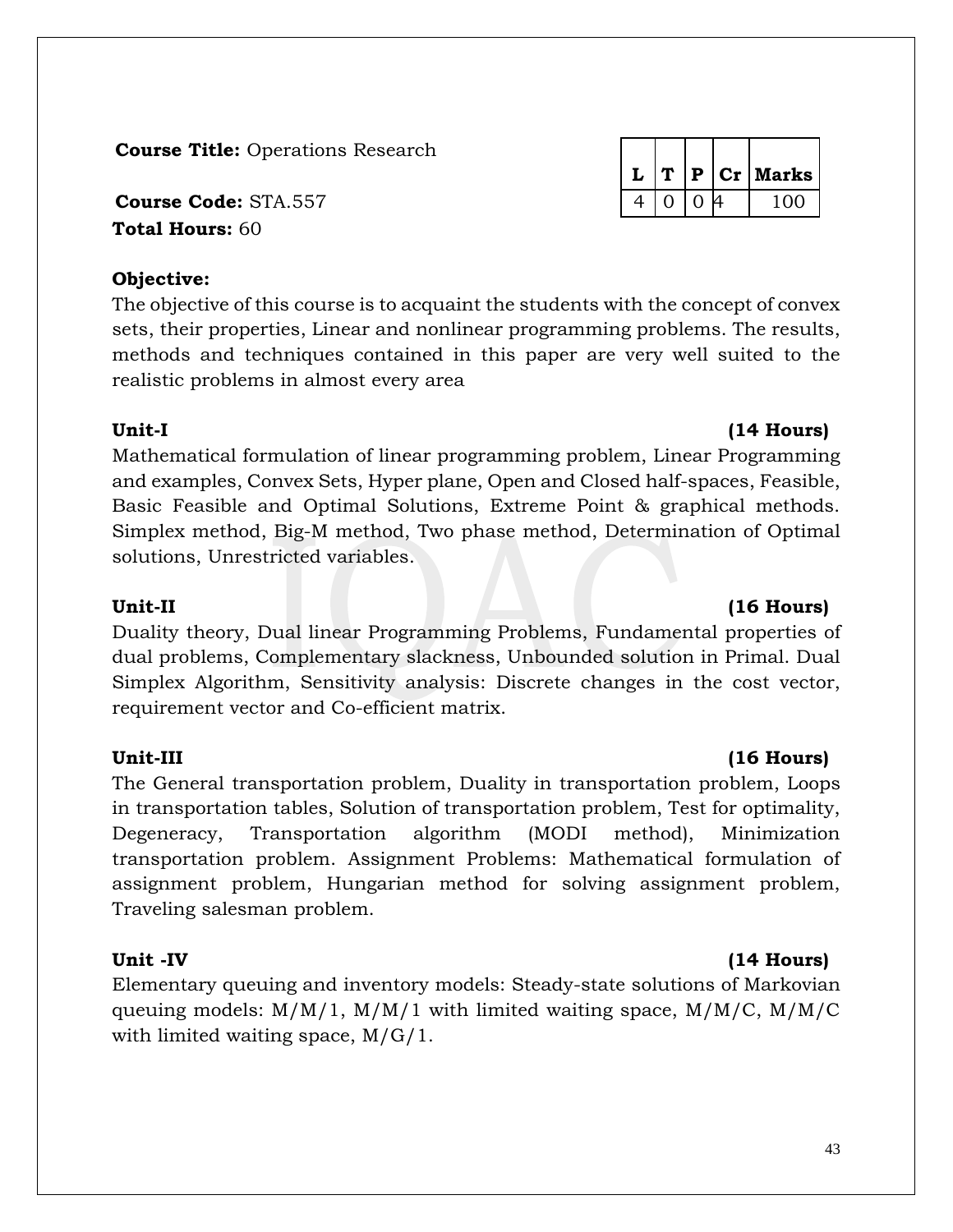### **Recommended books:**

- 1. H. A. Taha, *Operations Research - An Introduction*, Macmillan Publishing Company Inc., New York, 2006.
- 2. K. Swarup, P. K. Gupta, and M. Mohan, *Operations Research*, Sultan Chand & Sons, New Delhi, 2001.

- 1. S. M. Sinha, *Mathematical Programming, Theory and Methods,* Delhi: Elsevier, 2006.
- 2. N. S. Kambo, *Mathematical Programming Techniques*, Affiliated East-West Press Pvt. Ltd., 1984, Revised Edition, New Delhi, 2005.
- 3. G. Hadley, *Linear Programming*, Narosa Publishing House, New Delhi, 1987.

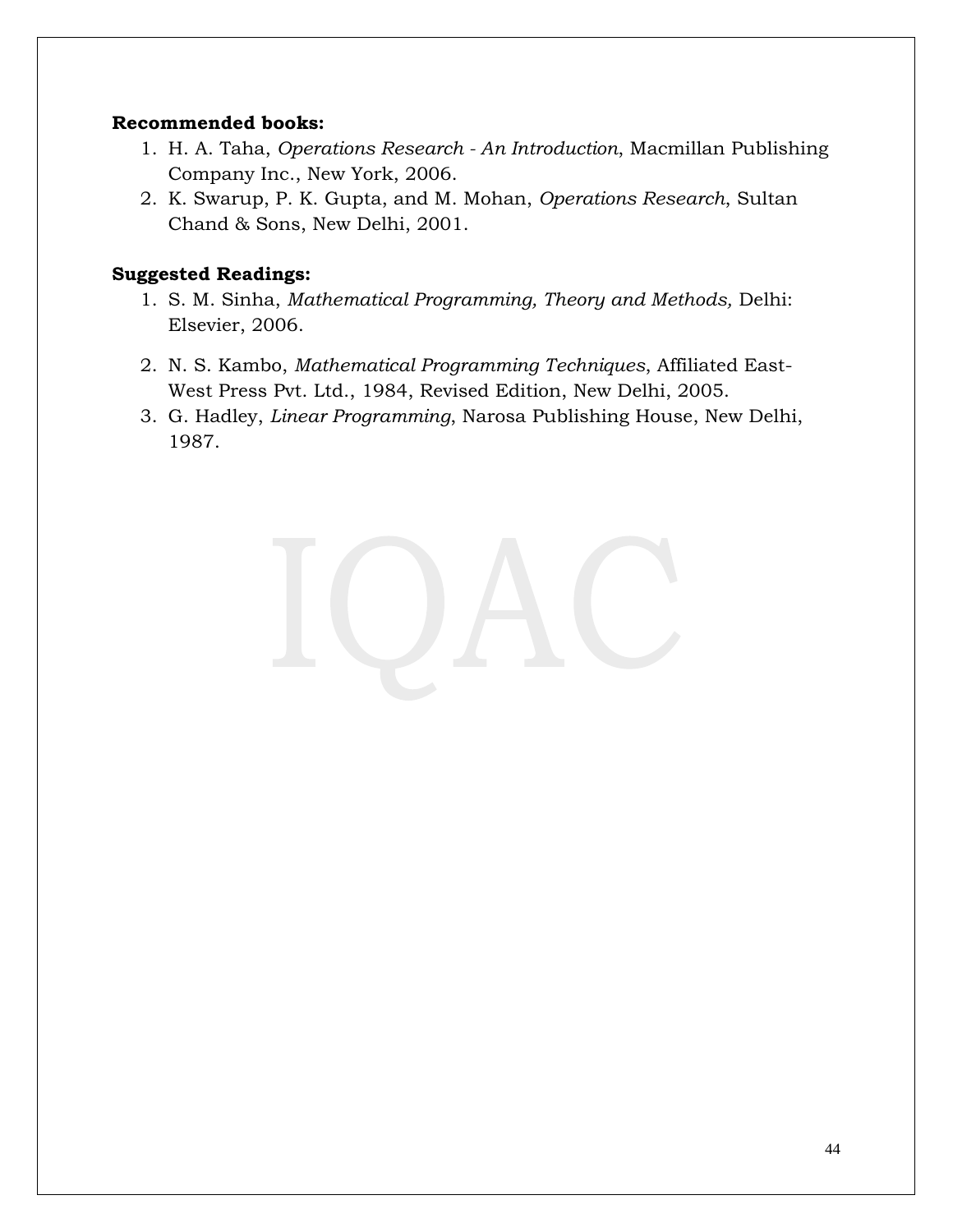**Course Title: Seminar-I Course Code: MAT.543 Total hours:** 30

|  |  | larksl |
|--|--|--------|
|  |  |        |

**Objective:** The objective of the seminar is to develop presentation and communication skills in the students so that they can cope with future challenges in teaching, research and applications.

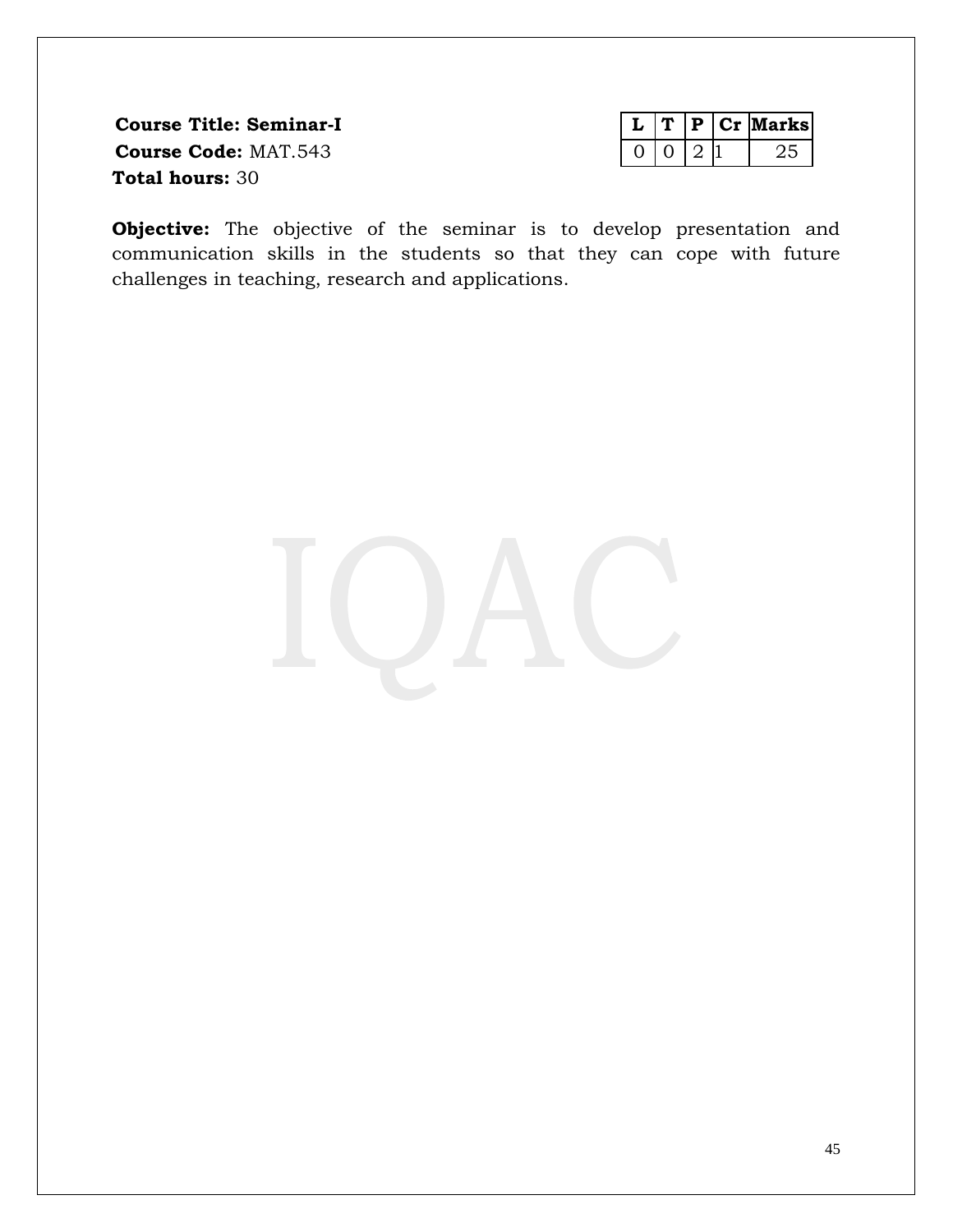**Course Title:** Differential Topology **Paper Code:** MAT.555 **Total Hours:** 60

**Objective:** To introduce students to the basics of Differential Topology so that they are able to appreciate better the topics covered in allied courses like Algebraic Topology, Riemannian geometry and Riemann-Finsler geometry as well as be adequately prepared for pursuing research in these topics.

Topological manifolds, Charts, Atlases, Smooth manifolds, Examples of smooth manifolds, Manifolds with boundary, Smooth functions on a manifold, Smooth maps between manifolds, Diffeomorphism, Smoothness in terms of components, Examples of smooth maps, Partial derivatives, and the Inverse function theorem.

### **UNIT-II (15 Hours)**

Tangent space and tangent bundle, The Differential of a map, Chain rule, Bases for the tangent space at a point, Curves in a manifold, Submersions, Immersions and embeddings, Smooth covering maps, Critical and regular points, Submanifolds, Rank of a smooth map, Submersion and immersion theorems, Bump functions and partition of unity, Sard's theorem, The Whitney embedding theorem(statement only).

Vector fields and Lie bracket. Topological groups, Lie groups: Definition and examples, The product of two Lie groups, Lie subgroups, One parameter subgroups and exponential map, Homomorphism and isomorphism in Lie groups, Lie transformation groups, The tangent space and Left invariant vector fields of a Lie group.

Tensor algebra, Differential forms, Cotangent spaces, pullback of l-forms, kforms, Exterior product, Differential forms on a circle, Exterior derivative, Exterior algebra and Lie derivative, Global formulas for the Lie and exterior derivatives.

## **Recommended Books:**

- 1. J. M. Lee, *Introduction to Smooth Manifolds*, GTM, Vol. 218, Springer, New York, 2003.
- 2. L. W. Tu, *An Introduction to Manifolds*, Second edition, Springer, 2011.
- 3. S. Kumaresan, *A Course in Differential Geometry and Lie Groups (Texts and Readings in Mathematics),* Hindustan Book Agency, 2002.

|  |  | rks<br>, 24 1 |
|--|--|---------------|
|  |  |               |

## **UNIT-III (15 Hours)**

## **UNIT-IV (15 Hours)**

## **UNIT-I (15 Hours)**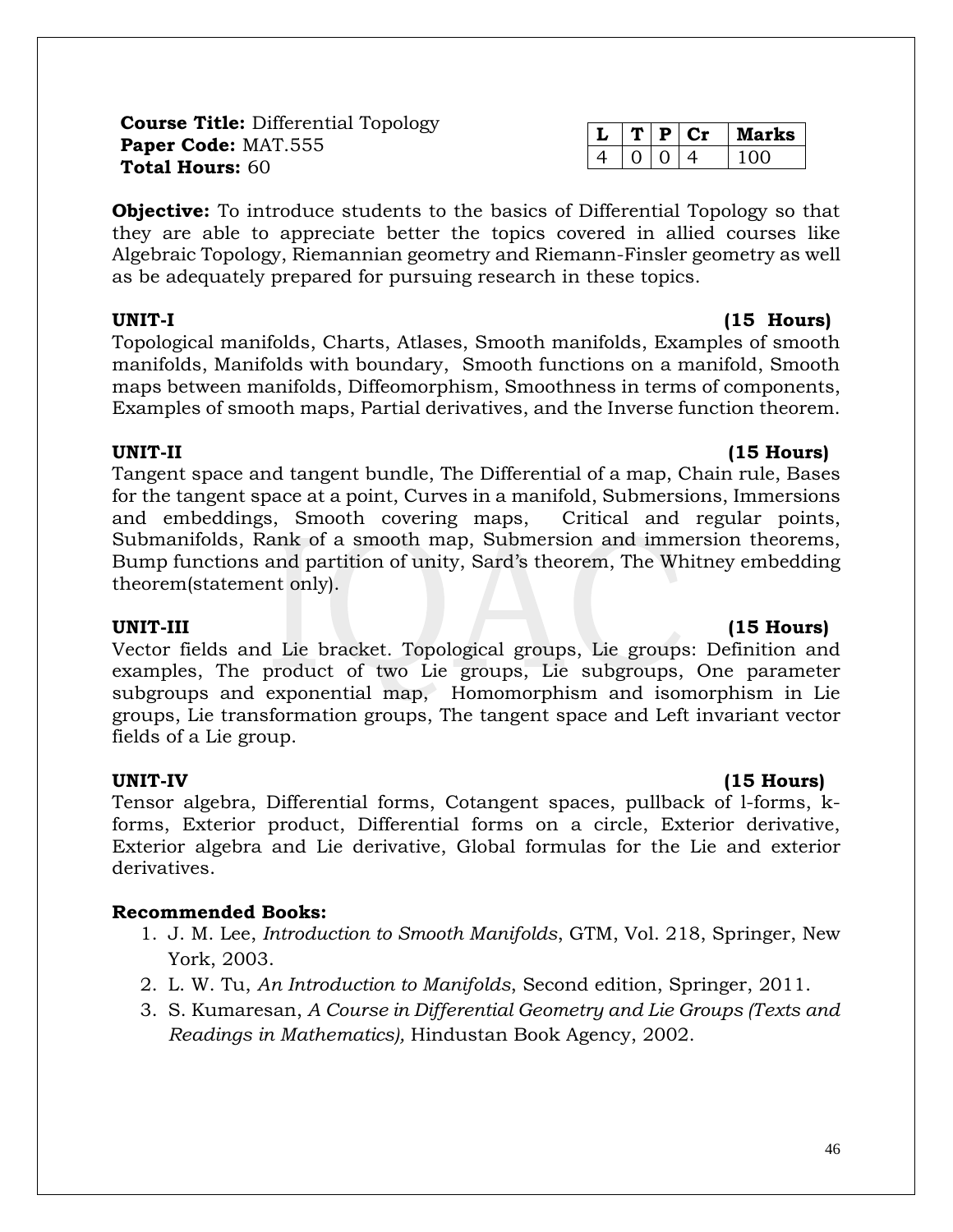- 1. S. S. Chern, W. H. Chen and K. S. Lam*, Lectures on Differential Geometry*, World Scientific Publishing Co. Pvt. Ltd., 2000.
- 2. W. M. Boothby, *An Introduction to Differentiable Manifolds and Riemannian Geometry*, 2nd edition, Academic Press, New York, 2003.
- 3. N. J. Hicks, *Notes of Differential Geometry*, D. Van Nostrand Reinhold Company, New York, 1965.
- 4. L. Conlon, *Differentiable Manifolds*, 2nd edition, Birkhauser Boston, Cambridge, MA, 2001.
- 5. F. Warner, *Foundations of Differentiable Manifolds and Lie Groups*, Springer, New York, 1983.

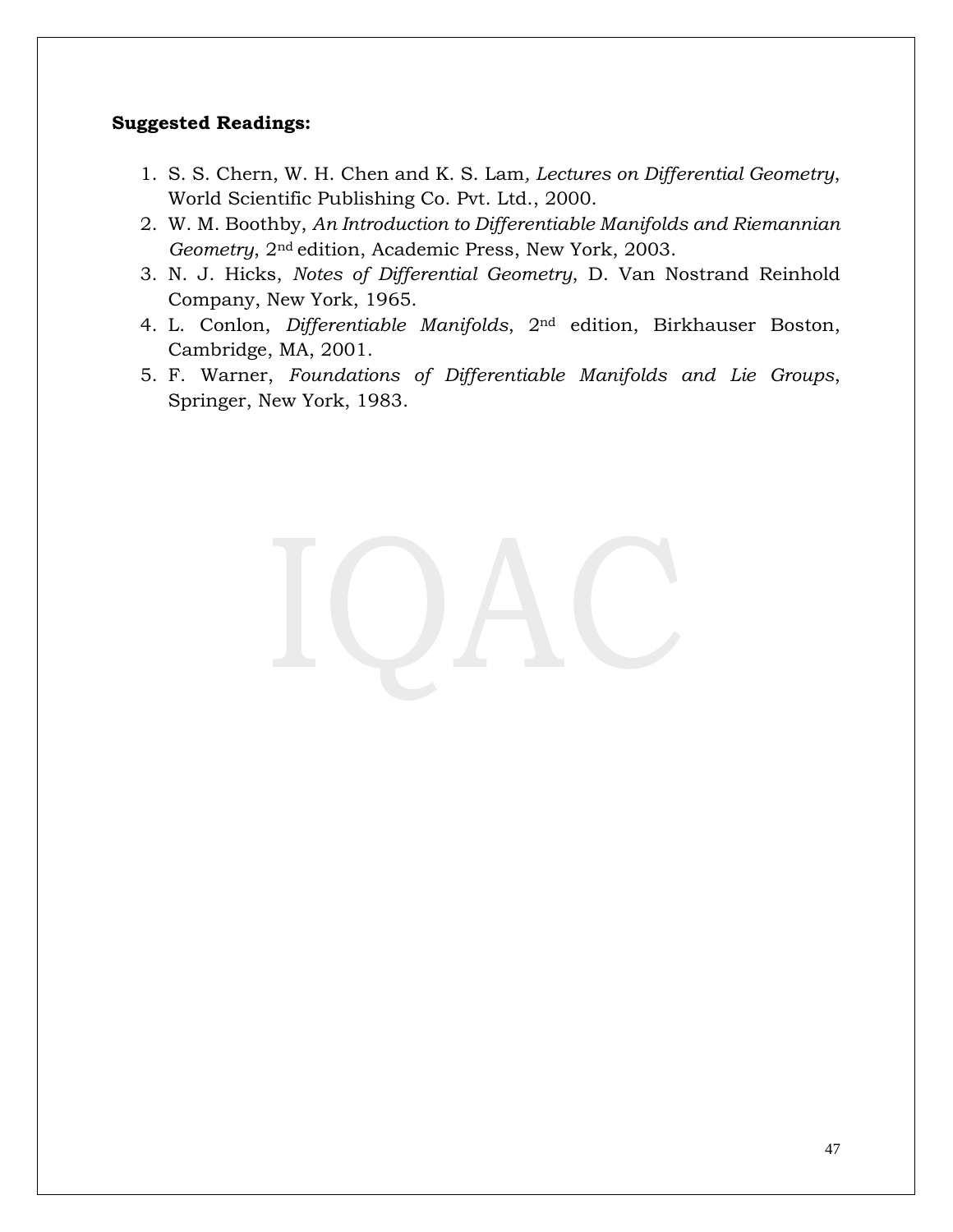## **Course Title:** Advanced Complex Analysis **L T P Cr Marks Course Code:** MAT.556 4 0 0 4 100 4 100 **Total Hours:** 60

## **Objectives:**

This course is designed to enable the readers to understand further deeper topics of Complex Analysis and will provide basic topics needed for students to pursue research in pure Mathematics.

## **Unit–I (16 Hours)**

**Harmonic function:** definition, relation between a harmonic function and an analytic function, examples, harmonic conjugate of a harmonic function, poisson's integral formula, mean value property, the maximum & minimum principles for harmonic functions, Dirichlet problem for a disc and uniqueness of its solution, characterization of harmonic functions by mean value property.

## Unit<del>–</del>**II** (16 **Hours)**

**Analytic continuation:** direct analytic continuation, analytic continuations along arcs, homotopic curves, the monodromy theorem, analytic continuation via reflection. Harneck's principle. Open mapping theorem, normal families, the riemann mapping theorem, Picard's theorem.

## **Unit–III (14 Hours)**

**Weierstrass Elliptic functions:** periodic functions, simply periodic functions, fundamental period, Jacobi's first and second question, doubly periodic functions, elliptic functions, pair of primitive periods, congruent points, first and second Liouville's theorem, relation between zeros and poles of an elliptic function, definition of Weierstrass elliptic function (z) and their properties, the differential equation satisfied by (z) [i.e., the relation between (z) and ( *z* )], Integral formula for (z), addition theorem and duplication formula for (z).

## **Unit- IV (14 Hours)**

**Weierstrass Zeta function:** Weierstrass zeta function and their properties, quasi periodicity of (z), Weierstrass sigma function (z) and their properties, associated sigma functions.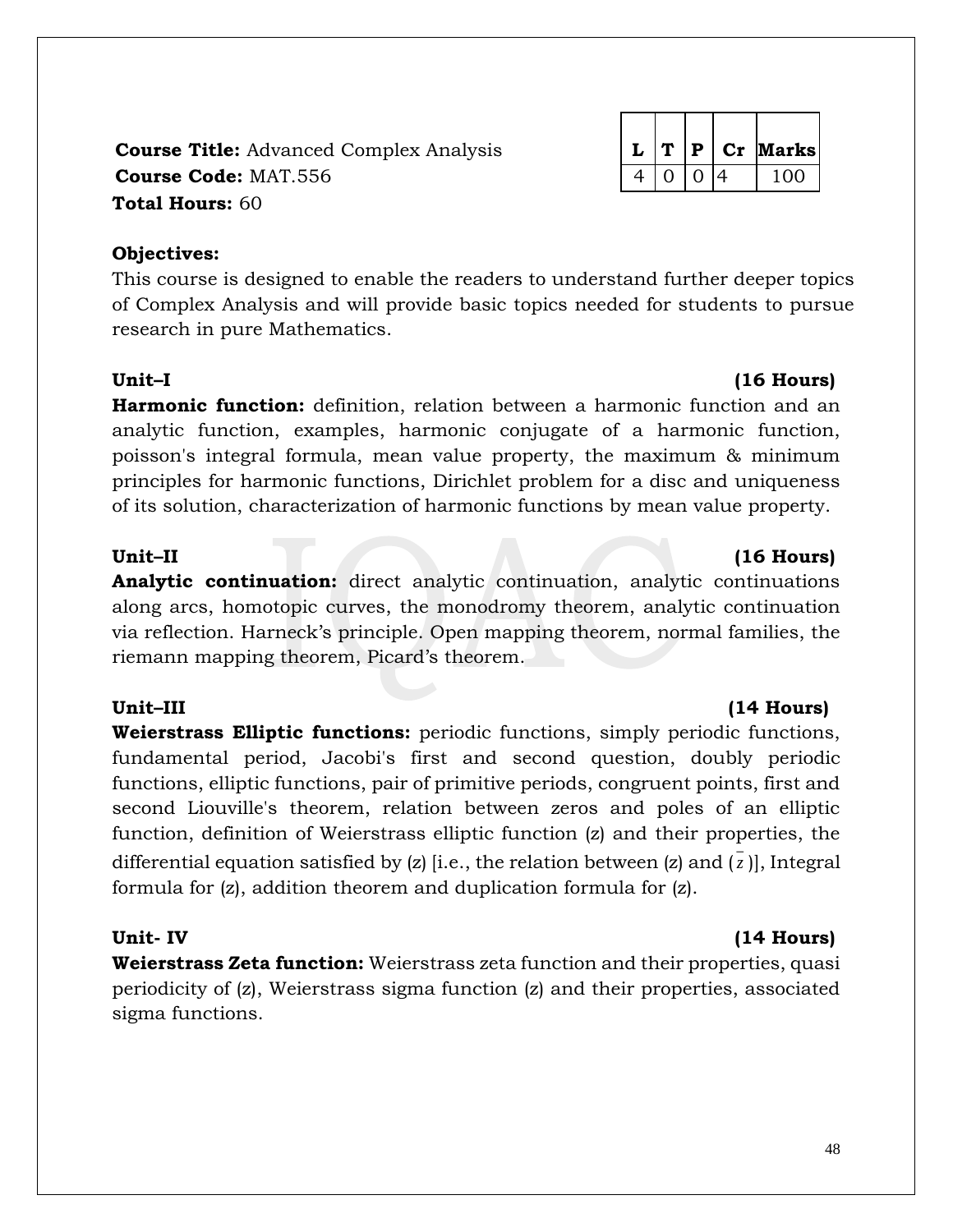## **Recommended Books:**

- 1. J. B. Conway, *Functions of One Complex Variable*, 2nd Edition, Springer-Verlag International, USA, 1978.
- 2. L.V. Ahlfors, *Complex Analysis: An Introduction to the Theory of Analytic Functions of One Complex Variable*, 3rd Edition, McGraw-Hill, Higher Education, New Delhi, 1979.

- 1. S. Lang**,** *Complex Analysis*, 4th Edition, Springer, New York, 2003.
- 2. R. Walter, *Real and Complex Analysis*, 3rd Edition, McGraw-Hill Book Co., New Delhi, 1986.
- 3. S. Ponnusamy, *Foundations of Complex Analysis*, 2nd Edition, Narosa Publication House, New Delhi, 1995.

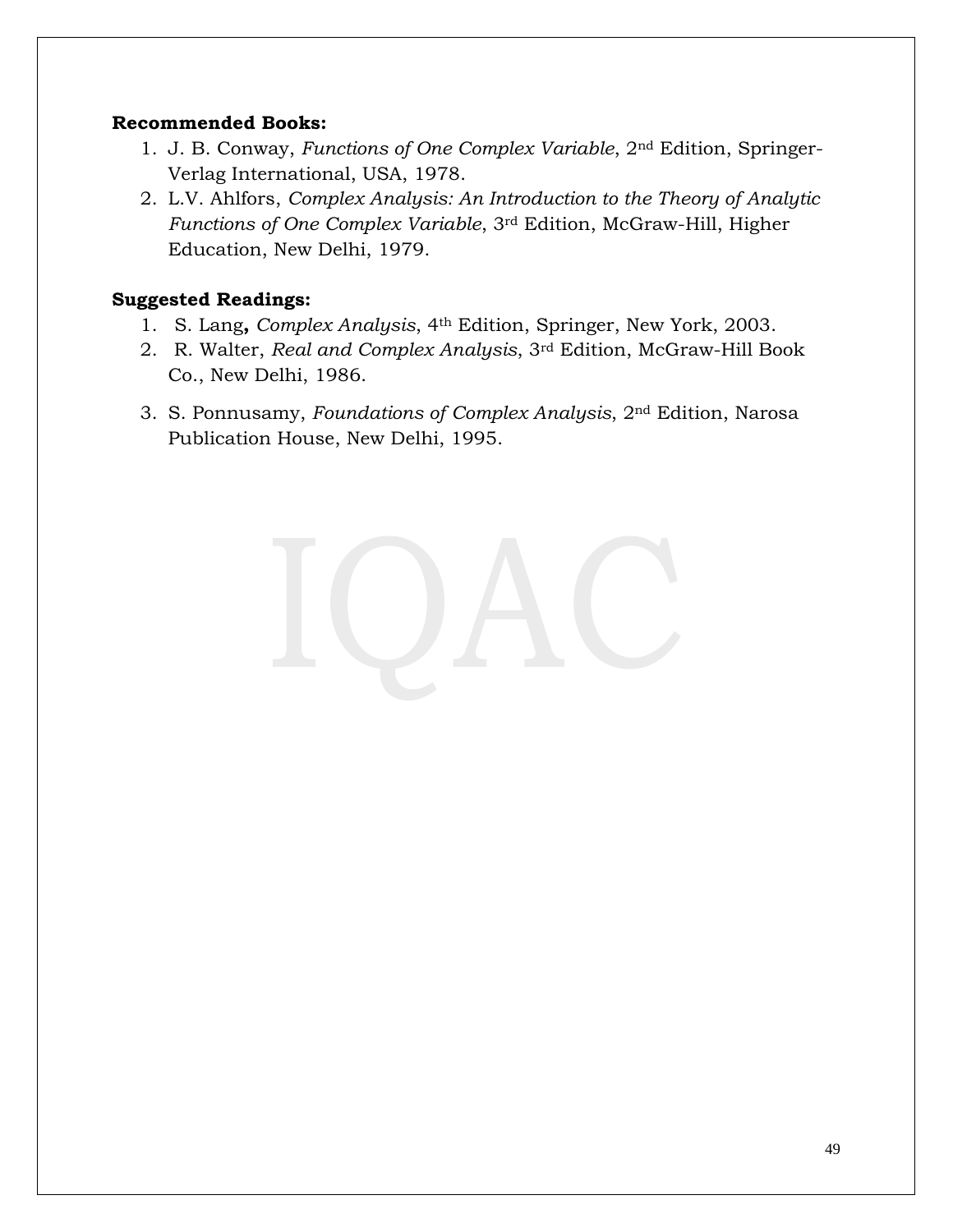**Course Title:** Advanced Partial Differential Equations **L T P Cr Marks Course Code:** MAT.557 **14 10 10 4 100 Total Hours:** 60

## **Objectives**

The objective of this course is to equip the students with knowledge of some advanced concepts related to partial differential equations and to understand some basic approaches to mathematical oriented PDEs.

**Distribution**: Test functions and distributions, examples, operations on distributions, supports and singular supports, convolution, fundamental solutions, fourier transform, Schwartz space, tempered distributions.

**Sobolev Spaces**: Basic properties, approximation by smooth functions, extension theorems, compactness theorems, dual spaces, functional order spaces, trace spaces, trace theory, inclusion theorem.

**Weak solutions of elliptic boundary value problems**: variational problems, weak formulation of elliptic PDE, regularity, Galerkin method, Maximum principles, eigenvalue problems, Introduction to finite element methods.

### **Unit-III (14 Hours)**

**Evolution Equations:** unbounded linear operators,  $C_0$  – semigroups, Hille-Yosida theorem, contraction semigroup on Hilbert spaces, heat equation, wave equation, Schrödinger equation, inhomogeneous equations.

### Unit-IV (15 **Hours)**

**Calculus of Variations**: Euler-Lagrange equation, second variation, existence of minimizers (coactivity, lower semi-continuity, convexity), regularity, constraints (nonlinear eigenvalue problems, variational inequalities, harmonic maps, incompressibility), critical points (mountain pass theorem and applications to elliptic PDE).

## **Recommended Books**

1. S. Kesavan, *Topics in Functional Analysis and Application*, Wiley-Eastern, New International, New Delhi, 1999.

## Unit-II (15 Hours)

## Unit-I (16 Hours)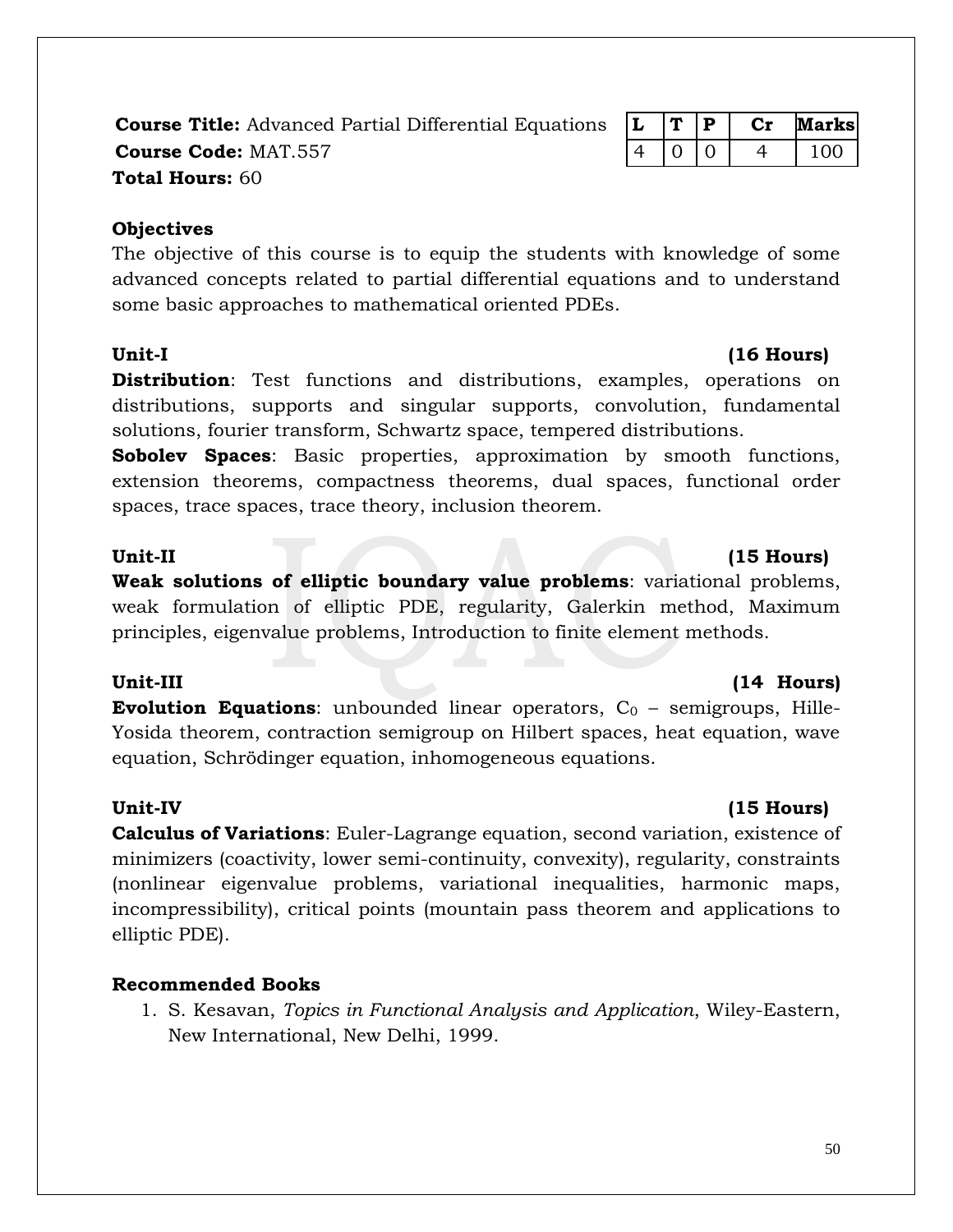2. L. C. Evans, *Partial Differential Equations. Graduate Studies in Mathematics*, 2nd Edition, American Mathematical Society, Indian Reprint, 2014.

## **Suggested Books**

- 1. Rao, K. S., *Introduction to Partial Differential Equation*, 2nd Edition, PHI Learning Pvt. Ltd. 2010.
- 2. Amarnath, T., *An Elementary Course in Partial Differential Equations*, 2nd Edition, Narosa Publishing House 2012.
- 3. Sneddon, I. N., *Elements of Partial Differential Equations*, McGraw-Hill Book Company, New York 1988.

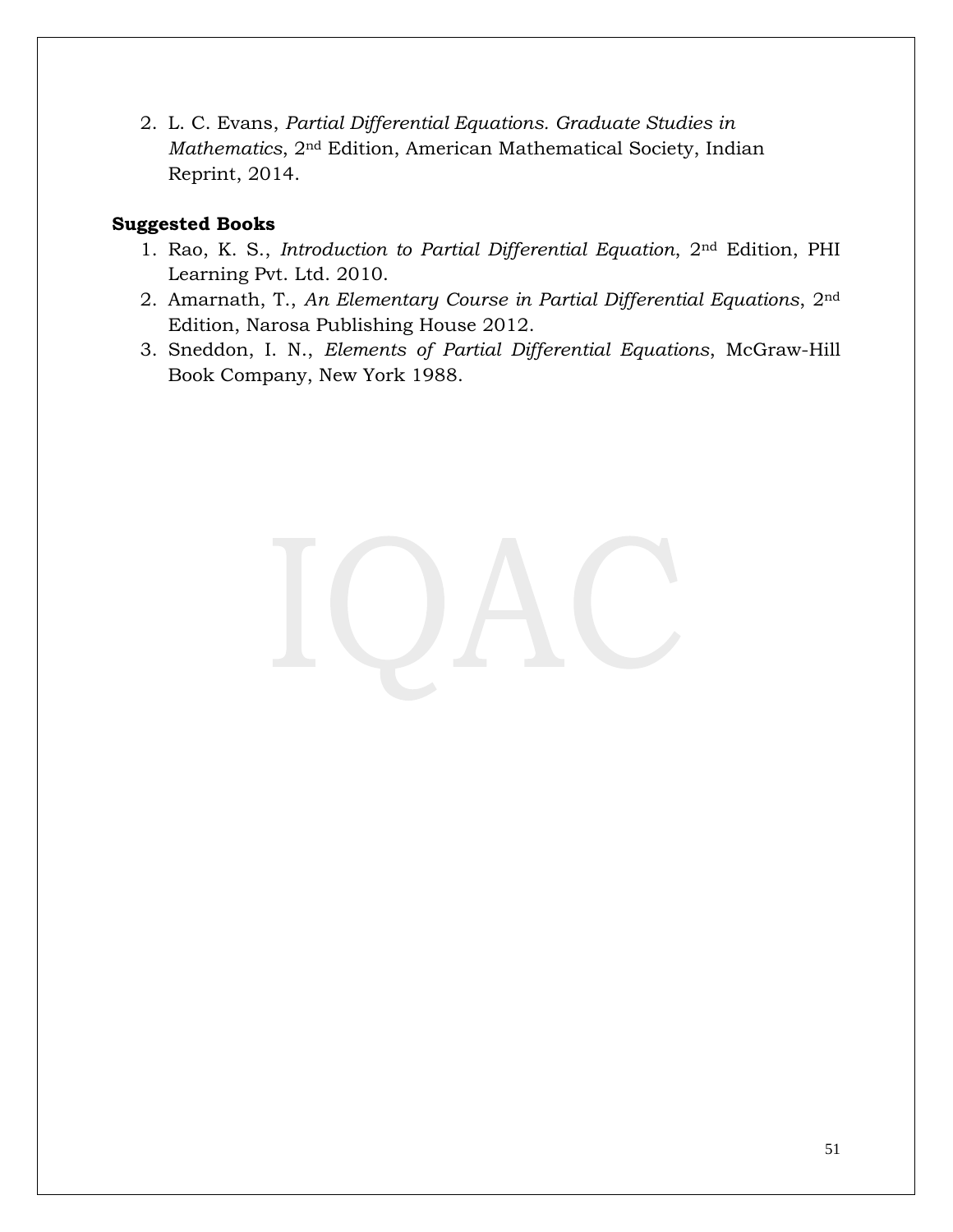**Course Title:** Discrete Mathematics

**Course Code: MAT.558 Total Hours:** 60

## **Objectives**

The objective of this course is to acquaint the students with the concepts in Discrete Mathematics. It includes the topics like logics, graph theory, trees and Boolean algebra.

## **Unit-I (14 Hours)**

**Mathematical reasoning;** Basic logical operations, conditional and biconditional statements, tautologies, contradiction, quantifiers, prepositional calculus. recursively defined sequences. solving recurrence relations: generating functions. basics of counting and the Pigeon-hole Principle.

## Unit-II (15 **Hors)**

**Set Theory:** Paradox in set theory, Inductive definition of sets and proof by induction; Peono postulates; **Relations:** representation of relations by graphs, properties of relations, equivalence relations and partitions, partial orderings, linear and well-ordered sets;

**Graphs and Planar Graphs:** basic terminology, special types of graphs. the handshaking theorem, paths and circuits shortest paths. connectivity of graphs. isomorphism of graphs. homeomorphic graphs. Eulerian and Hamiltonian graphs. planar and non-planar graphs. Euler's formula. Graph coloring.

**Trees:** Basic terminology. Binary trees. Tree traversing: preorder, postorder and inorder traversals. Minimum spanning trees, Prim's and Kruskal's alogrithm. Boolean aIgebras: Boolean functions, Logic gates, Lattices and algebraic structures.

## **Recommended books**

- 1. K. H. Rosen, *Discrete Mathematics and its Applications*, 7th Edition, McGraw-Hill, New Delhi, 2007.
- 2. K. D. Joshi, *Foundation of Discrete Mathematics,* John Wiley & Sons, New Delhi, 1989.

|  | P | Cr | Marksl |
|--|---|----|--------|
|  |   |    | 100    |

## Unit-III (16 Hours)

## Unit-IV (15 **Hours)**

### 52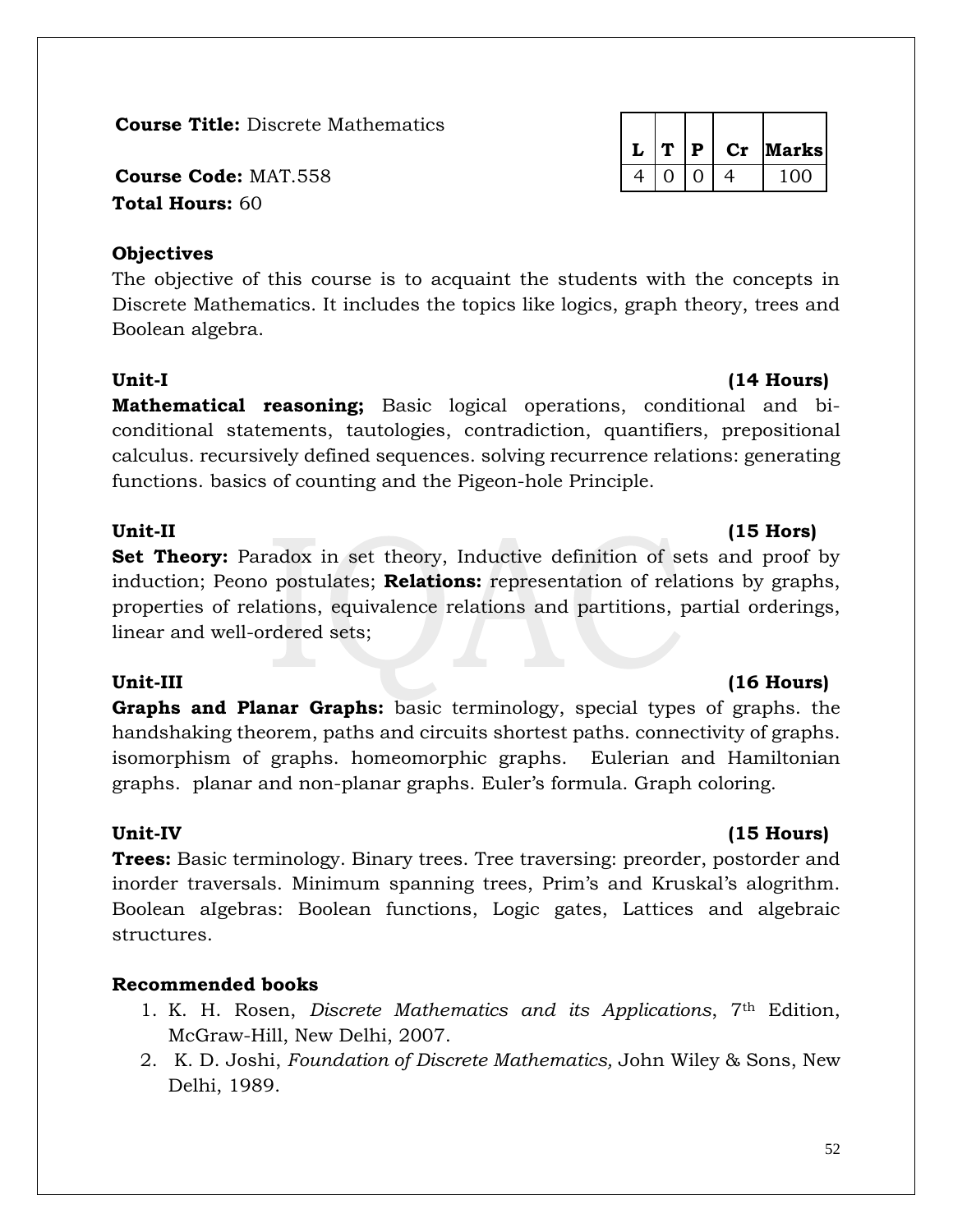- 1. D. S. Malik, and M. K. Sen, *Discrete Mathematical Structures Theory and Applications*, 2nd Edition, Thomson/Course Technology, 2004.
- 2. C. L. Liu, *Elements of Discrete Mathematics*, 4th Edition, McGraw-Hill, New Delhi, 1986.

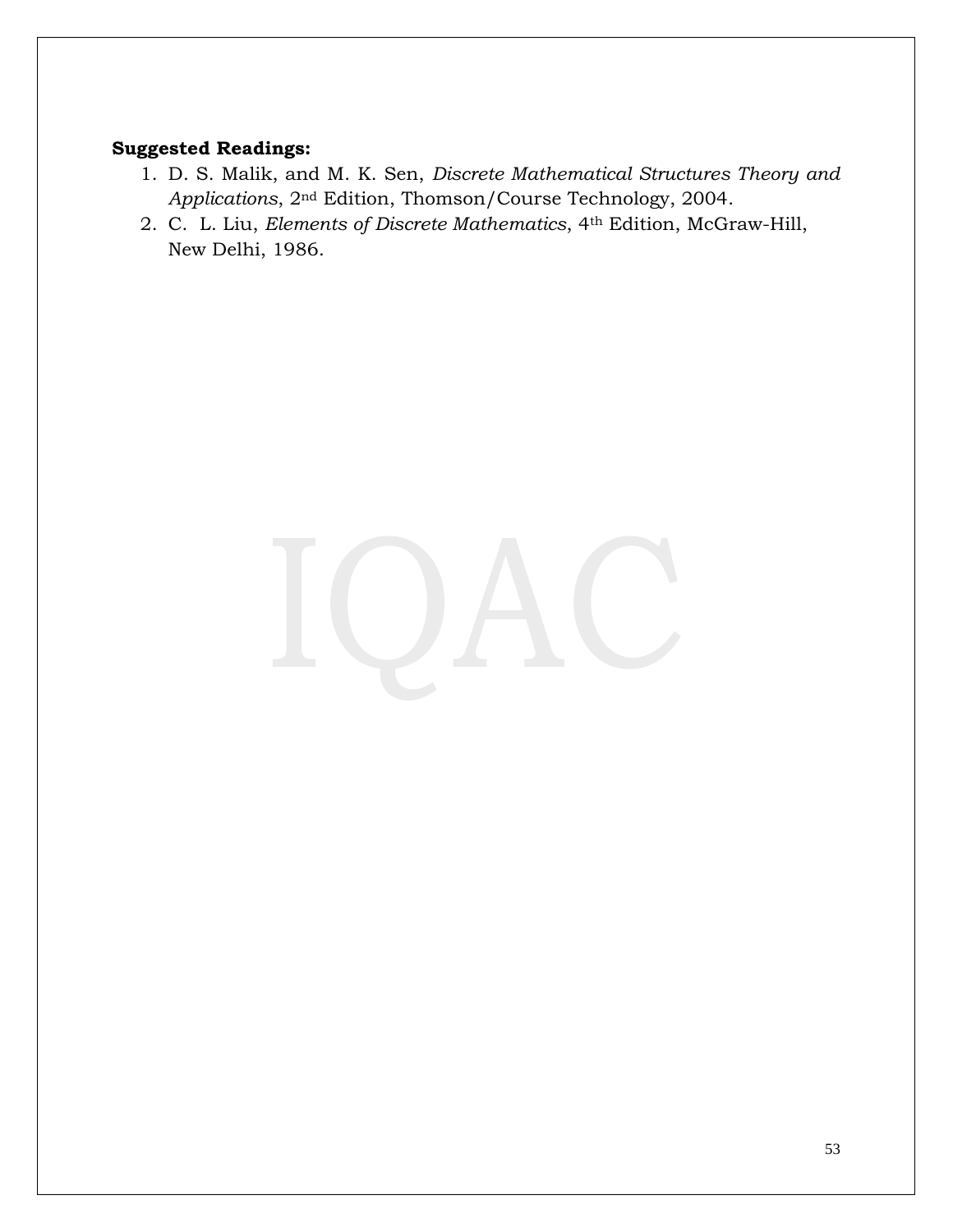**Course Title: Number Theory Course Code: MAT.559 Total Hours:** 60

## **Objective**

The objective of this course is to teach the fundamentals of different branches of Number Theory, namely, Geometry of Numbers and Analytic Number Theory.

Divisibility of Integers, Greatest common divisor, Euclidean algorithm. The fundamental theorem of arithmetic, Congruences, Residue classes and reduced residue classes.

## Unit-II (15 **Hours)**

Indices and its applications, Quadratic residues, Euler's criterion, Product of quadratic residues and quadratic non-residues, The Legendre symbol and its properties, Gauss's lemma, Quadratic reciprocity law, Jacobi symbol and its properties.

Chinese remainder theorem, Fermat's little theorem, Wilson's theorem, Euler's theorem. Arithmetic functions  $σ(n)$ ,  $d(n)$ ,  $τ(n)$ ,  $μ(n)$ , Order of an integer modulo n, primitive roots for primes, composite numbers having primitive roots.

## **Unit-IV (15 Hours)**

Representation of an integer as a sum of two and four squares. Diophantine equations ax +by =c,  $x2+y2=z2$  and its application to  $x4+y4=z4$ . Farey sequences, Continued fractions.

## **Recommended books:**

- 1. David, M. Burton, *Elementary Number Theory*, Tata McGraw-Hill, 7th Edition, New Delhi, 2012.
- 2. I. Niven, S. Zuckerman, and H. L. Montgomery, *Introduction to Number Theory*, Wiley Eastern, 1991.

## **Suggested Readings:**

1. T. M. Apostol, *Introduction to Analytic Number Theory*, Springer Verlag, 1976.

## Unit-III (15 Hours)

## **Unit-I (15 Hours)**

|  | P. | $C_{\mathcal{T}}$ | Marks |
|--|----|-------------------|-------|
|  |    |                   | חחו   |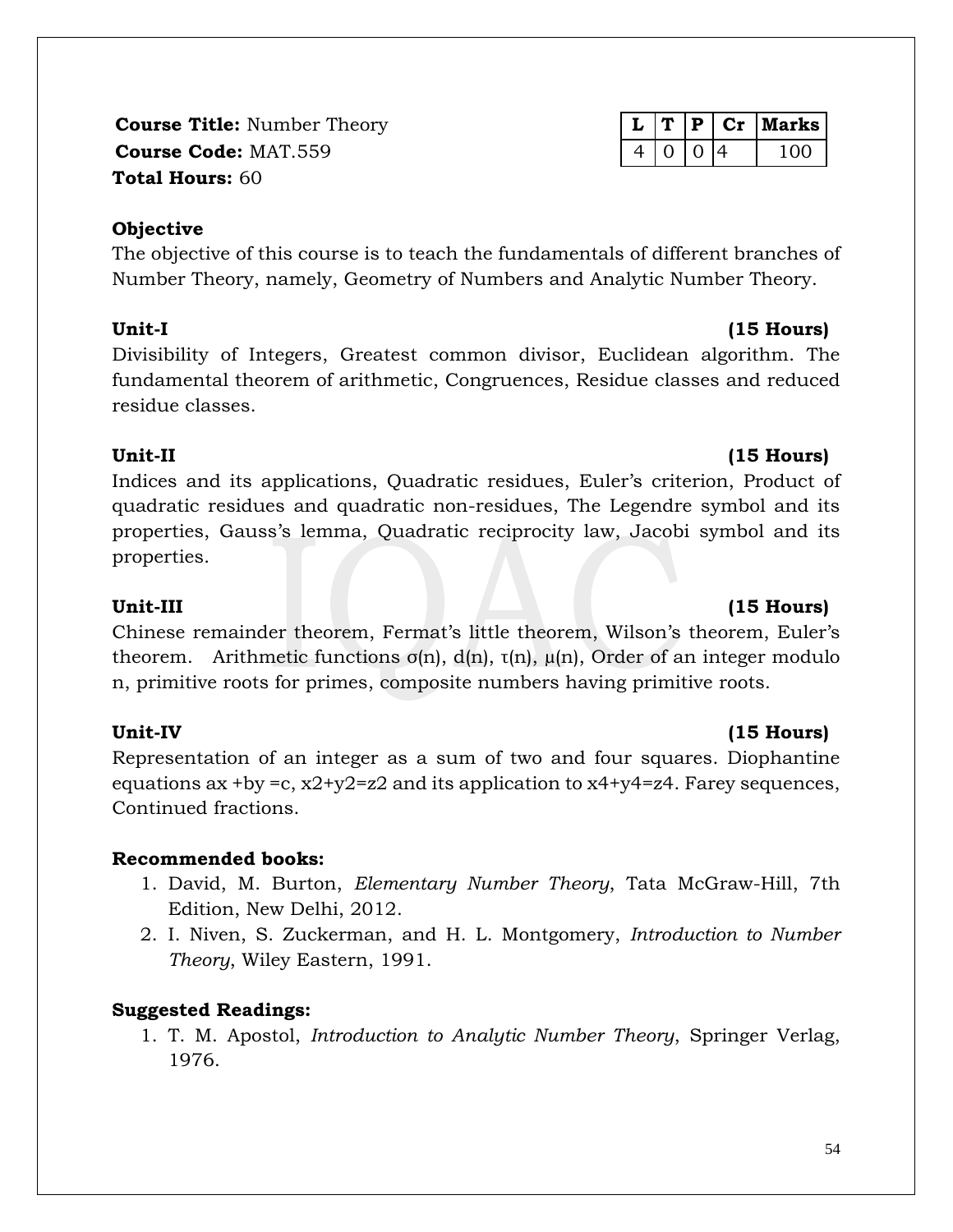- 2. G. H. Hardy and E. M. Wright, *An Introduction to the Theory of Number*, Oxford Univ. Press, U.K., 2008.
- 3. W. W. Adams and L. J. Goldstein, *Introduction to Number Theory*, Prentice Hall Inc., 1976.

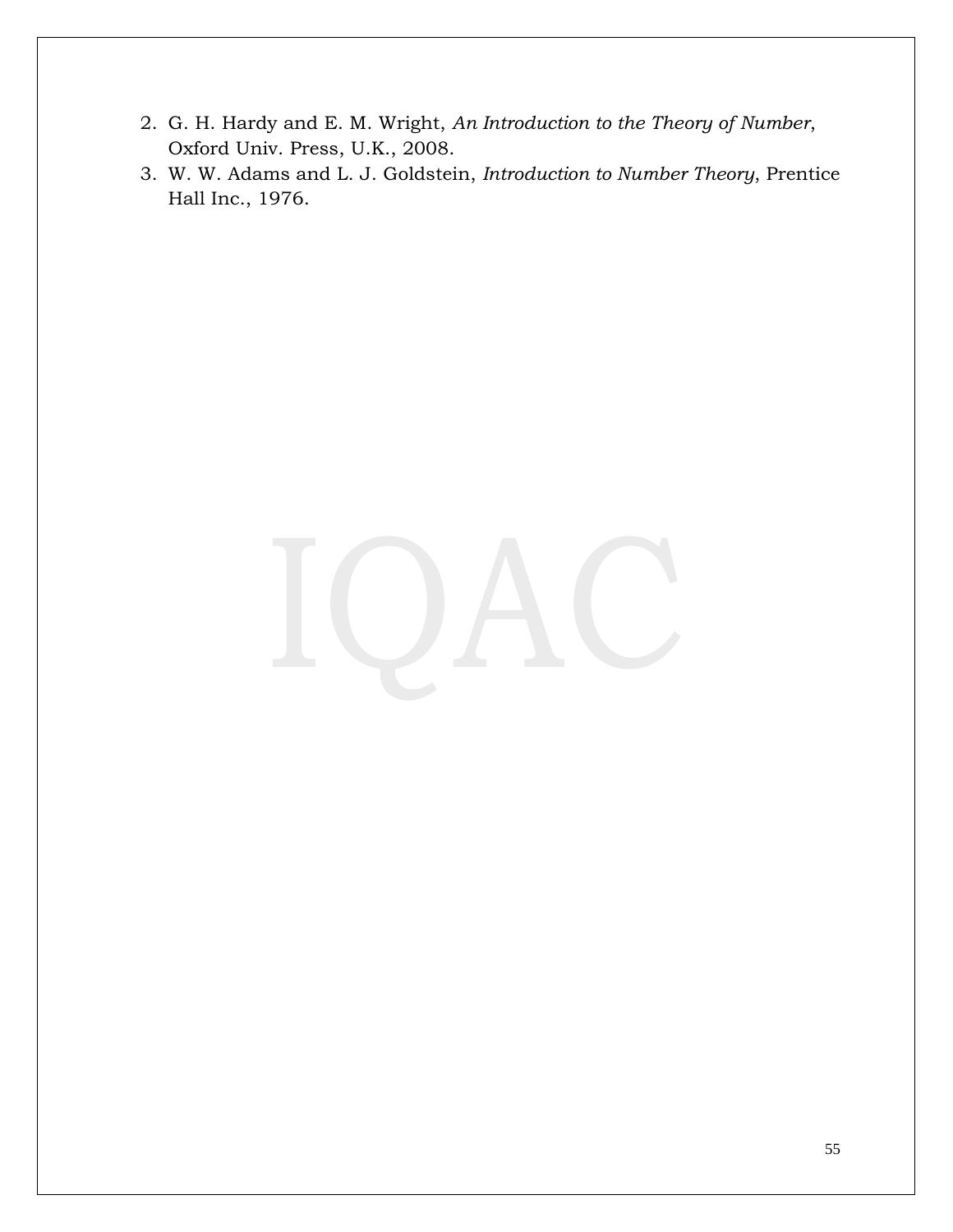56

## **Semester-IV**

**Total Hours:** 60 **Course Title:** Functional Analysis **L T P Cr Marks Course Code:** MAT.571 4 0 0 4 100

**Objective:** The objective of this course is to introduce basic concepts, methods of Functional Analysis and its Applications. It is a first level course in Functional Analysis.

**Unit-I (14 Hours) Fundamentals of Normed Linear Spaces:** Normed Linear spaces, Banach spaces and examples, finite dimensional normed spaces and subspaces, compactness and finite dimension. Quotient space of normed linear spaces and its completeness.

Weak convergence and bounded linear transformations, Normed linear spaces of bounded linear transformations, Dual spaces with examples.

**Three Main Theorems on Banach Space:** Uniform boundedness theorem and some of its consequences, Open mapping and closed graph theorems.

## **Unit-III (15 Hours)**

Hahn-Banach theorem for real linear spaces and its consequences, Complex linear spaces and normed linear spaces, Reflexive spaces, Solvability of linear equations in Banach spaces.

## Unit-IV (16 **Hours)**

Inner product spaces. Hilbert spaces, Orthonormal sets, Bessel's inequality, Complete orthonormal sets and Parseval's Identity, Structure of Hilbert Spaces, Projection theorem, Riesz representation theorem, Adjoint of an operator on a Hilbert space, Reflexivity of Hilbert Spaces, Self-adjoint operators, normal and Unitary operators.

## **Recommended books:**

- 1. B. V. Limaye, *Functional Analysis,* New Age International (P) Ltd, New Delhi, 1996.
- 2. E. Kreyszig, *Introductory Functional Analysis with Application*, Willey, 2007.

## Unit-II (15 **Hours)**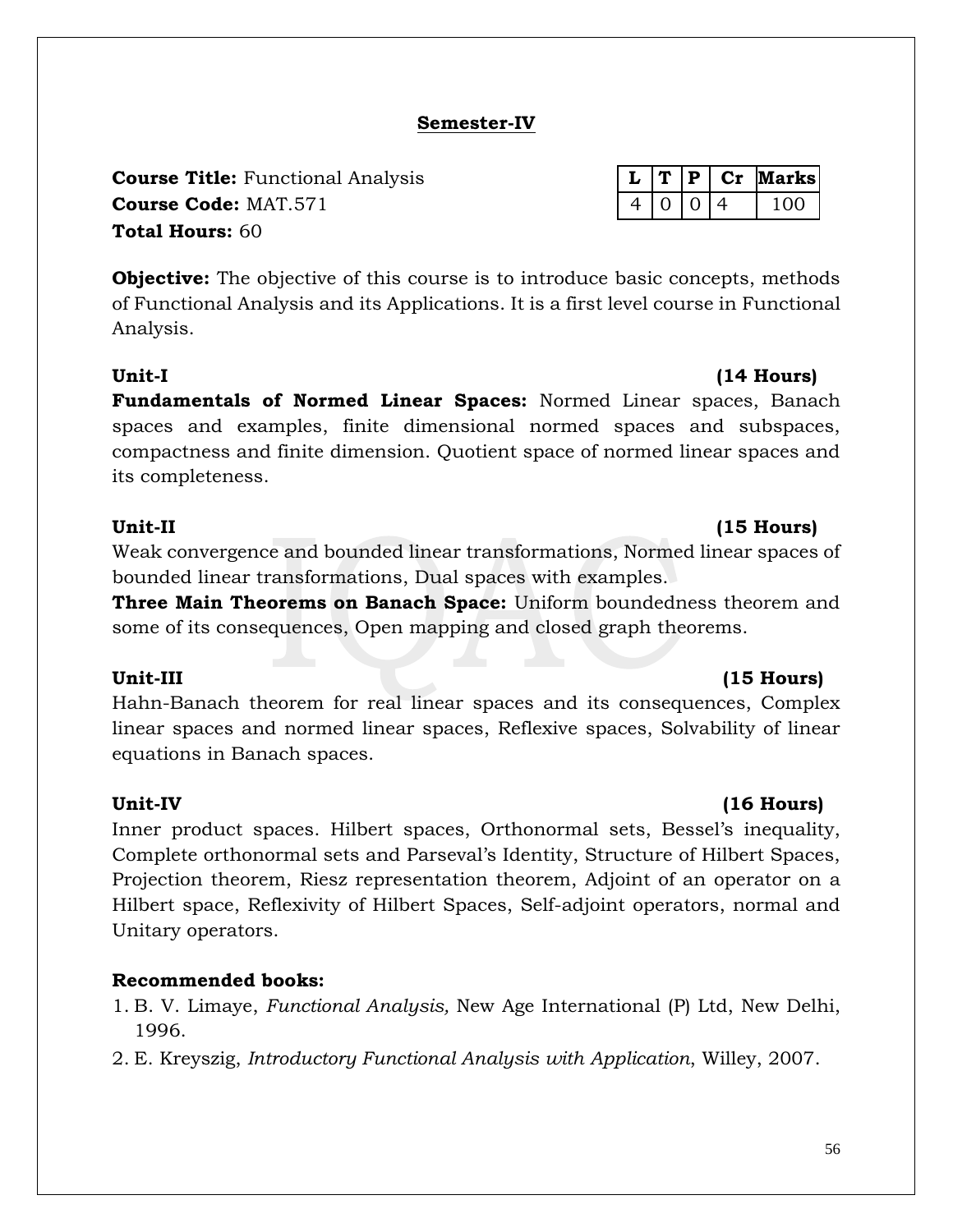- 1. S. K. Berberian, *Introduction to Hilbert Spaces,* AMS Chelsea Publishing, Rhode Island, 1996.
- 2. C. Goffman, and G. Pedrick, *First Course in Functional Analysis*, Prentice Hall of India, New Delhi, 1983.
- 3. F. K. Riesz, and B. S. Nagy, *Functional Analysis*, Dover Publications, 1990.
- 4. A. H. Siddiqui, *Functional Analysis*, Tata-McGraw Hill, New Delhi, 1987.

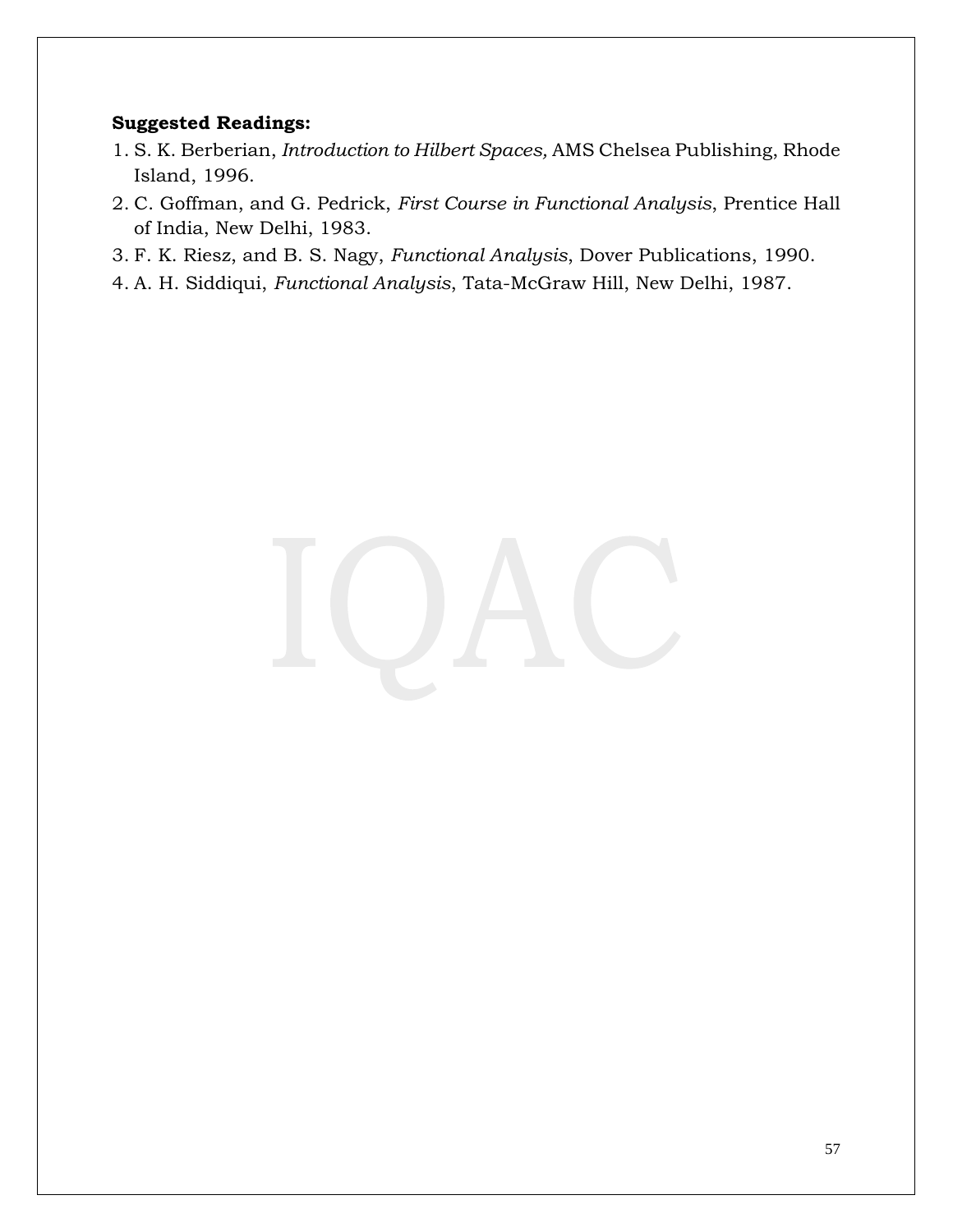**Course Title: Project Work Course Code: MAT.599 Total Hours:** 180

|  |  | arks i |
|--|--|--------|
|  |  |        |

**Objective:** The objective of the Project work is to develop research and independent thinking skills, presentation and communication skills in the students so that they can cope with the future challenges in teaching, research and applications.

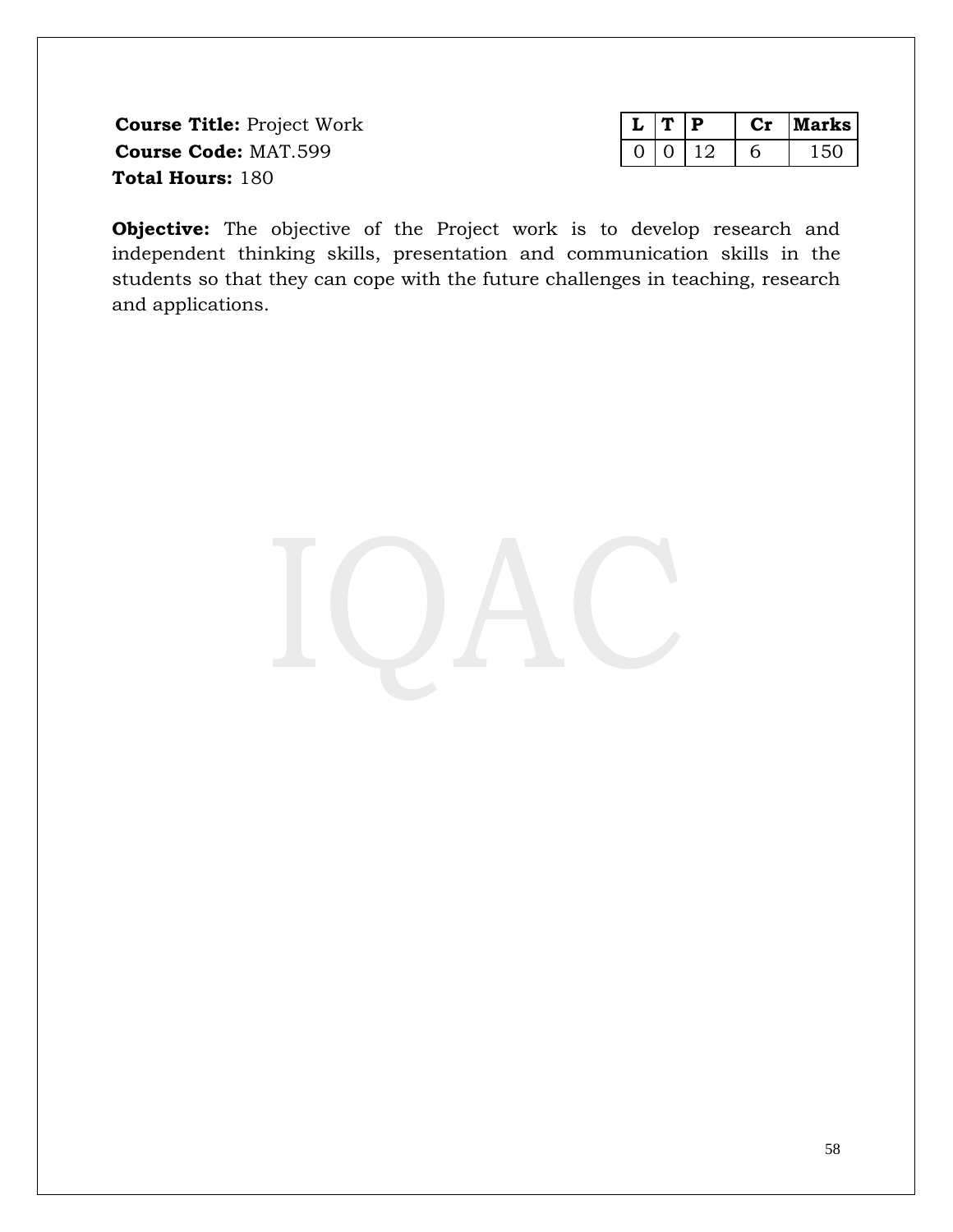**Course Title:** Seminar-II **Course Code: MAT.544 Total Hours: 30**

|  |  | larks I |
|--|--|---------|
|  |  |         |

**Objective:** The objective of the seminar is to develop presentation and communication skills in the students so that they can compete with the future challenges in teaching, research and applications.

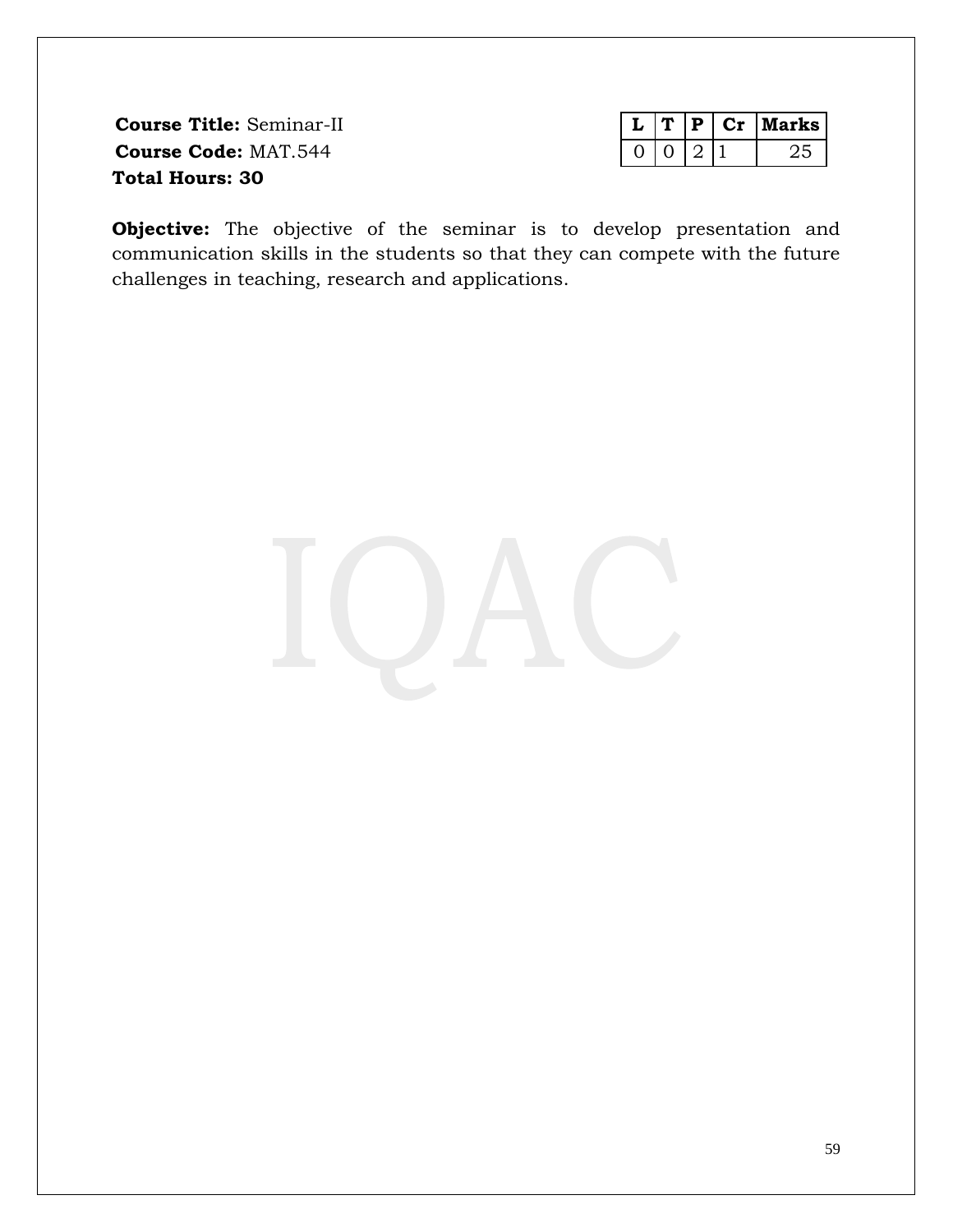**Course Title:** Riemannian Geometry **Course Code:** MAT.572 **Total Hours:** 60

**Objective:** The objective of the course is to introduce students to the basic concepts of Riemannian geometry to prepare them for further studies and research in Riemannian geometry, Finsler geometry, Mathematical Physics and their applications in allied areas.

Review of differentiable manifolds and vector fields with examples, Covariant differentiation of vector fields and affine connection, Riemannian metric, Riemannian manifolds, Riemannian connection, Fundamental theorem of Riemannian geometry via Koszul's formula.

## **Unit-II (14 Hours)**

Tensors and tensor fields (Riemannian metric as the most significant example), Tensorial property, Covariant differentiation of tensor fields, Riemann curvature tensor, Ricci tensor, Definition of sectional, Ricci and scalar curvatures, Isometries, notion of covering spaces, pull-back metrics via diffeomorphisms.

Covariant differentiation of a vector field along a curve with specific examples, Arc length and energy of a piecewise smooth curve, Geodesics as length minimizing curves, First variation of arc length, To show that geodesics are critical points of the fixed end point first variation formula, Exponential map, Geodesic completeness, Geodesic normal coordinates, Hopf-Rinow theorem (statement only), Geodesic variations, Jacobi fields and Gauss lemma.

Second variation formula, the index form (Jacobi fields as minimizers of the index form), Global differential geometry, spaces of constant sectional curvature, Bonnet-Myers theorem, Cartan-Hadamard theorem, Cartan's theorems (on determination of metric by curvature).

## **Recommended Books:**

- 1. M. P. Docarmo, *Riemannian Geometry*, Birkhausker Boston, 1992.
- 2. S. Kumaresan, *A Course in Differential Geometry and Lie Groups (Texts and Readings in Mathematics),* Hindustan Book Agency, 2002.

| Unit-I | $(16$ Hours) |
|--------|--------------|
|        |              |

## **Unit-III (16 Hours)**

## **Unit-IV (14 Hours)**

# $L | T | P | Cr |$  Marks  $4 | 0 | 0 | 4 | 100$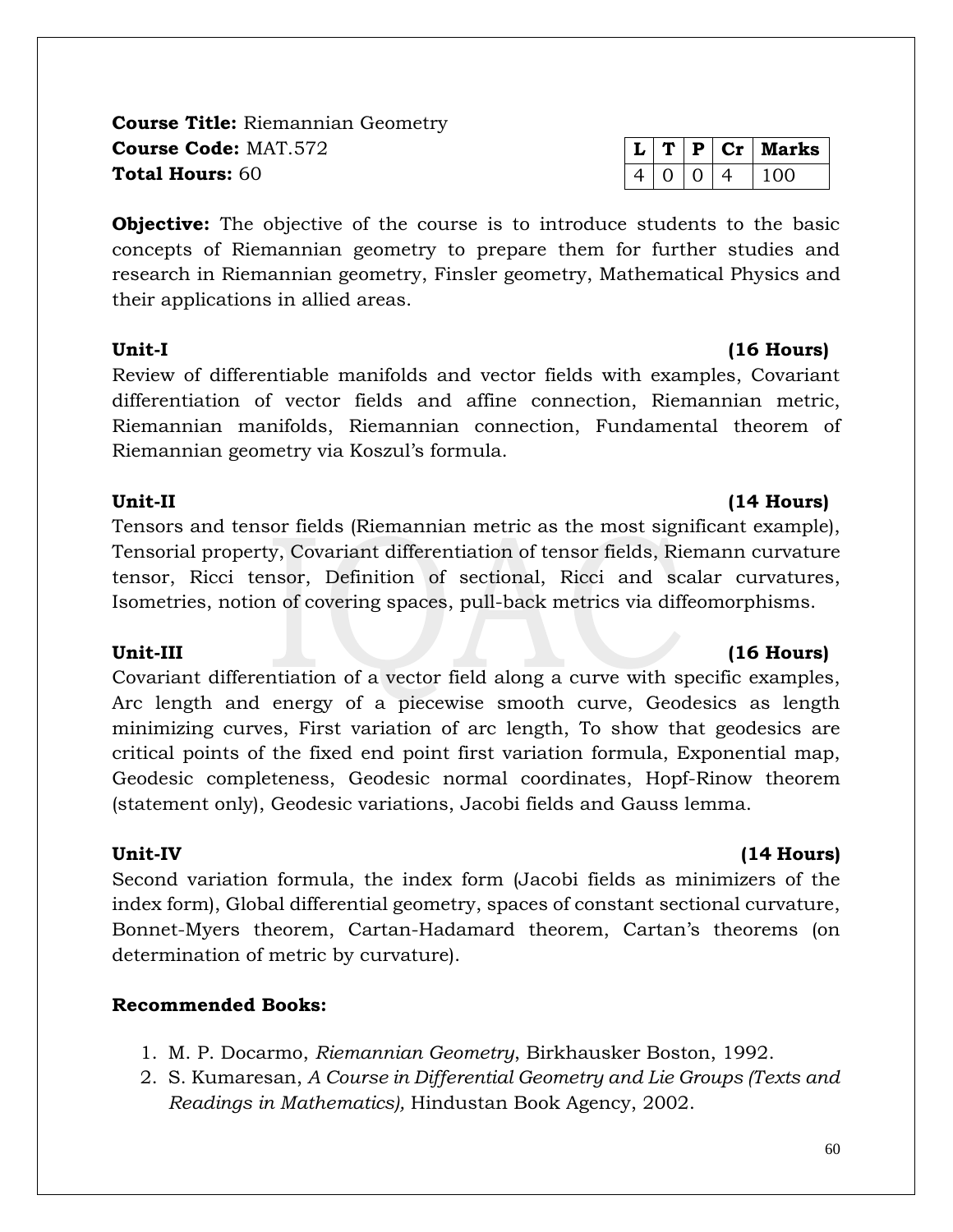3. J. M. Lee, *Riemannian Manifolds: An Introduction to Curvature*, GTM, Springer, 1st Edition, 1997.

- 1. Marcel Berger, *A Panoramic View of Riemannian Geometry*, Springer; 1st Edition, 2003. Corr. 2nd printing, 2007.
- 2. S. S. Chern, W. H. Chen and K. S. Lam*, Lectures on Differential Geometry*, World Scientific Publishing , 2000.
- 3. W. M. Boothby, *An Introduction to Differentiable Manifolds and Riemannian Geometry*, 2nd Edition, Academic Press, New York, 2003.
- 4. B. O' Neill, *Semi-Riemannian Geometry with Applications to Relativity*, Academic Press, New York, 1983.

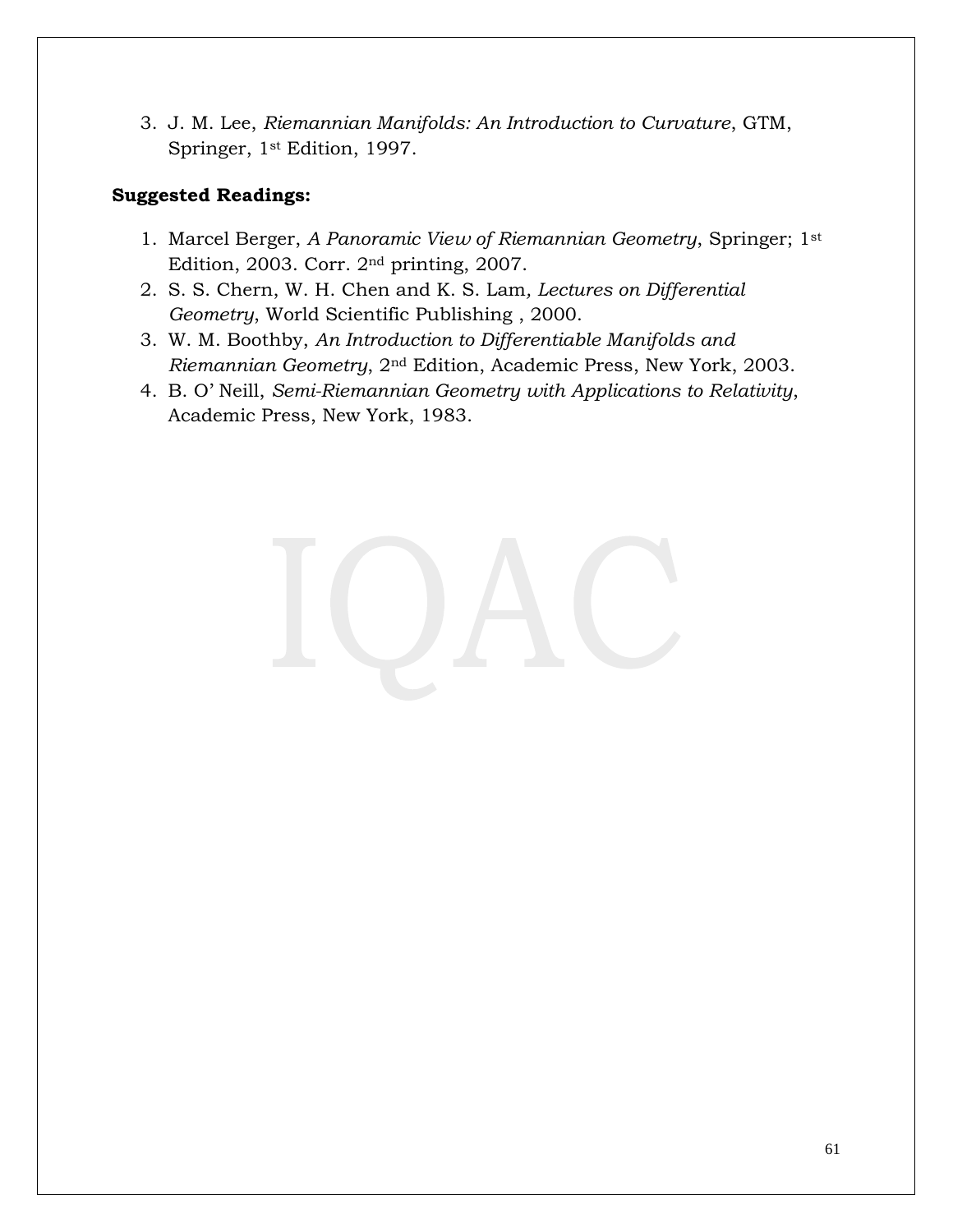**Course Title:** Fluid Mechanics

**Course Code: MAT.573 Total Hours:** 60

## **Objective**

The objective of this course is to introduce to the fundamentals of the study of fluid motion and to the analytical approach to the study of fluid mechanics problems.

## Unit-I (15 Hours)

Real fluids and ideal fluids, velocity of fluid at a point, streamlines, path lines, streak lines, velocity potential, vorticity vector, local and particle rate of change, equation of continuity, irrotaional and rotational motion, acceleration of fluid, conditions at rigid boundary.

## **Unit-II (15 Hours)**

Euler's equation of motion, Bernoulli's equation, applications, potential theorems, axially symmetric flows, impulsive motion, Kelvin's theorem of circulation, equation of vorticity.

Two dimensional flows: complex velocity potential, Milne Thomson circle theorem and applications, theorem of Blasius, vortex rows, Karman vortex street.

## **Unit-IV (15 Hours)**

Some three dimensional flows: sources, sinks and doublets, images in rigid planes, images in solid sphere, Stoke's stream function.

## **Recommended books:**

- 1. F. Chorlton, *Text Book of Fluid Dynamics*, Indian Edition, CBS Publishers, New Delhi, 2004.
- 2. L. D. Landau, and E. M. Lipschitz, *Fluid Mechanics*, Pergamon Press Ltd., London, 1987.
- 3. G. K. Batchelor, *An Introduction to Fluid Mechanics*, Cambridge University Press, New York, 1967.

|  |   |   | $P$ Cr Marks |
|--|---|---|--------------|
|  | ∩ | 4 | 100          |

## Unit-III (15 Hours)

### 62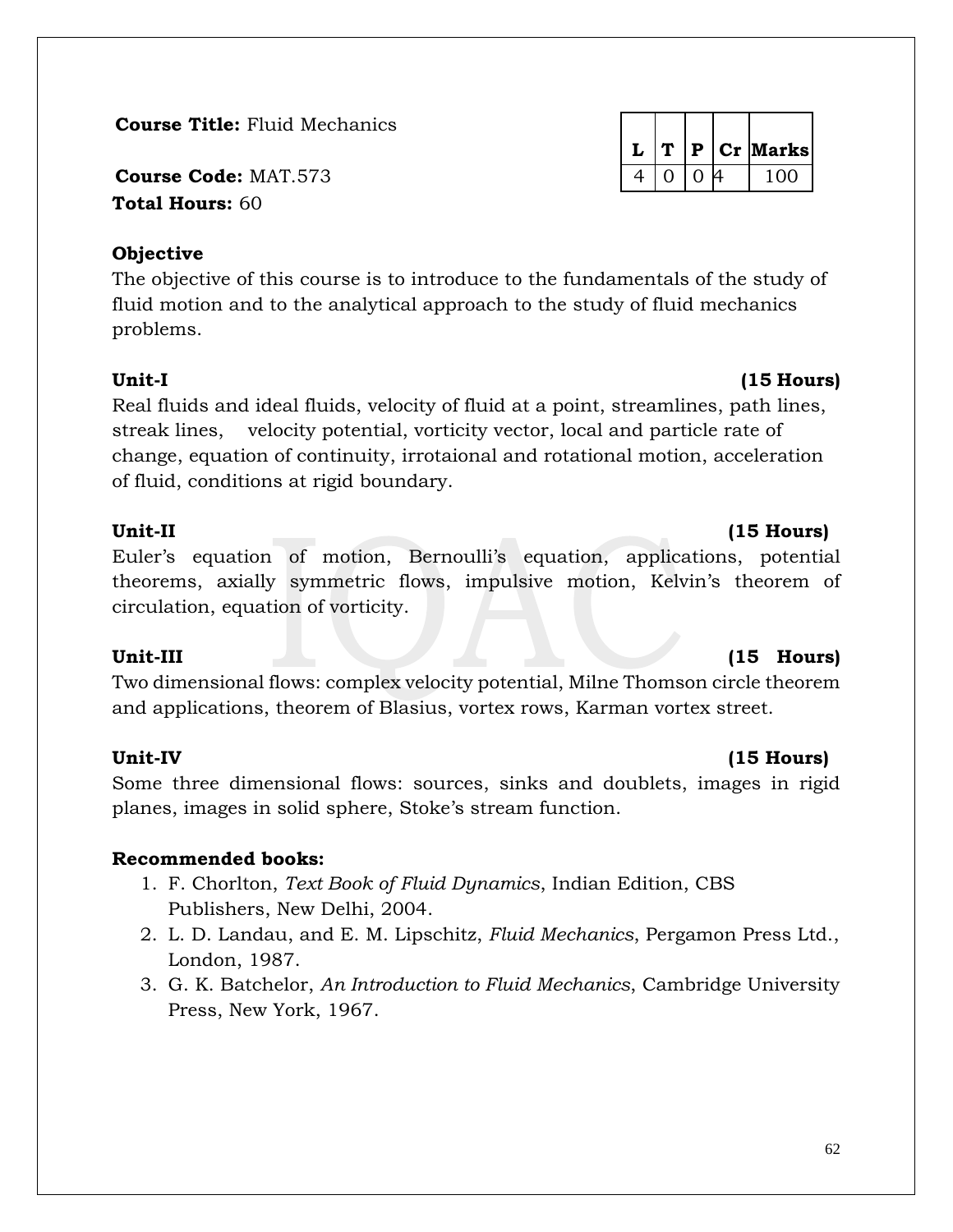- 1. P. K. Kundu, and I. M. Cohen. *Fluid Mechanics*, Hardcover (India) Pvt.Ltd., Delhi, 2003.
- 2. G.K. Batechelor, *An Introduction to Fluid Dynamics*, Cambridge Press, 2002
- 3. H. Schlichting and K. Gersten, *Boundary Layer Theory,* 8th Edition , Springer, , 2004
- 4. L. Rosenhead, *Laminar Boundary Layers*, Dover Publications, 1963.
- 5. P.G. Drazin, and W. H. Reid, *Hydrodynamic Stability*, Cambridge Press, 2004

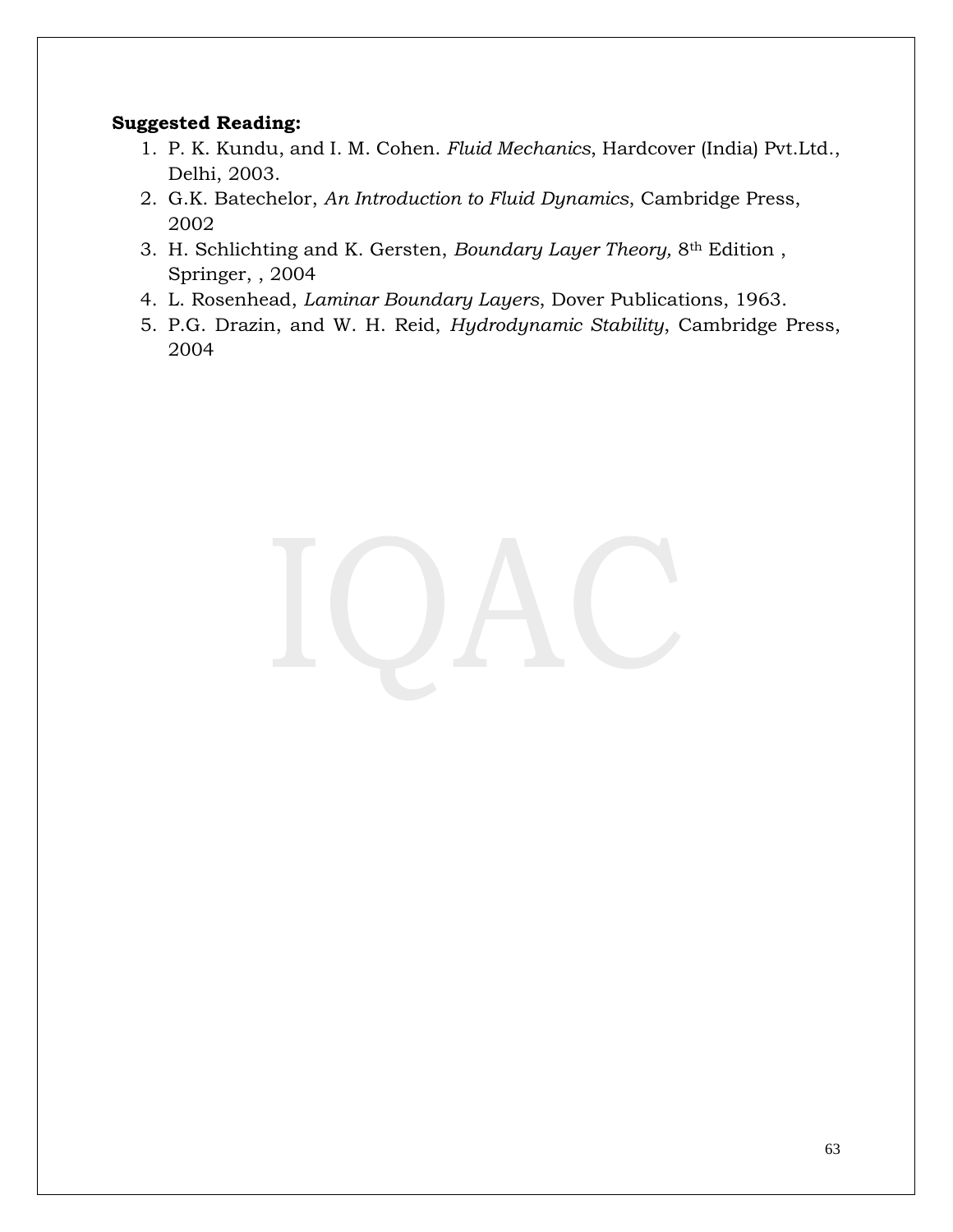**Course Title:** Advanced Numerical Analysis **Course Code: MAT.574 Total Hours:** 60

|  | $\mathbf{P}$ | C. | Aarks I |
|--|--------------|----|---------|
|  |              |    |         |

**Objectives:** The objective of the course is to familiarize the students about some advanced numerical techniques e.g. solving systems of nonlinear equations, linear system of equations, eigenvalue problems, interpolation and approximation techniques and their use in differentiation and integration, differential equations etc.

## **UNIT- I (16 Hours)**

**Non-Linear Equations**: Methods for multiple roots, Muller's, Iteration and Newton-Raphson method for non-linear system of equations, and Newton-Raphson method for complex roots.

**Polynomial Equations**: Descartes' rule of signs, Birge-Vieta, Bairstow and Giraffe's methods.

**System of Linear Equations:** LU Decomposition methods, SOR method with optimal relaxation parameters.

### **UNIT-II (14 Hours)**

**Eigen-Values of Real Symmetric Matrix:** Similarity transformations, Gerschgorin's bound(s) on eigenvalues, Jacobi, Givens and Householder methods.

**Interpolation and Approximation:** B - Spline and bivariate interpolation, Gram-Schmidt orthogonalisation process and approximation by orthogonal polynomial, Legendre and Chebyshev polynomials and approximation.

**Differentiation and Integration:** Differentiation and integration using cubic splines, Romberg integration and multiple integrals.

**Ordinary Differential Equations:** Shooting and finite difference methods for second order boundary value problems.

### **UNIT- IV (16 Hours)**

**Partial Differential Equations:** Finite difference methods for Elliptic, Parabolic and Hyperbolic partial differential equations.

## **UNIT- III (14 Hours)**

### 64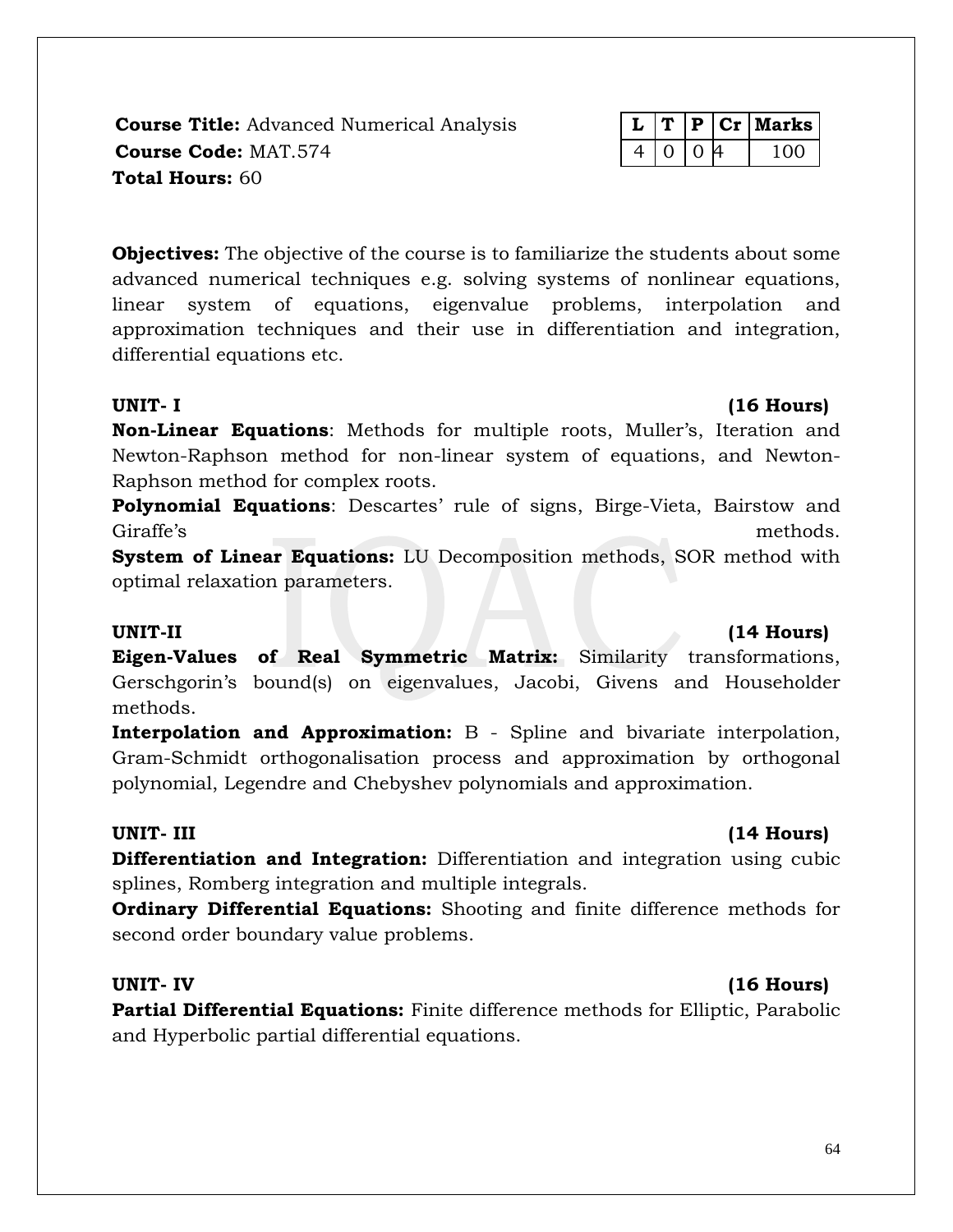### **Recommended Books:**

1. C. F. Gerald and P. O. Wheatly, *Applied Numerical Analysis*, 7th Edition, Pearson LPE, 2009.

2. R. S. Gupta, *Elements of Numerical Analysis*, 2nd Edition, Cambridge University Press, 2015.

3. R.L. Burden and J. D. Faires, *Numerical Analysis*, 9th Edition, Cengage Learning, 2011.

## **Suggested Readings:**

1. K. Atkinson, *An Introduction to Numerical Analysis*, John Wiley & Sons, 2nd Edition, 1989.

2. M. K. Jain, S.R.K. Iyengar and R.K. Jain, *Numerical Methods for Scientific and Engineering Computation*, 6th Edition, New Age International, New Delhi, 2015.

3. S.D. Conte and Carl D. Boor, *Elementary Numerical Analysis: An Algorithmic Approach*, Tata McGraw Hill, 2005.

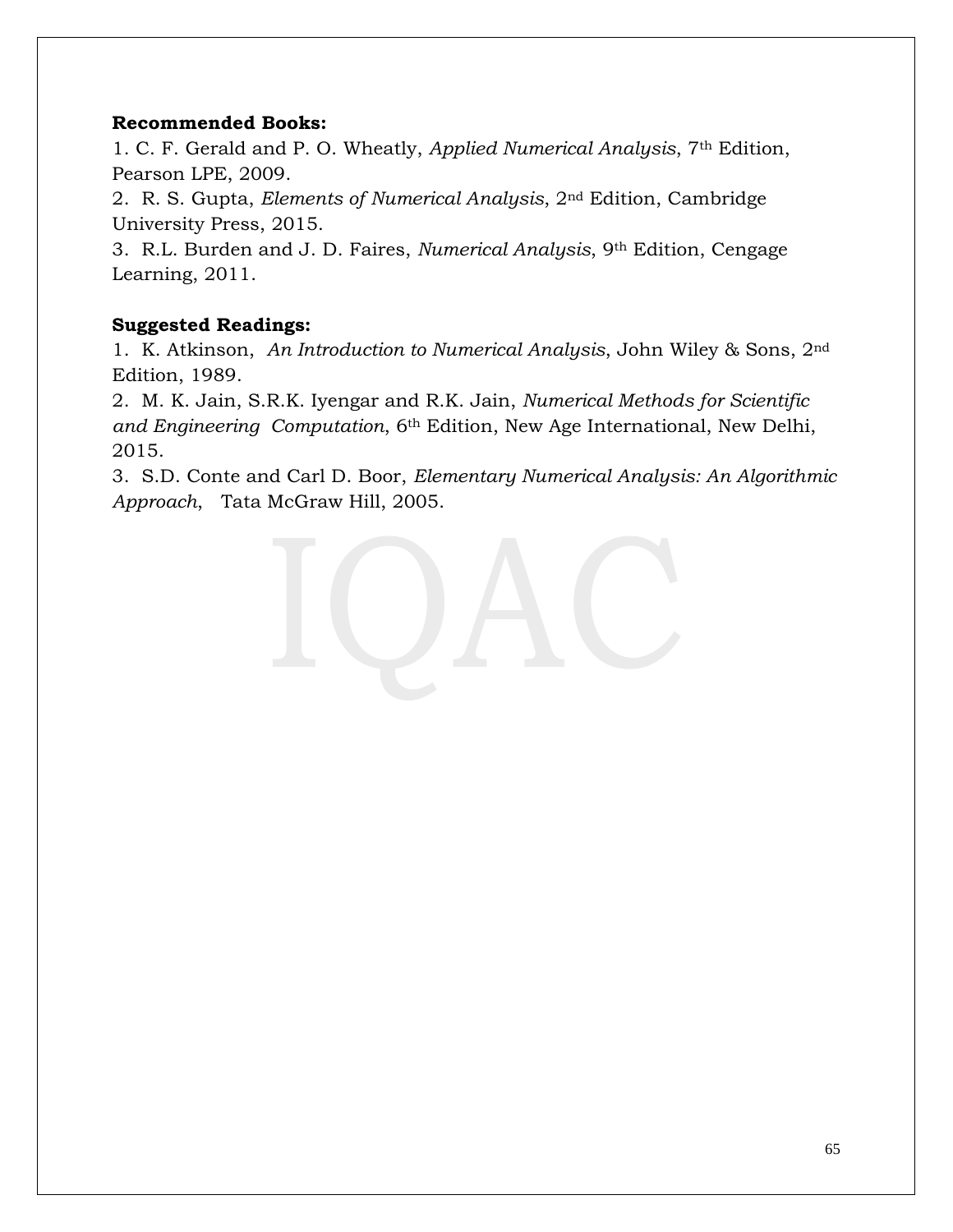**Course Title:** Algebraic Topology **Course Code:** MAT.575 **Total Hours:** 60

**Objective:** The objective of this course is to introduce the concept of Algebraic topology so that the student's can pursue research in this field and its allied areas.

The Fundamental group: Homotopy of paths, Homotopy classes, The Fundamental group, Change of base point, Topological invariance, Covering spaces, The Fundamental group of the circle and product spaces.

## **Unit-II (14 Hours)**

Retractions and fixed points, No Retraction Theorem, The Fundamental theorem of Algebra, The Borsuk-Ulam theorem, The Bisection theorem, Deformation Retracts and Homotopy type, Homotopy invariance.

Direct sums of Abelian Groups, Free products of groups, Uniqueness of free products, Least normal subgroup, Free groups, Generators and relations, The Seifert-Van Kampen theorem, The Fundamental group of a wedge of circles.

Classification of covering spaces: Equivalence of covering spaces, the general lifting lemma, the fundamental group of a covering space. The universal covering space, Covering transformation, Existence of covering spaces.

## **Recommended Books:**

- 1. James R. Munkres, *Elements of Algebraic Topology*, Perseus Books, 1995.
- 2. A. Hatcher, *Algebraic Topology*, Cambridge University Press, 2002.
- 3. Satya Deo, *Algebraic Topology: A Primer (Texts and Readings in Mathematics),* Hindustan Book Agency, 2003.

## **Suggested Readings:**

- 1. M. A. Armstrong, *Basic Topology,* UTM Springer, 2000.
- 2. E. H. Spanier, *Algebraic Topology (2nd edition*), Springer-Verlag, New York, 2000.
- 3. J. J. Rotman, *An Introduction to Algebraic Topology*, *Text in Mathematics, No. 119*, Springer, New York, 2004.

## Unit-III (16 Hours)

## Unit-IV (16 Hours)

# Unit-I (14 Hours)

 $L | T | P | Cr |$  Marks  $4 | 0 | 0 | 4 | 100$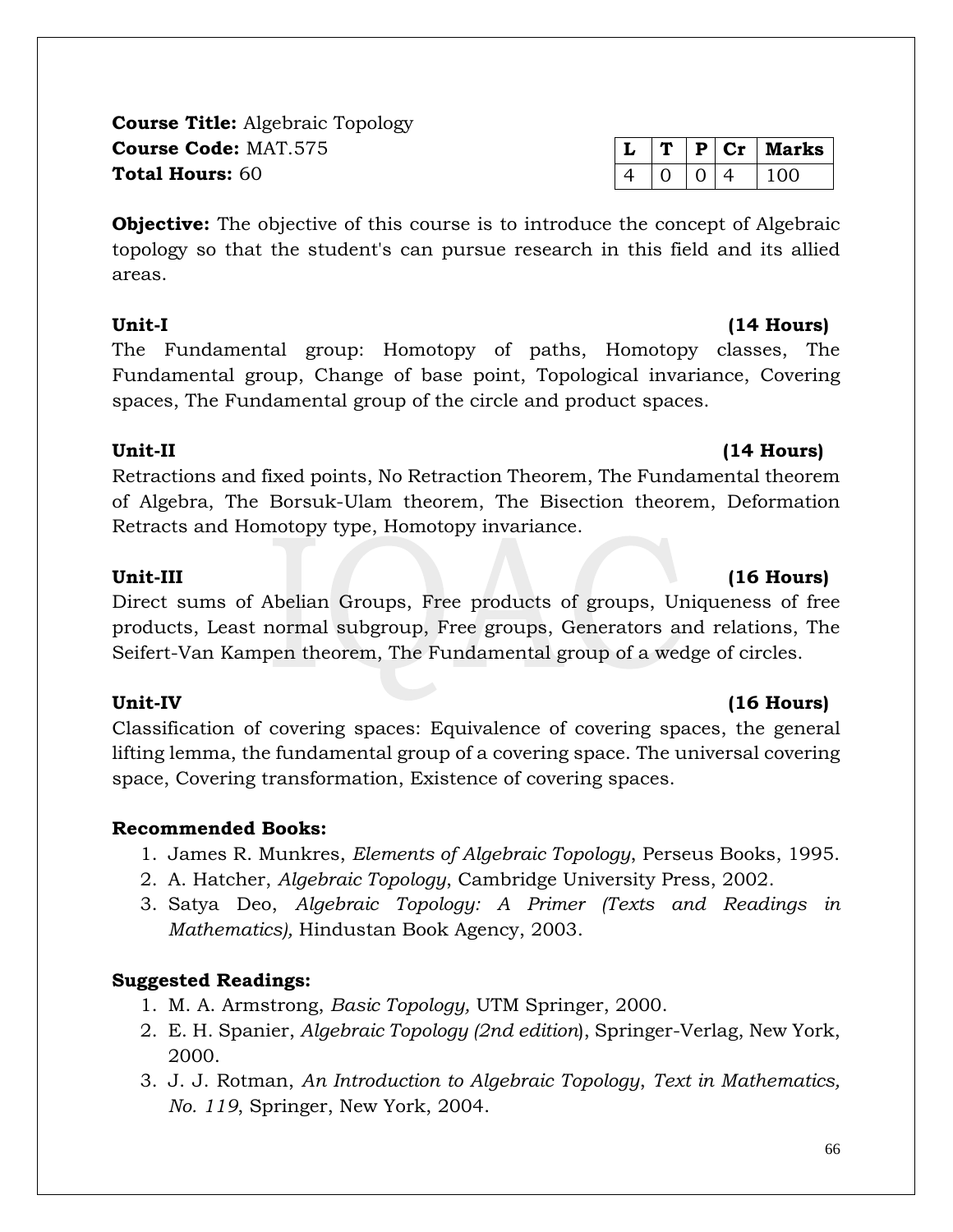- 4. W. S. Massey, *A Basic Course in Algebraic Topology,* SPRINGER (SIE), 2007.
- 5. M. J. Greenberg and J. R. Harper, *Algebraic Topology:* A First Course, 2nd Edition*,* Addison-Wesley Publishing Co, 1997.

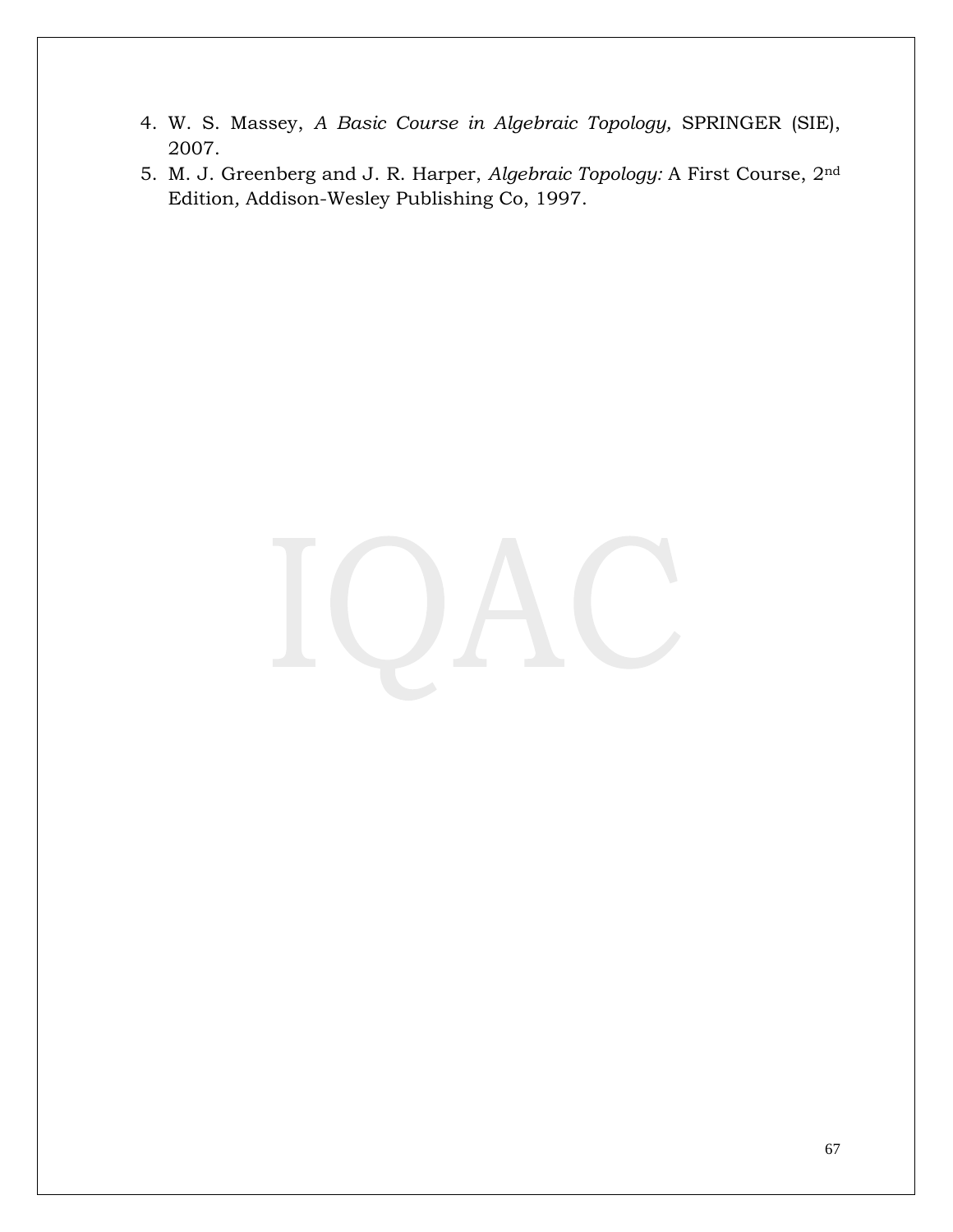## **Course Title:** Lie Groups and Lie Algebra

**Course Code: MAT.576 Total Hours:** 60

## **Objective:**

The aim of this course is to make the students learn basic concepts of Lie groups and Lie algebra, so as to enable the students to understand further topics related to the solution of differential equations.

Differential Manifolds: Topological manifolds, Charts, Atlases and smooth structure, Smooth maps and diffeomorphism, Tangent space, Tangent map, Vector fields and 1-forms.

## **Unit II (15 Hours)**

Lie Groups: Definition and examples, Linear Lie groups, Lie group homomorphism, Lie algebra and the exponential map, Adjoint representation, Homogeneous spaces, Baker-Campbell-Hausdorff formula.

Lie Algebras: Definition and examples, Classical Lie algebras, Solvable and nilpotent Lie algebras, Lie and Engel theorems, Semi-simple and reductive algebras, Semi-simplicity of Classical Lie algebras

## **Unit IV (15 Hours)**

Killing form, Jordan decomposition, Engel's Theorem, Cartan subalgebra and Root space decomposition, Geometry of Root systems, Simple roots and Weyl group, Classification of root systems, Examples

## **Recommended Books:**

- 1. J. E. Humphreys, *Introduction to Lie Algebras and Representation Theory,* Graduate Text in Mathematics, 9, Springer-Verlag, 1980.
- 2. N. Jacobson, *Lie Algebras,* Wiley-Interscience, New York, 1962.
- 3. J. P. Serre, *Lie Algebras and Lie Groups,* Benjamin, New York, 1965.
- 4. N. Bourbaki*, Lie Groups and Lie Algebras*, Springer Science & Business Media, 1998.

|  |  | P. | Marks |
|--|--|----|-------|
|  |  |    | 100   |

## **Unit III (15 Hours)**

# Unit I (15 Hours)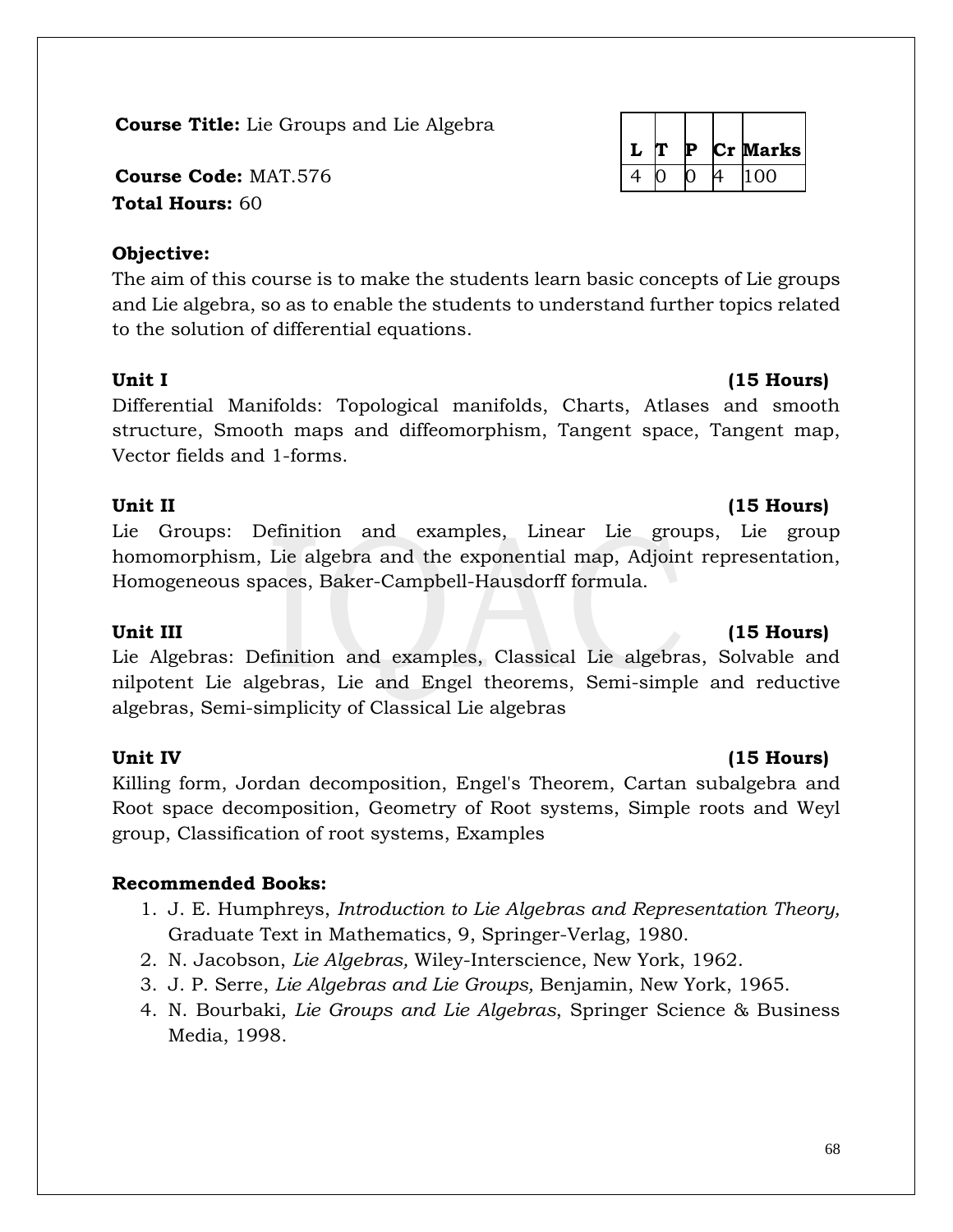- 1. K. J. Alexander, *An Introduction to Lie Groups and Lie Algebras*, Cambridge University Press.
- 2. S. Kumaresan, *Differential Geometry and Lie Groups*, Hindustan Book Agency.
- 3. B. Hall, *Lie Groups, Lie Algebras and Representations: An Elementary Introduction*, Second Edition, Springer.
- 4. P. J. Olver, *Application of Lie Groups to Differential Equations*, Second Edition, Springer.

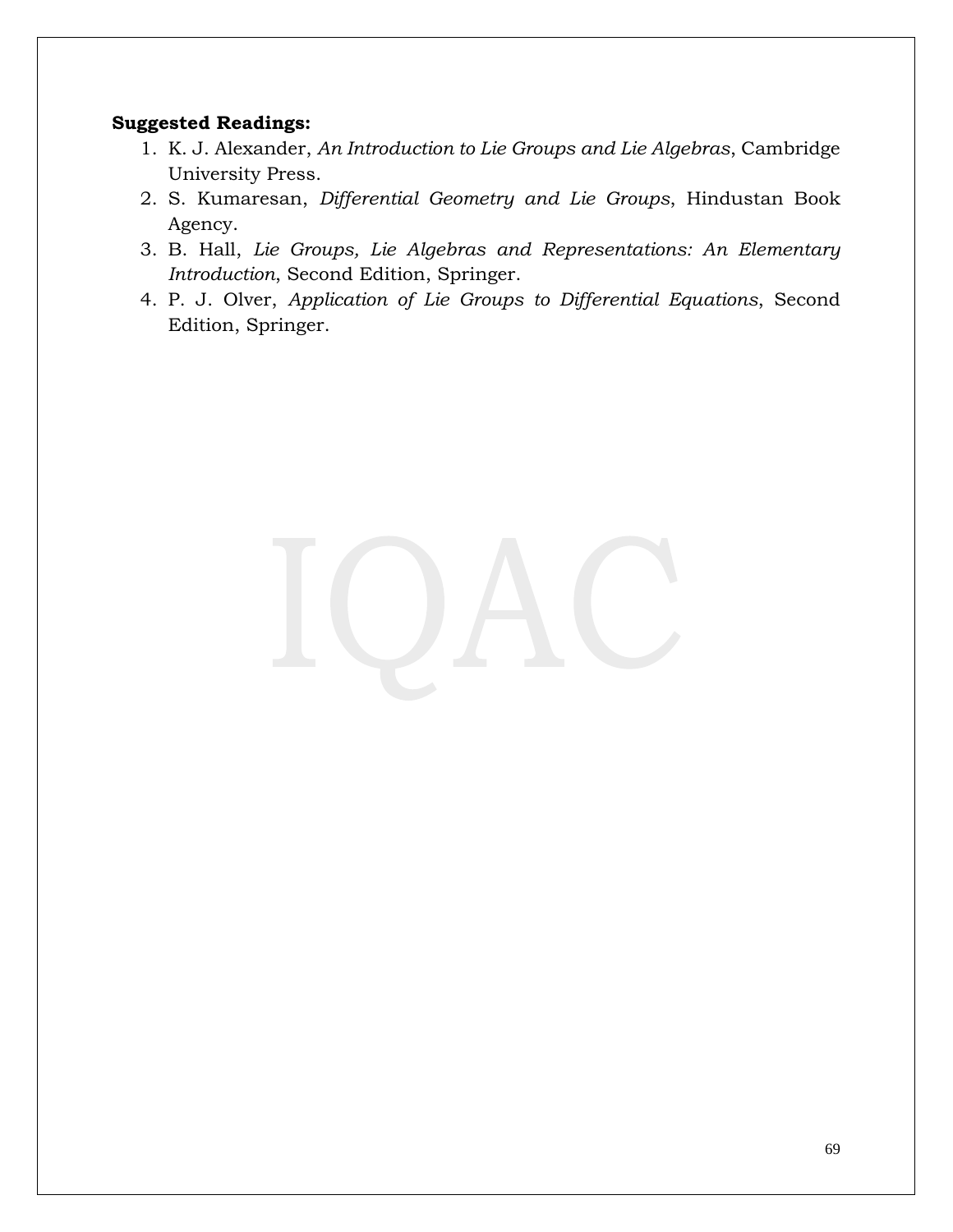## **Course Title:** Finite Element Analysis

**Course Code:** MAT.577  $\vert$  4 0  $\vert$  4 0  $\vert$  4 100 **Total Hours:** 60

## **Objective**

The aim of this course is to make the students learn fundamental concepts of finite elements so as to enable the students to understand further topics related to solution of differential equations. Finite element analysis is a helpful tool to solve a variety of problems of science and engineering related to fluid flows, structures etc.

General theory of finite element methods, Difference between finite element and finite difference, Review of some integral formulae, Concept of discretization, Convergence requirements, Different coordinates, One dimensional finite elements, shape functions, stiffness matrix, connectivity, boundary conditions, equilibrium equation, FEM procedure.

Generalization of the finite element concepts-weighted residual and variational Approaches (Ritz method, Galerkin method, collocation method etc.) Numerical integration, Interpolation formulas and shape functions, Axis symmetric formulations, solving one-dimensional problems.

Two dimensional finite element methods, Element types: triangular, rectangular, quadrilateral, sector, curved, isoperimetric elements and numerical integration, two dimensional boundary value problems, connectivity and nodal coordinates, variational functions, triangular elements and area coordinates, transformations, cylindrical coordinates.

Three dimensional finite elements, higher order finite elements, element continuity, plate finite elements, Application of finite element methods to elasticity problems and heat transfer problems.

## Unit-II (16 **Hours)** (16 **Hours)**

## **Unit-I (14 Hours)**

# **Unit-III (14 Hours)**



## Unit-IV (16 **Hours)**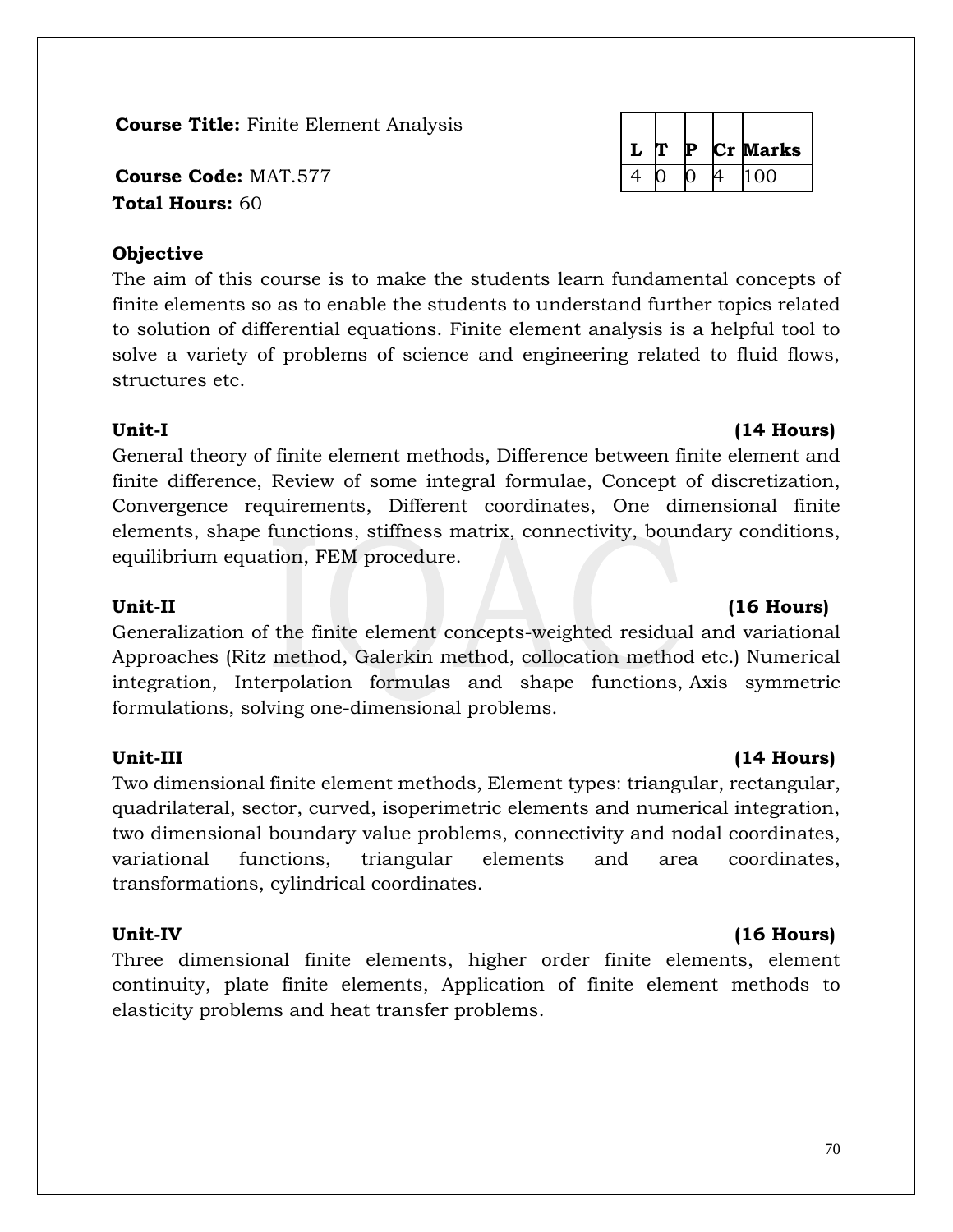### **Recommended Books:**

- 1. C. S. Desai, *Introductory Finite Element Method*, CRC Press, Boca Raton, 2001.
- 2. G. D. Smith, *Numerical Solution of Partial Differential Equations*, Clarendon Press, Oxford, 1986.

- 1. B. B. Bradie, *A Friendly Introduction to Numerical Analysis,* Pearson, New Delhi, 2005.
- 2. J. N. Reddy, *An Introduction to Finite Element Methods,* McGraw-Hill Higher Education, New Delhi, 2005.
- 3. D. Braess, Schumaker and Larry L. *Finite Elements: Theory, Fast Solvers, and Applications in Solid Mechanics,* Cambridge University Press, New York, 2001.

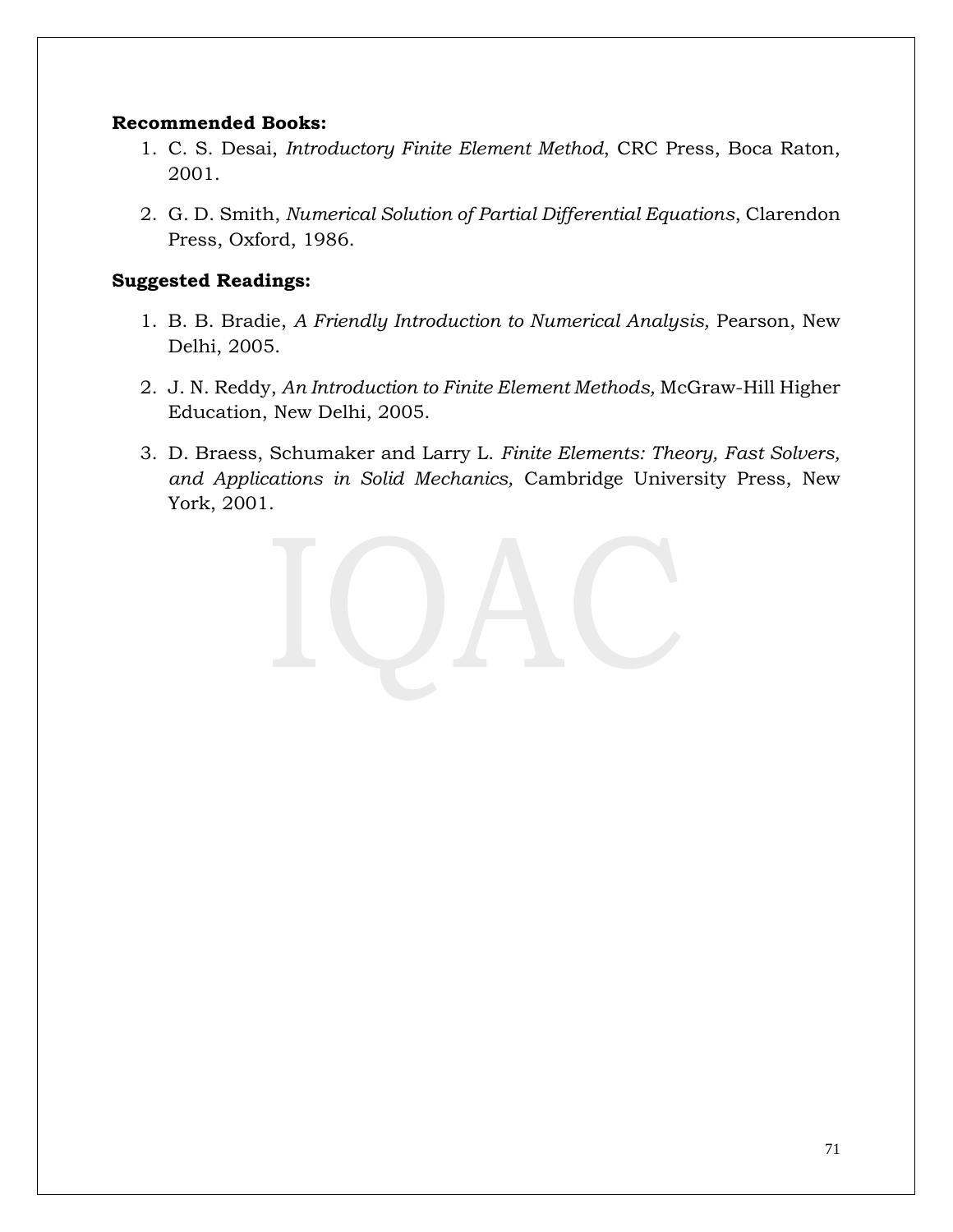## **Course Title: Fundamentals of Analysis and Linear Algebra L T P Cr Marks Course Code: MAT.578** 0 0 0 4 2 50 **Total Hours: 60**

## **Objectives:**

This course is designed in such a way that the students can prepare themselves for competitive examinations like CSIR-UGC NET, SLET, GATE and other similar type of examinations.

**Analysis:** Elementary set theory, finite, countable and uncountable sets, Real number system as a

complete ordered field, Archimedean property, supremum, infimum. Sequences and series, convergence, limsup, liminf. Bolzano Weierstrass theorem, Heine Borel theorem. Continuity, uniform continuity, differentiability, mean value theorem. Sequences and series of functions, uniform convergence. Riemann sums and Riemann integral, Improper Integrals.

**Advance Analysis:** Monotonic functions, types of discontinuity, functions of bounded variation, Lebesgue measure, Lebesgue integral. Functions of several variables, directional derivative, partial derivative, derivative as a linear transformation, inverse and implicit function theorems.

Metric spaces, compactness, connectedness. Normed linear Spaces. Spaces of continuous functions as examples.

**Topology**: Basis, dense sets, subspace and product topology, separation axioms, connectedness and compactness.

## **Unit III (14 Hours)**

**Linear Algebra:** Vector spaces, subspaces, linear dependence, basis, dimension, algebra of linear transformations. Algebra of matrices, rank and determinant of matrices, linear equations. Eigenvalues and eigenvectors, Cayley-Hamilton theorem. Matrix representation of linear transformations. Change of basis, canonical forms, diagonal forms, triangular forms, Jordan forms. Inner product spaces, orthonormal basis. Quadratic forms, reduction and classification of quadratic forms

## Unit IV (16 Hours)

**Complex Analysis:** Algebra of complex numbers, the complex plane, polynomials, power series, transcendental functions such as exponential, trigonometric and hyperbolic functions. Analytic functions, Cauchy-Riemann equations. Contour integral, Cauchy's theorem, Cauchy's integral formula,

## Unit II (16 Hours)

## Unit I (14 **Hours)**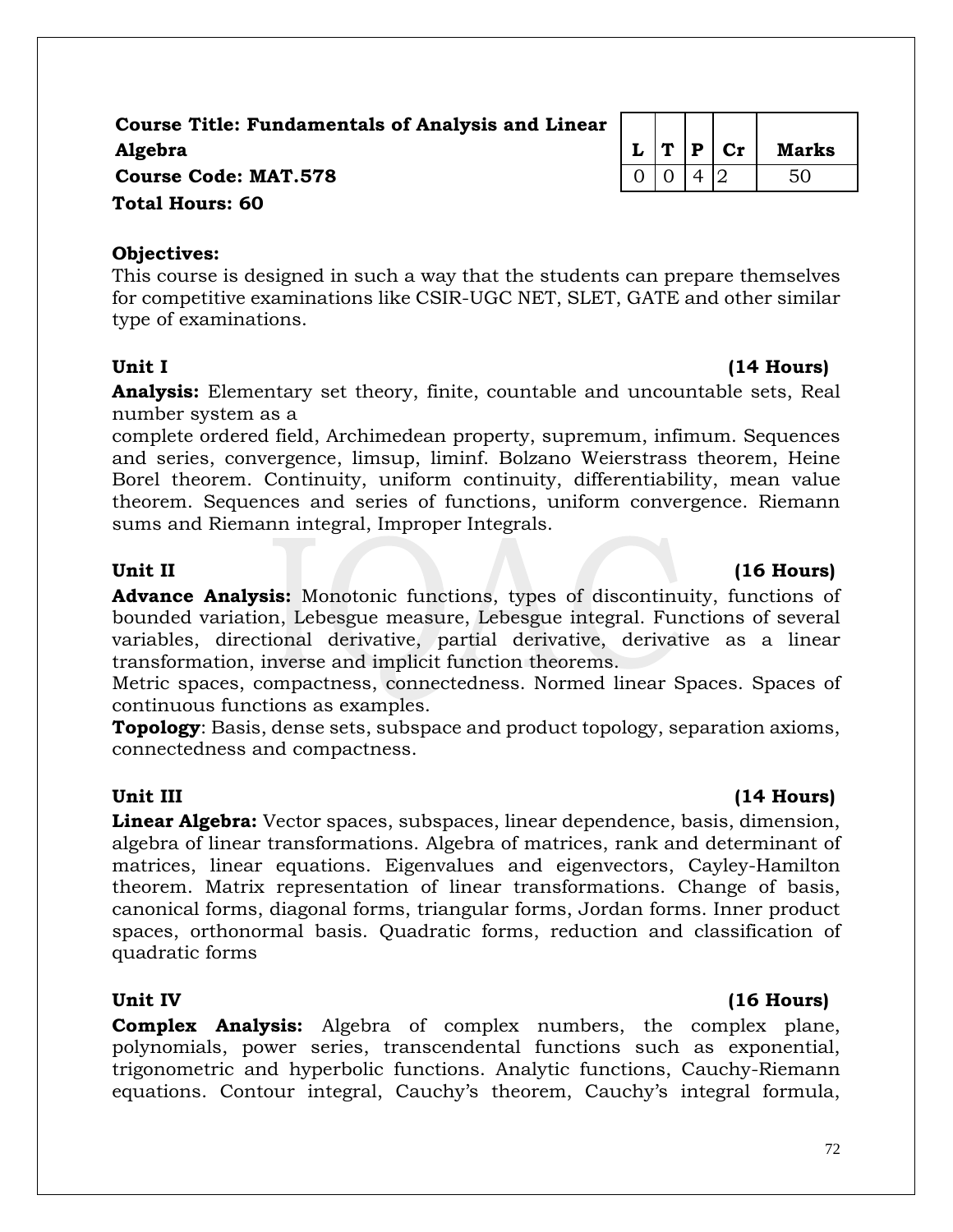Liouville's theorem, Maximum modulus principle, Schwarz lemma, Open mapping theorem. Taylor series, Laurent series, calculus of residues. Conformal mappings, Mobius transformations.

## **Recommended Books:**

- 1. Walter Rudin, *Principles of Mathematical Analysis,* 3rd Edition, McGraw Hill, Kogakusha, International student Edition, 1976.
- 2. S. C. Malik, *Mathematical Analysis*, Wiley Eastern Ltd., 2010.
- 3. J. R. Munkres, *Topology- A First Course,* Prentice Hall of India, New Delhi, 1975.
- 4. M. A. Armstrong, *Basic Topology*, Springer, Paperback Edition, 2004.
- 5. K. Hoffman and R. Kunze: *Linear Algebra* 2nd Edition, Pearson Education (Asia) Pvt. Ltd/ Prentice Hall of India, 2004.
- 6. J. Gilbert and L. Gilbert, *Linear Algebra and Matrix Theory,* Cengage Learning, 2004.
- 7. P. B. Bhattacharya, S.K. Jain and S.R. Nagpaul, *First Course in Linear Algebra,* Wiley Eastern, Delhi, 2003.
- 8. H.L. Royden, *Real Analysis*, Macmillan, New York, 1988.
- 9. G.de Bara, *Measure Theory and Integration*, Ellis Horwood Limited, England, 2003.
- 10. L. V. Ahlfors, *Complex Analysis*, Tata McGraw Hill, 1979.
- 11. S. Ponnusamy, *Foundations of Complex Analysis*, Narosa Publishing House, 2007.
- 12. Ajit Kumar and S. Kumaresan, *A Basic Course in Real Analysis*, Narosa, Publishing House, 2014.
- 13. S. Kumaresan, *Topology of Metric Spaces,* second edition*,* Narosa Publishing House New Delhi, 2015.
- 14. K. D. Joshi, *Introduction to General Topology*, Wiley Eastern, Delhi, 1986.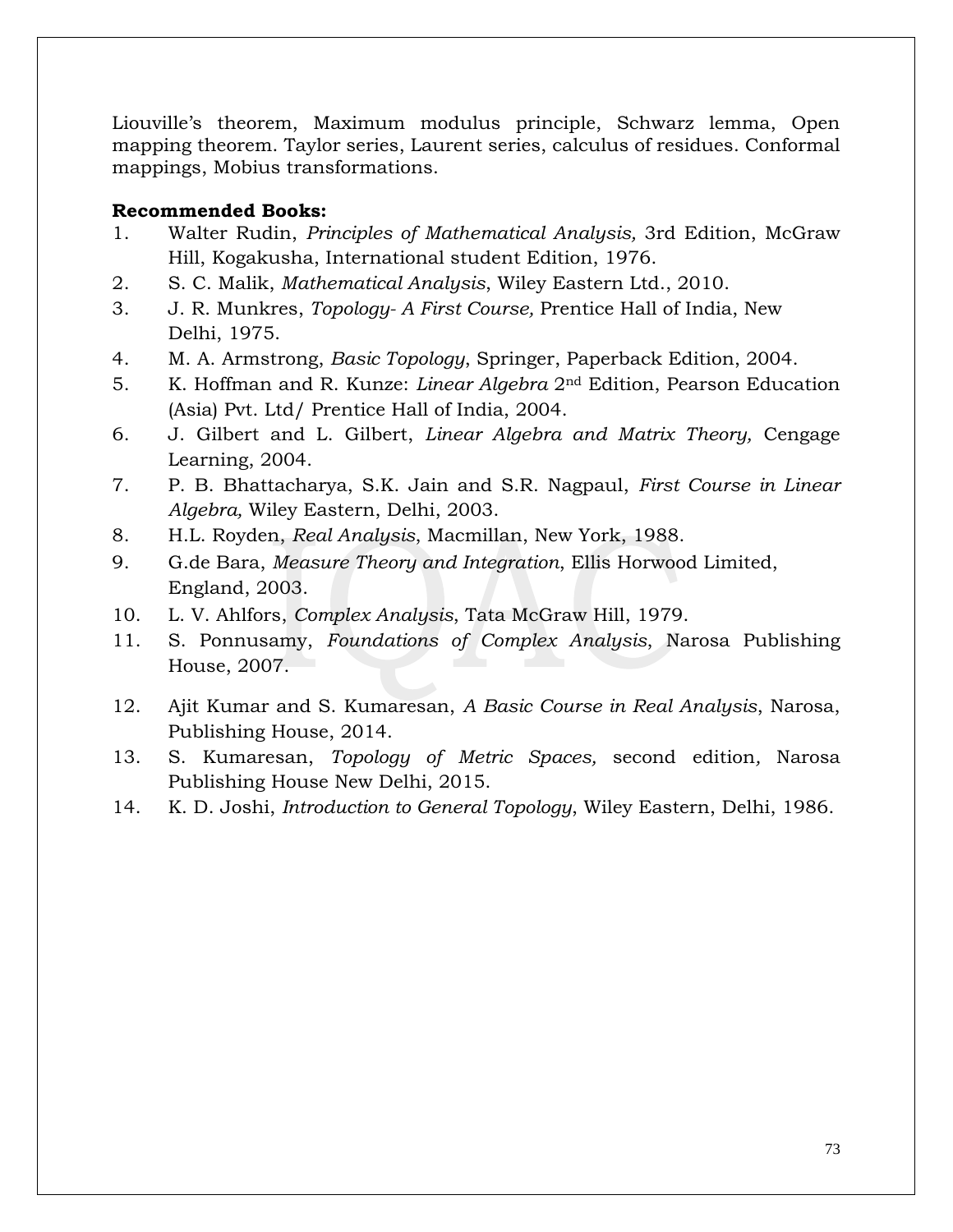Unit I (16 Hours)

**Course Title: Fundamentals of Applied Mathematics L T P Cr Marks Course Code:** MAT.579 0 0 0 4 2 50 **Total Hours:** 60

# **Objectives:**

This course is designed in such a way that the students can prepare themselves for competitive examinations like CSIR-UGC NET, SLET, GATE and other similar type of examinations.

**Algebra:** Permutations, combinations, pigeon-hole principle, inclusion-exclusion principle, derangements. Fundamental theorem of arithmetic, divisibility in Z, congruences, Chinese Remainder Theorem, Euler's Ø- function, primitive roots. Groups, subgroups, normal subgroups, quotient groups, homomorphisms, cyclic groups, permutation groups, Cayley's theorem, class equations, Sylow theorems. Rings, ideals, prime and maximal ideals, quotient rings, unique factorization domain, principal ideal domain, Euclidean domain. Polynomial rings and irreducibility criteria. Fields, finite fields, field extensions, Galois Theory.

# Unit II (14 Hours)

# **Ordinary Differential Equations (ODEs):**

Existence and uniqueness of solutions of initial value problems for first order ordinary differential equations, singular solutions of first order ODEs, system of first order ODEs. General theory of homogenous and non-homogeneous linear ODEs, variation of parameters, Sturm-Liouville boundary value problem, Green's function.

# **Partial Differential Equations (PDEs):**

Lagrange and Charpit methods for solving first order PDEs, Cauchy problem for first order PDEs. Classification of second order PDEs, General solution of higher order PDEs with constant coefficients, Method of separation of variables for Laplace, Heat and Wave equations.

# **Unit III (16 Hours)**

# **Numerical Analysis:**

Numerical solutions of algebraic equations, Method of iteration and Newton-Raphson method, Rate of convergence, Solution of systems of linear algebraic equations using Gauss elimination and Gauss-Seidel methods, Finite differences, Lagrange, Hermite and spline interpolation, Numerical differentiation and integration, Numerical solutions of ODEs using Picard, Euler, modified Euler and Runge-Kutta methods.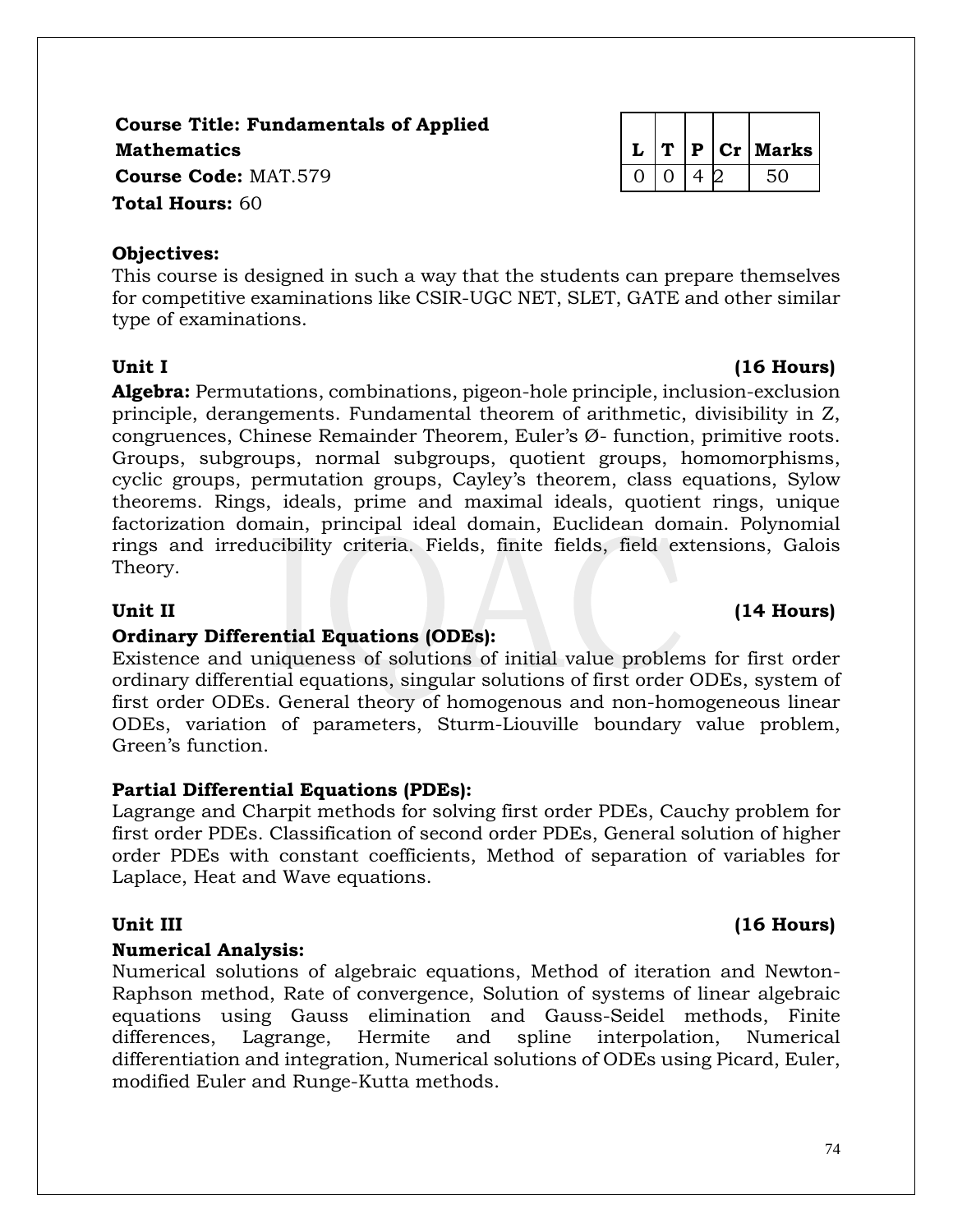## **Classical Mechanics:**

Generalized coordinates, Lagrange's equations, Hamilton's canonical equations, Hamilton's principle and principle of least action, Two-dimensional motion of rigid bodies, Euler's dynamical equations for the motion of a rigid body about an axis, theory of small oscillations.

## **Calculus of Variations:**

### **Unit IV (14 Hours)**

Variation of a functional, Euler-Lagrange equation, Necessary and sufficient conditions for extrema. Variational methods for boundary value problems in ordinary and partial differential equations.

### **Linear Integral Equations:**

Linear integral equation of the first and second kind of Fredholm and Volterra type, Solutions with separable kernels. Characteristic numbers and eigen functions, resolvent kernel.

## **Recommended Books:**

- 1. L. C. Evans, *Partial Differential Equations. Graduate Studies in Mathematics*, American Mathematical Society, 2nd Edition, Indian Reprint, 2014.
- 2. I. N. Sneddon, *Elements of Partial Differential Equations*, McGraw-Hill, 2006.
- 3. S. L. Ross, *Differential Equations*, Wiley, 1984.I. Miller and M. Miller, *Mathematical Statistics,* 6th Edition, Oxford & IBH Pub., 1999.
- 4. M. D. Raisinghania, *Advanced Differential Equations*, S. Chand & Company Ltd., New Delhi, 2001.
- 5. J. A. Gallian, *Contemporary Abstract Algebra,* Narosa Publishing House, New Delhi, 2008.
- 6. I. N. Herstein, *Topics in Algebra*, 2nd Edition, Wiley Eastern Limited, New Delhi, 2006.
- 7. P. B. Bhattacharya, S.K. Jain and S.R Nagpal, *Basic Abstract Algebra*, Cambridge University Press, New Delhi, 2003.
- 8. R. P. Kanwal, *Linear Integral Equations*, Birkhauser, Boston, 1996.
- 9. A. Pinckus, and S. Zafrany, *Fourier series and Integral Transform*, Cambridge University Press, New York, 1997.
- *10.* M. K. Jain, S.R.K. Iyengar and R.K. Jain, *Numerical Methods for Scientific and Engineering*

 *Computation*, 6th Edition, New Age International, New Delhi, 2015.

11. R.L. Burden and J. D. Faires, *Numerical Analysis*, 9th Edition, Cengage Learning, 2011.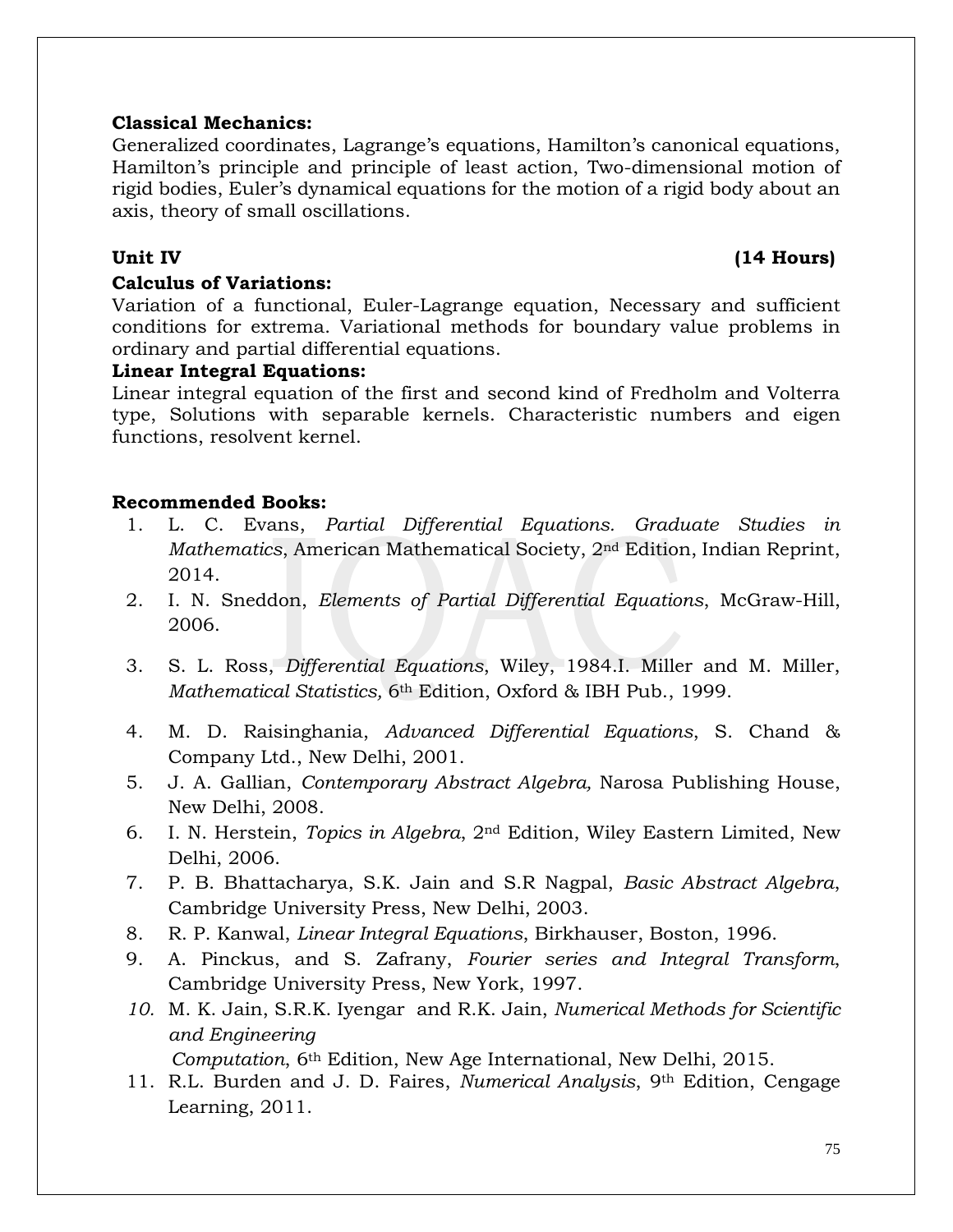- 12. G. D. Smith, *Numerical Solution of Partial Differential Equations*, Oxford: Clarendon Press, 1986.
- 13. R. S. Gupta, *Elements of Numerical Analysis*, Cambridge University Press, 2nd Edition, 2015.
- *14.* M. K. Jain, S.R.K. Iyengar and R. K. Jain, *Numerical Methods for Scientific and Engineering Computation*, 6th Edition, New Age International, New Delhi, 2015.